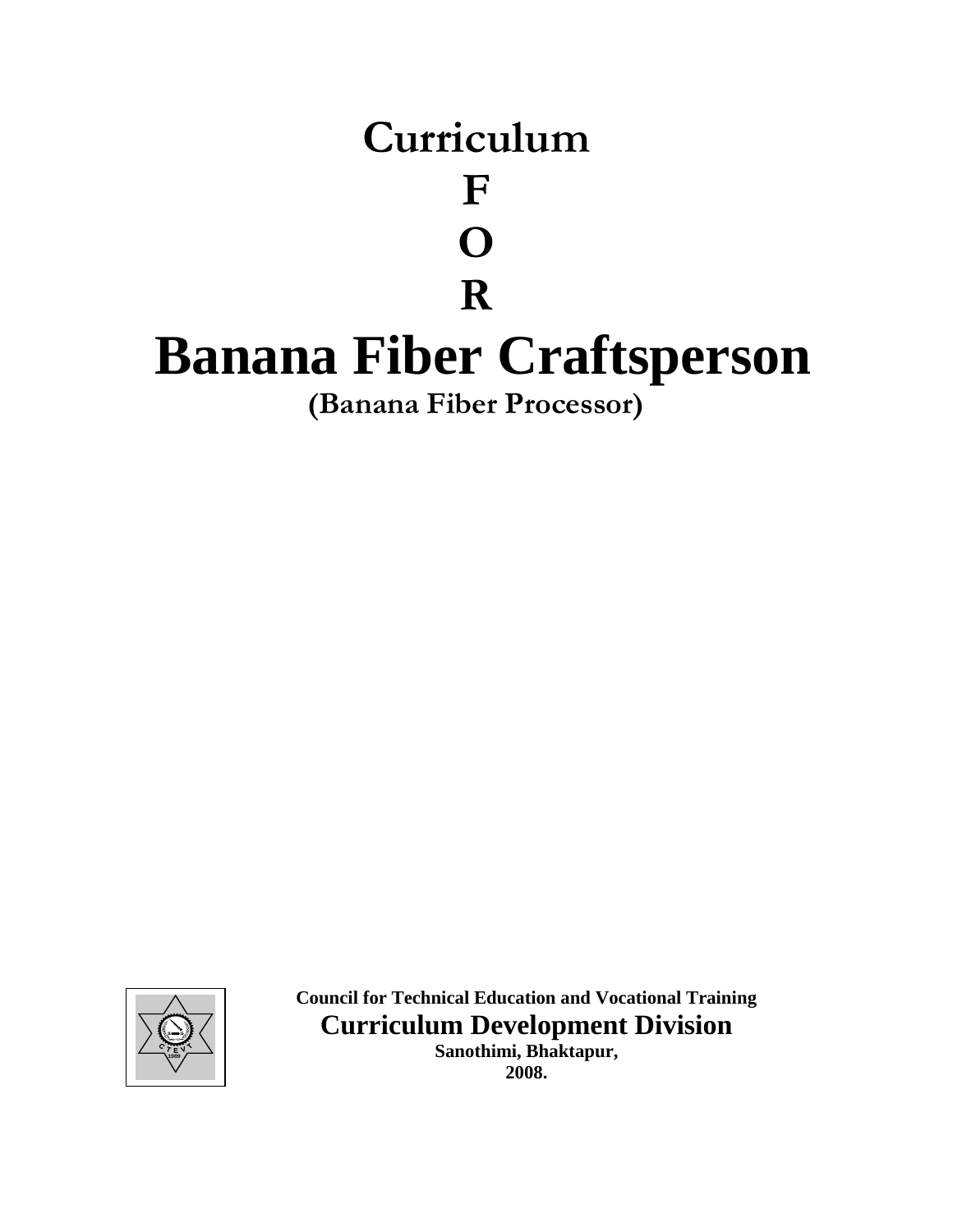# **Table of contents**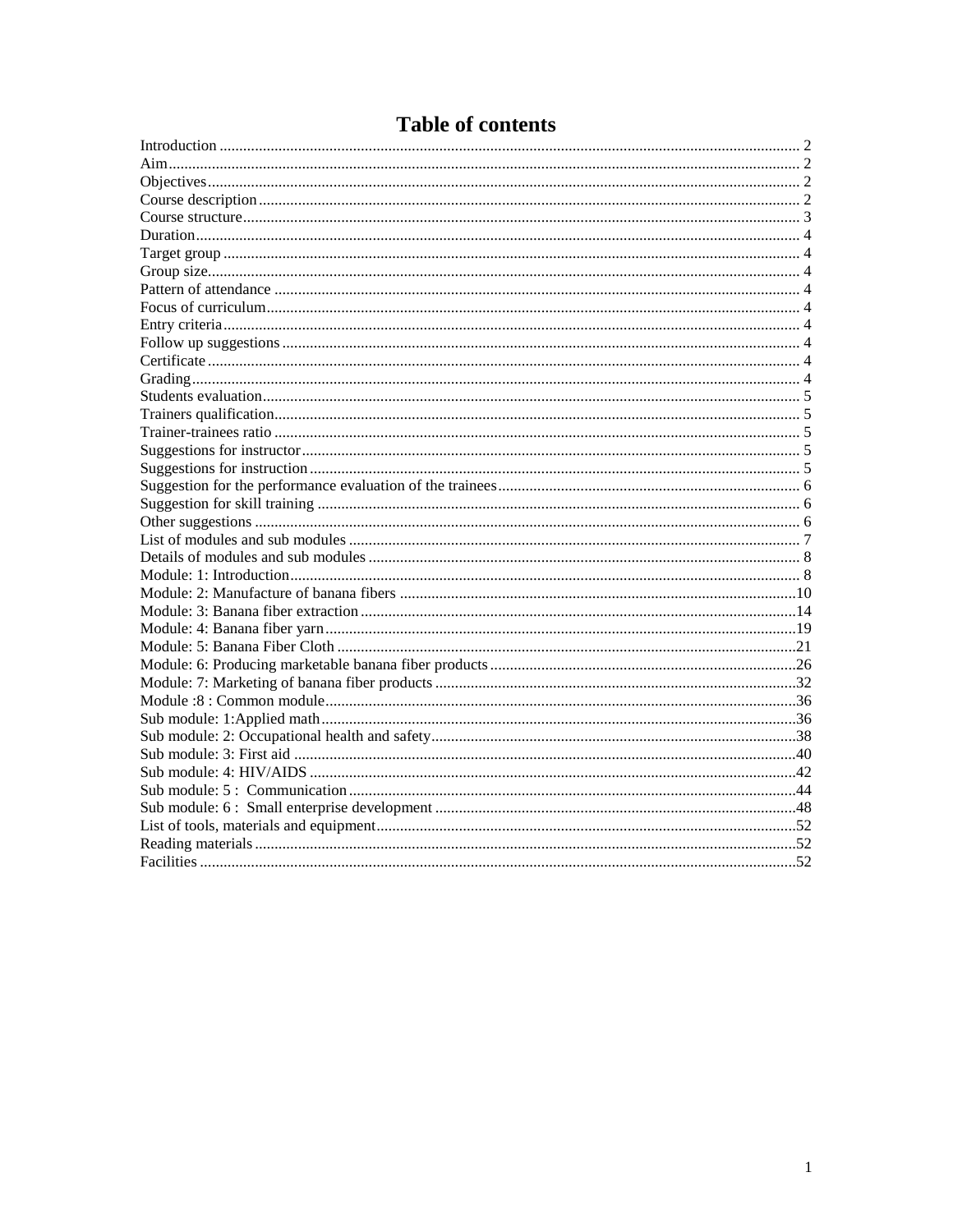#### <span id="page-2-0"></span>**Introduction**

This curriculum for Banana fiber processor is designed to produce lower level technical workforce equipped with knowledge and skills related to Banana fiber processing. It makes the trainees able to get opportunities for wage and selfemployment in the related occupational field.

#### <span id="page-2-1"></span>**Aim**

To produce lower level agriculture workers (Banana fiber processor) able to provide banana fiber processing services in the community being an entrepreneur/employee/self employed.

#### <span id="page-2-2"></span>**Objectives**

After the completion of this training program, the trainees will be able:

- To be familiar with banana and its fiber
- To be familiar with manufacture of banana fibers
- To perform banana fiber extraction
- To produce banana fiber yarns
- To produce banana fiber cloth
- To produce marketable banana fiber products
- To perform marketing of banana fiber products

#### <span id="page-2-3"></span>**Course description**

This curriculum provides skills & knowledge necessary for Banana fiber processor. There will be both demonstration by instructors/trainers and opportunity by trainees to perform skills/tasks specified in this curriculum. Trainees will practice & learn skills using typical tools, materials, equipment & machines necessary for the program.

After successful completion of this program the trainees will be equipped with the knowledge and skills related to introduction to banana/ banana fiber; manufacture of banana fibers; banana fiber extraction; banana fiber yarn production; banana fiber cloth production; producing marketable banana fiber products; and marketing of banana fiber products.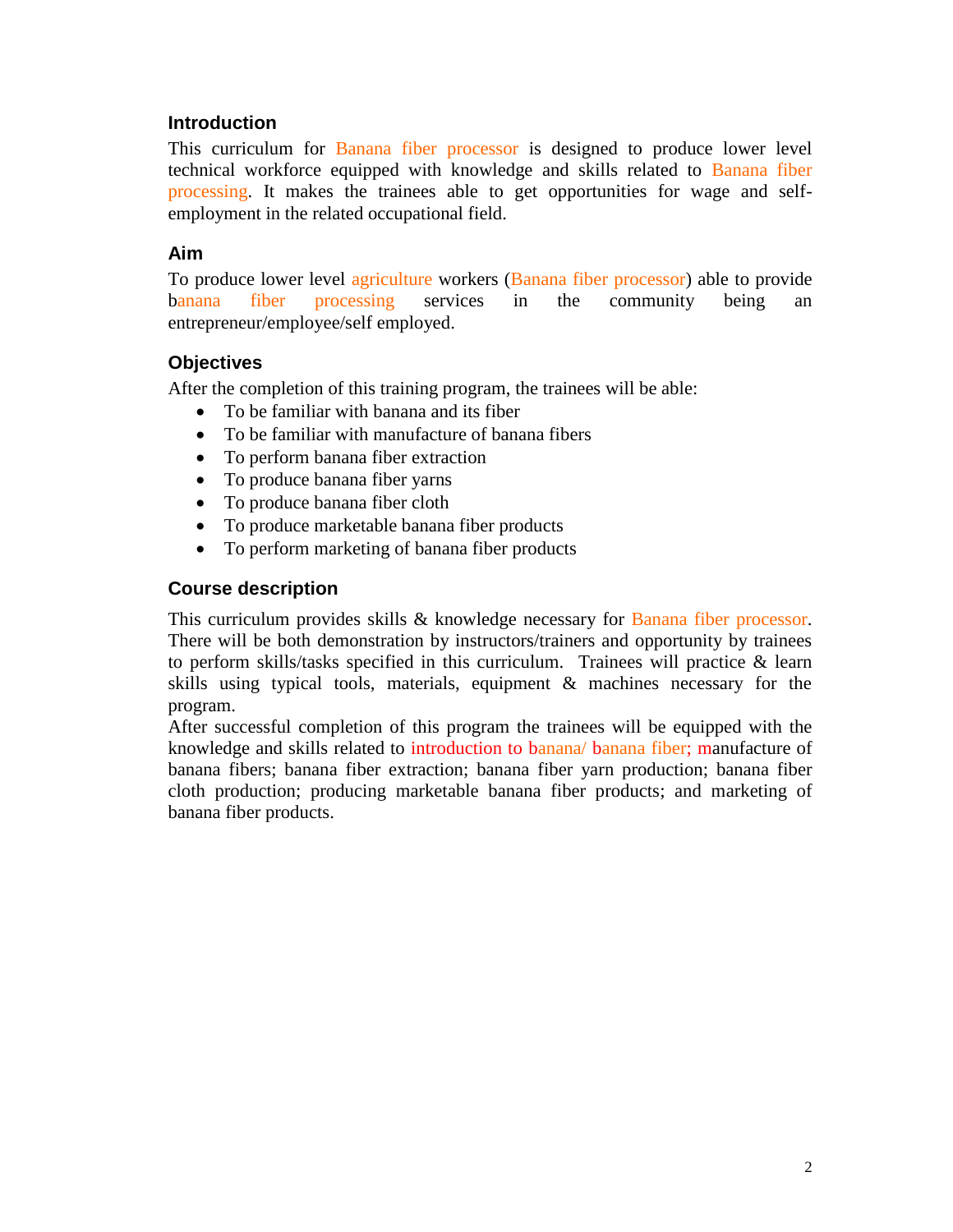# **Course structure**

<span id="page-3-0"></span>

|                                                     |         |                | Time           |      |           | <b>Marks</b> |      |
|-----------------------------------------------------|---------|----------------|----------------|------|-----------|--------------|------|
| Module/ sub modules                                 | Nature  | Th             | Pr.            | Tot. | Th        | Pr.          | Tot. |
| Introduction-10<br>1.                               | $T+P$   | 5              | 10             | 15   | 5         | 20           | 25   |
| Manufacture of banana fibers-13<br>2.               | $T+P$   | 13             | 39             | 52   | 10        | 40           | 50   |
| 3.<br>Banana fiber extraction-26                    | $T+P$   | 13             | 39             | 52   | <b>10</b> | 40           | 50   |
| Banana fiber yarn-4<br>4.                           | $T+P$   | 8              | 40             | 48   | 5         | 20           | 25   |
| Banana Fiber Cloth-10<br>5.                         | $T+P$   | <b>10</b>      | 40             | 50   | 5         | 20           | 25   |
| Producing marketable banana fiber products-32<br>6. | $T+P$   | 32             | 96             | 128  | 20        | 80           | 100  |
| Marketing of banana fiber products-15<br>7.         | $T+P$   | 15             | 30             | 45   | 5         | 20           | 25   |
| Sub total:<br>106-                                  |         | 96             | 294            | 390  | 60        | 240          | 300  |
| 8.<br>Common module                                 | $T + P$ | 14             | 56             | 70   | <b>10</b> | 40           | 50   |
| Applied math<br>1.                                  | $T+P$   | $\overline{4}$ | 16             | 20   |           |              |      |
| Occupational health and safety<br>2.                | $T+P$   | $\overline{2}$ | 8              | 10   |           |              |      |
| First aid<br>3.                                     | $T+P$   |                | 4              | 5    |           |              |      |
| <b>HIV/AIDS</b><br>$\overline{4}$ .                 | $T+P$   |                | $\overline{4}$ | 5    |           |              |      |
| 5.<br>Communication                                 | $T+P$   | 2              | 8              | 10   |           |              |      |
| Small enterprise development<br>6.                  | $T+P$   | $\overline{4}$ | 16             | 20   |           |              |      |
| <b>Total:</b>                                       |         | <b>110</b>     | 350            | 460  | 70        | 280          | 350  |

#### (Banana fiber processor)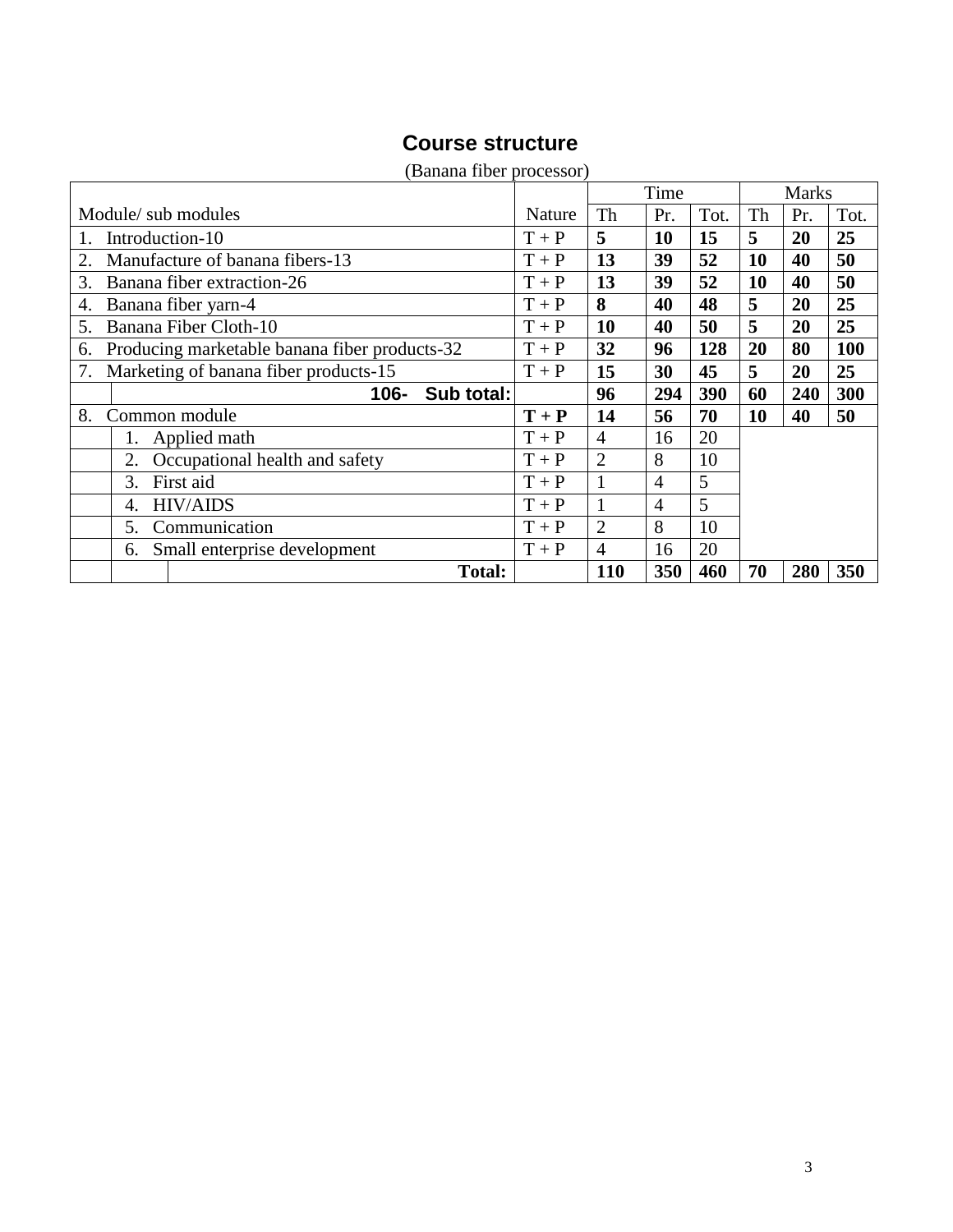## <span id="page-4-0"></span>**Duration**

The total duration of the course will be of 390 hours (three months) of specialized modules plus 70 hours of a common module.

## <span id="page-4-1"></span>**Target group**

All interested individuals in the field of agriculture with educational prerequisite of class eight pass.

#### <span id="page-4-2"></span>**Group size**

Maximum of thirty

# **Medium of instruction**

Nepali or English or both

#### <span id="page-4-3"></span>**Pattern of attendance**

- 80% attendance in theory
- 90% in practical/ performance

## <span id="page-4-4"></span>**Focus of curriculum**

This curriculum emphasizes on competency /performance. 80% time is allocated for performance and only 20% for related technical knowledge. So the focus will be on performance of the specified competencies in the curriculum

# <span id="page-4-5"></span>**Entry criteria**

- Minimum of eight class pass or equivalent
- Minimum of 14 years of age
- Should pass entrance examination

#### <span id="page-4-6"></span>**Follow up suggestions**

In order to assess the success of this program and collect feedbacks/ inputs for the revision of the curriculum a schedule of follow up is suggested as follows:

- First follow up: Six months after the completion of the program
- Second follow up: Six months after the completion of the first follow up
- Follow up cycle: In a cycle of one year after the completion of the second follow up for five years

#### <span id="page-4-7"></span>**Certificate**

The related training institute will provide the certificate of "Banana Fiber Processor". Again, individuals who complete module (s) of the curriculum will receive a certificate of completion of the particular module(s).

#### <span id="page-4-8"></span>**Grading**

- Distinction: passed with 80% or above
- First division: passed with 75% or above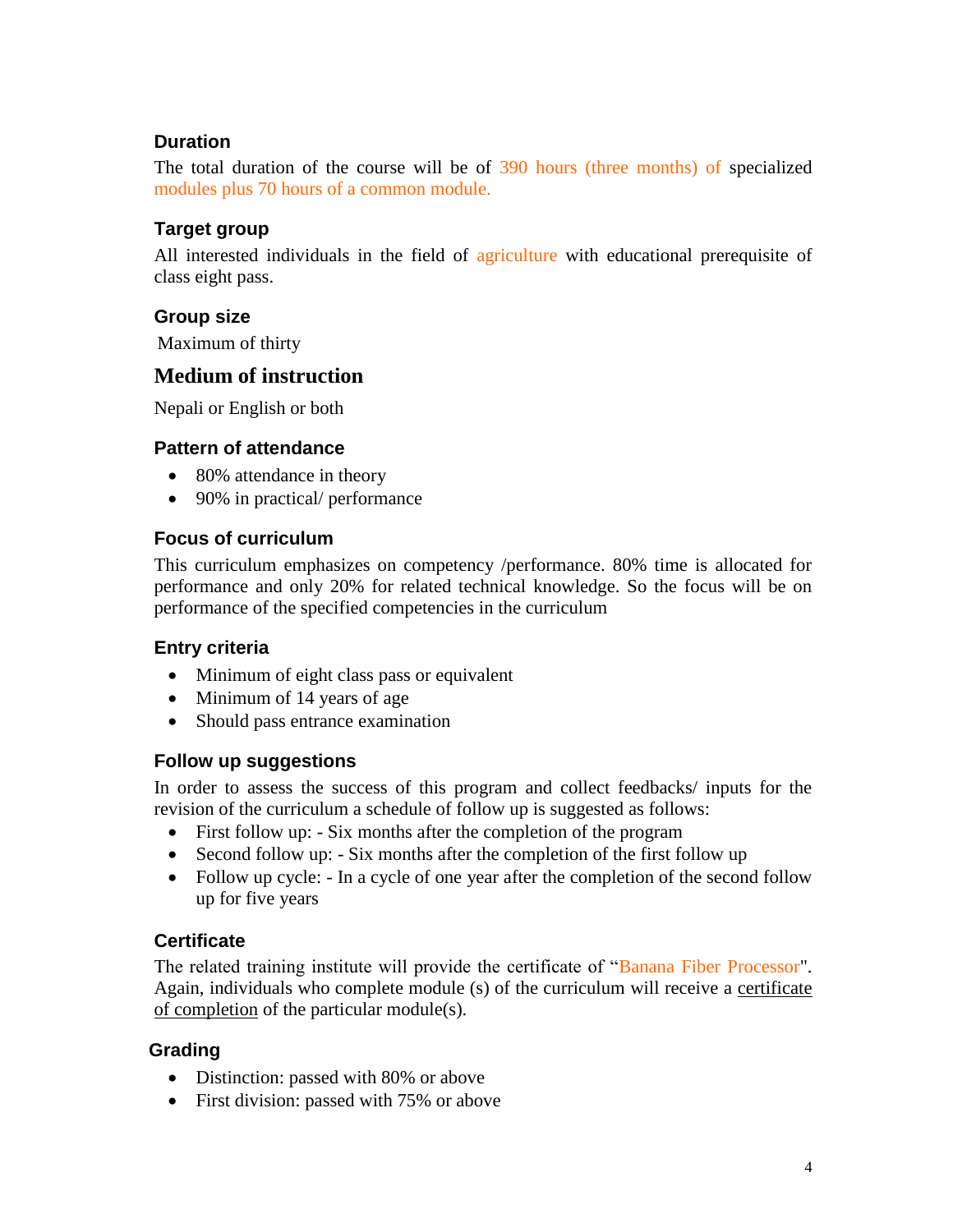- Second division: passed with 65% or above
- Third division: passed with 60% or above

#### <span id="page-5-0"></span>**Students evaluation**

- Continuous evaluation of the trainees' performance is to be done by the related instructor/ trainer to ensure the proficiency over each competency under each of the sub-module.
- Related technical knowledge learnt by trainees will be evaluated through written or oral tests.
- Trainees must secure minimum marks of 60% in an average of both theory and practical evaluations.
- There will be three internal evaluations and one final evaluation in each module.
- The entrance test will be conducted by the concerned training institute

# <span id="page-5-1"></span>**Trainers qualification**

- I. Sc. Ag or equivalent in related field
- Good communicative and instructional skills
- Experience in related field

## <span id="page-5-2"></span>**Trainer-trainees ratio**

- 1:10 for practical classes
- For theory, as per the class room situation

# <span id="page-5-3"></span>**Suggestions for instructor**

#### <span id="page-5-4"></span>**Suggestions for instruction**

- **1. Select objectives**
	- Write objectives of cognitive domain
	- Write objectives of psychomotor domain
	- Write objectives of affective domain

#### **2. Select subject matter**

- Study subject matter in detail
- Select content related to cognitive domain
- Select content related to psychomotor domain
- Select content related to affective domain

#### **3. Select instructional methods**

- Teacher centered methods: like lecture, demonstration, questions answer inquiry, induction and deduction methods.
- Student initiated methods like experimental, field trip/excursion, discovery, exploration, problem solving, and survey methods.
- Interaction methods like discussion, group/team teaching, microteaching and exhibition.
- Dramatic methods like role play and dramatization
- 4. Select Instructional method (s) on the basis of objectives of lesson plans and KAS domains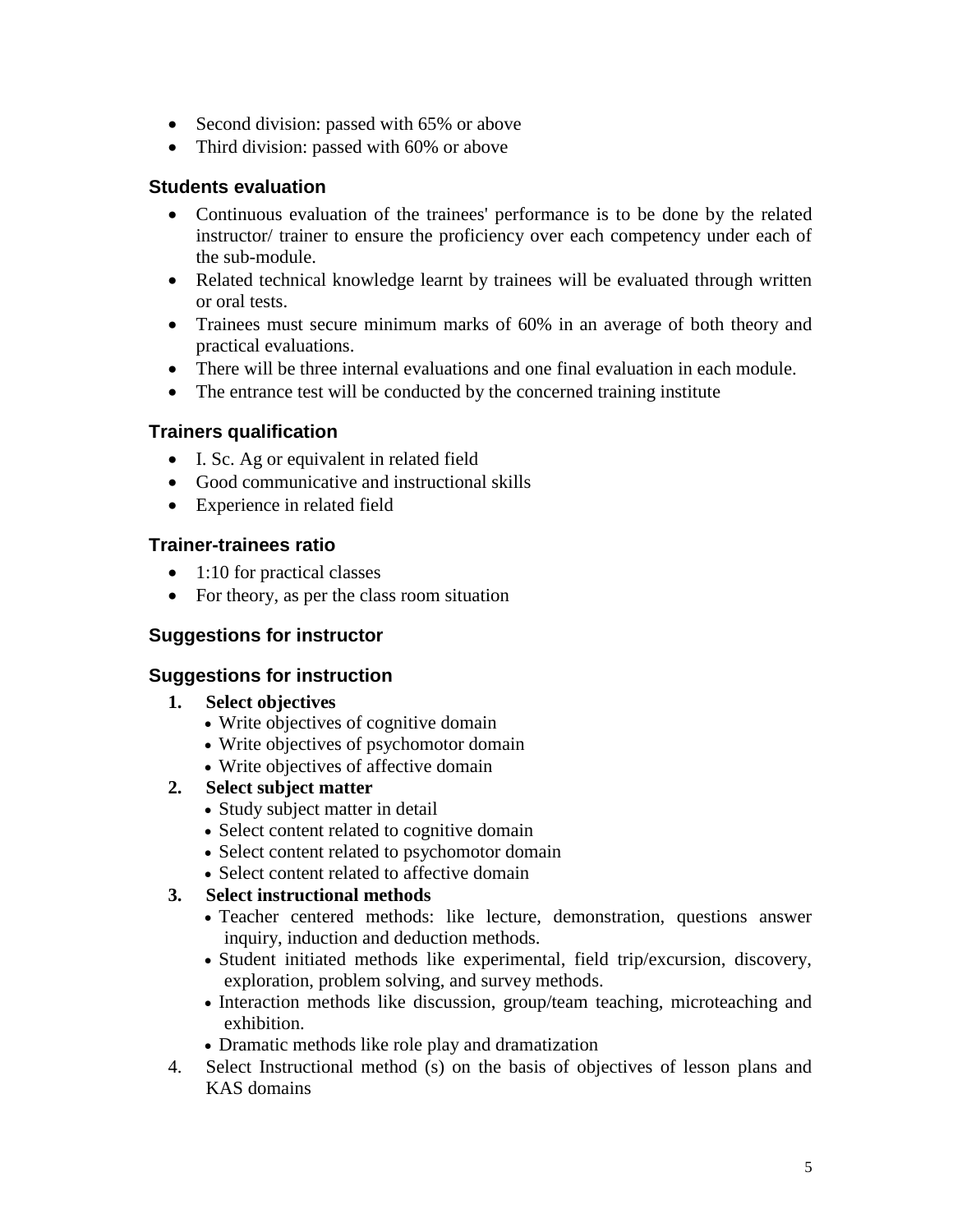- 5. Select appropriate educational materials and apply at right Time and place.
- 6. Evaluate the trainees applying various tools to correspond the KAS domains
- 7. Make plans for classroom / field work / workshop organization and management.
- 8. Coordinate among objectives, subject matter and instructional methods.
- 9. Prepare lesson plan for Theory and Practical classes.
- 10. Deliver /conduct instruction / program
- 11. Evaluate instruction/ program

#### <span id="page-6-0"></span>**Suggestion for the performance evaluation of the trainees**

- 1. Perform task analysis
- 2. Develop a detail task performance checklist
- 3. Perform continuous evaluation of the trainees by applying the performance checklist.

#### <span id="page-6-1"></span>**Suggestion for skill training**

Demonstrate performance

- 1. Demonstrate task performance in normal speed
- 2. Demonstrate slowly with verbal description of each and every step in the sequence of activity of the task performance using question and answer techniques.
- 3. Repeat 2 for the clarification on trainees demand if necessary
- 4. Perform fast demonstration of the task.

Provide trainees the opportunities to practice the task performance demonstration

- 1. Provide trainees to have guided practice
- 2. Create environment for practicing the demonstrated task performance
- 3. Guide the trainees in each and every step of task performance
- 4. Provide trainees to repeat and repeat as per the need to be proficient on the given task performance
- 5. Switch to another task demonstration if and only trainees developed proficiency in the task performance.

#### <span id="page-6-2"></span>**Other suggestions**

- 1. Apply principles of skill training
- 2. Allocate 20% Time for Theory classes and 80% Time for task performance while delivering instructions
- 3. Apply principles of adult learning
- 4. Apply principles of intrinsic motivation
- 5. Facilitate maximum trainees involvement in learning and task performance activities
- 6. Instruct the trainees on the basis of their existing level of knowledge, skills and attitude.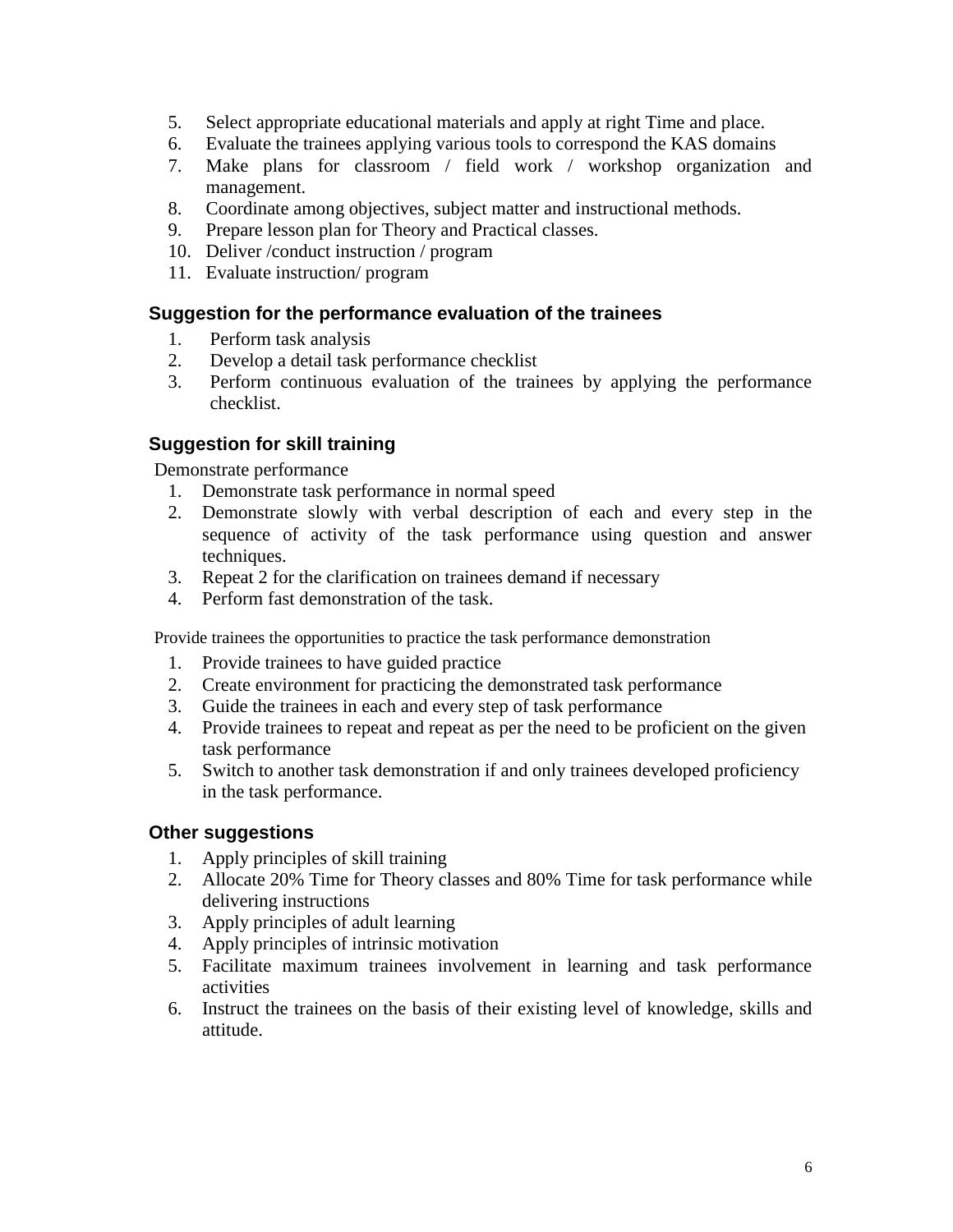# <span id="page-7-0"></span>**List of modules and sub modules**

**Module: 1: Introduction Module: 2: Manufacture of banana fibers Module: 3: Banana fiber extraction Module: 4: Banana fiber yarn Module: 5: Banana Fiber Cloth Module: 6: Producing marketable banana fiber products Module: 7: Marketing of banana fiber products Module: 8: Common module Sub module: 1: Applied math Sub module: 2: Occupational health and safety Sub module: 3: First aid Sub module: 4: HIV/AIDS Sub module: 5: Communication Sub module: 6: Small enterprise development**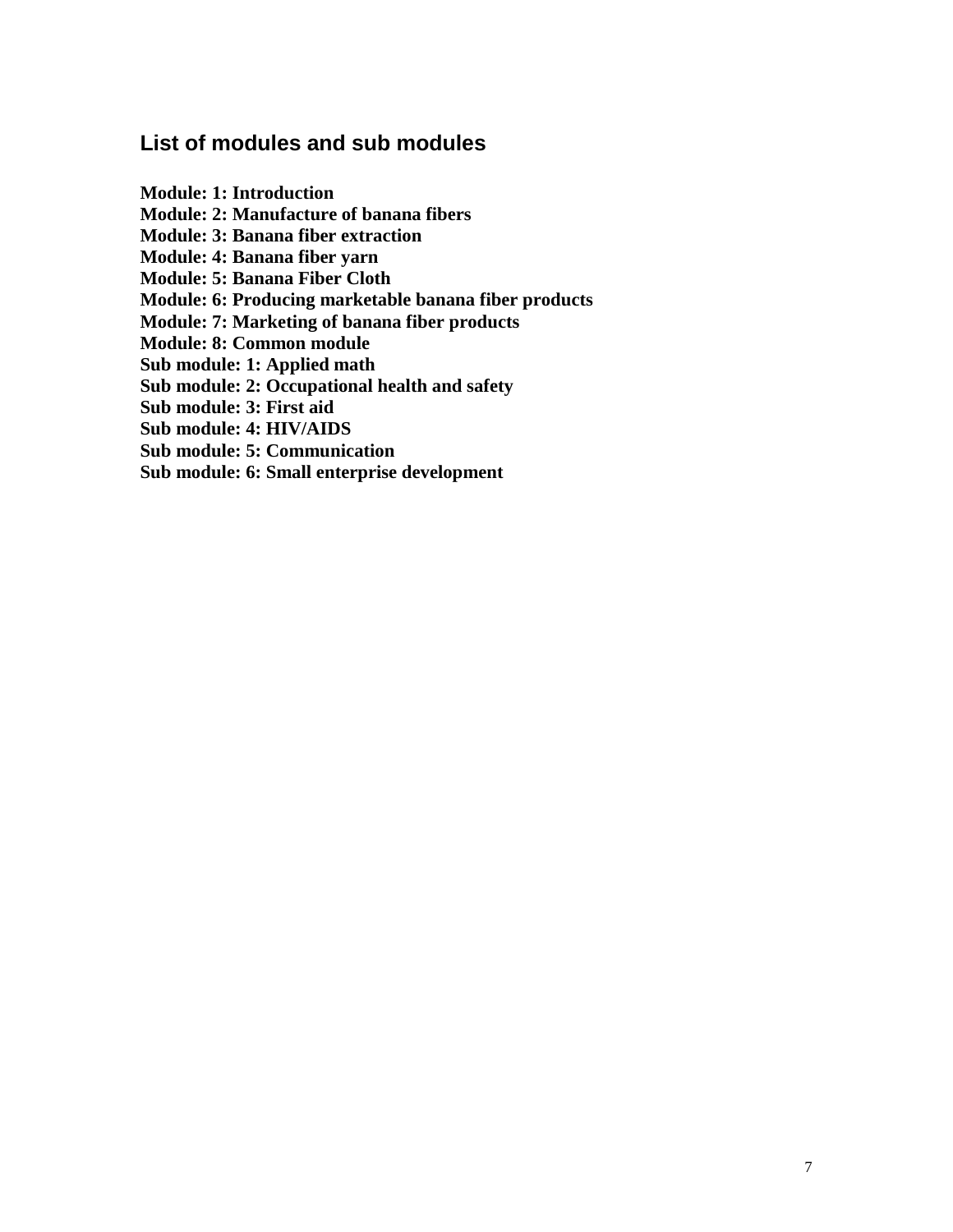# Details of modules and sub modules

<span id="page-8-1"></span><span id="page-8-0"></span>

|                  | Module: 1: Introduction                                                                      |                                                                                               |             |           |     |  |  |  |  |
|------------------|----------------------------------------------------------------------------------------------|-----------------------------------------------------------------------------------------------|-------------|-----------|-----|--|--|--|--|
|                  | Description: It deals with the introductory knowledge and skills related to banana plant and |                                                                                               |             |           |     |  |  |  |  |
|                  | banana fiber.                                                                                |                                                                                               |             |           |     |  |  |  |  |
|                  | Objectives: After its completion the trainees will be able                                   |                                                                                               |             |           |     |  |  |  |  |
|                  | To be familiar with banana plant                                                             |                                                                                               |             |           |     |  |  |  |  |
|                  | To enlist uses of banana plant                                                               |                                                                                               |             |           |     |  |  |  |  |
|                  | To enlist varieties of banana plant                                                          |                                                                                               |             |           |     |  |  |  |  |
|                  | To be familiar with banana fiber                                                             |                                                                                               |             |           |     |  |  |  |  |
|                  | To enlist banana fiber quality classes                                                       |                                                                                               |             |           |     |  |  |  |  |
|                  |                                                                                              | To enlist sources of class of banana fiber quality                                            |             |           |     |  |  |  |  |
|                  | To state growing habit of banana plant                                                       |                                                                                               |             |           |     |  |  |  |  |
|                  |                                                                                              | To identify time to cut banana tree for fiber extraction                                      |             |           |     |  |  |  |  |
|                  |                                                                                              | To select sheaths to exploit for the purpose of fibers                                        |             |           |     |  |  |  |  |
|                  | To be familiar with banana fiber yield                                                       |                                                                                               |             |           |     |  |  |  |  |
|                  |                                                                                              | Tasks: To fulfill the objective the trainees are expected to get proficiency on the following |             |           |     |  |  |  |  |
|                  |                                                                                              | tasks/skills/steps together with their related technical knowledge:                           |             |           |     |  |  |  |  |
|                  |                                                                                              | $5 + 10 = 15$ hrs.                                                                            | Time(hours) |           |     |  |  |  |  |
| SN               | <b>Tasks</b>                                                                                 | Related technical knowledge                                                                   | Kn          | <b>Sk</b> | Tot |  |  |  |  |
| 1.               | Be familiar with                                                                             | Banana plant:                                                                                 | 0.5         | 1.0       | 1.5 |  |  |  |  |
|                  | banana plant                                                                                 | ❖ Hot climate plant                                                                           |             |           |     |  |  |  |  |
|                  |                                                                                              | ❖ Concept of banana(table varieties)                                                          |             |           |     |  |  |  |  |
|                  |                                                                                              | and plantain(cooking varieties)                                                               |             |           |     |  |  |  |  |
|                  |                                                                                              | Morphology and botany<br>❖                                                                    |             |           |     |  |  |  |  |
|                  |                                                                                              |                                                                                               |             |           |     |  |  |  |  |
| 2.               | Enlist uses of banana                                                                        | Uses:                                                                                         | 0.5         | 1.0       | 1.5 |  |  |  |  |
|                  | plant                                                                                        | ❖ Multipurpose plant                                                                          |             |           |     |  |  |  |  |
|                  |                                                                                              | Multivitamin fruit                                                                            |             |           |     |  |  |  |  |
|                  |                                                                                              | ❖ Vegetable for cooking                                                                       |             |           |     |  |  |  |  |
|                  |                                                                                              | ❖ Fiber for manufacturing textile                                                             |             |           |     |  |  |  |  |
|                  |                                                                                              | bleaves as plates to serve food                                                               |             |           |     |  |  |  |  |
| 3.               | Enlist varieties of                                                                          | Varieties and botanical names:                                                                | 0.5         | 1.0       | 1.5 |  |  |  |  |
|                  | banana plant                                                                                 | Musa Paradisiaca<br>❖                                                                         |             |           |     |  |  |  |  |
|                  |                                                                                              | Musa Sapientum<br>❖                                                                           |             |           |     |  |  |  |  |
|                  |                                                                                              | Musa Cavendishii<br>❖<br>Musa Chinensis<br>❖                                                  |             |           |     |  |  |  |  |
| $\overline{4}$ . | Be familiar with                                                                             | Banana fiber:                                                                                 | 0.5         | 1.0       | 1.5 |  |  |  |  |
|                  | banana fiber                                                                                 | All varieties abond in fiber                                                                  |             |           |     |  |  |  |  |
|                  |                                                                                              | ❖<br>Each and every part of plant gives                                                       |             |           |     |  |  |  |  |
|                  |                                                                                              | fibers of various strength, color,                                                            |             |           |     |  |  |  |  |
|                  |                                                                                              | beauty, and staple length                                                                     |             |           |     |  |  |  |  |
|                  |                                                                                              |                                                                                               |             |           |     |  |  |  |  |
| 5.               | Enlist banana fiber                                                                          | Banana fiber qualities:                                                                       | 0.5         | 1.0       | 1.5 |  |  |  |  |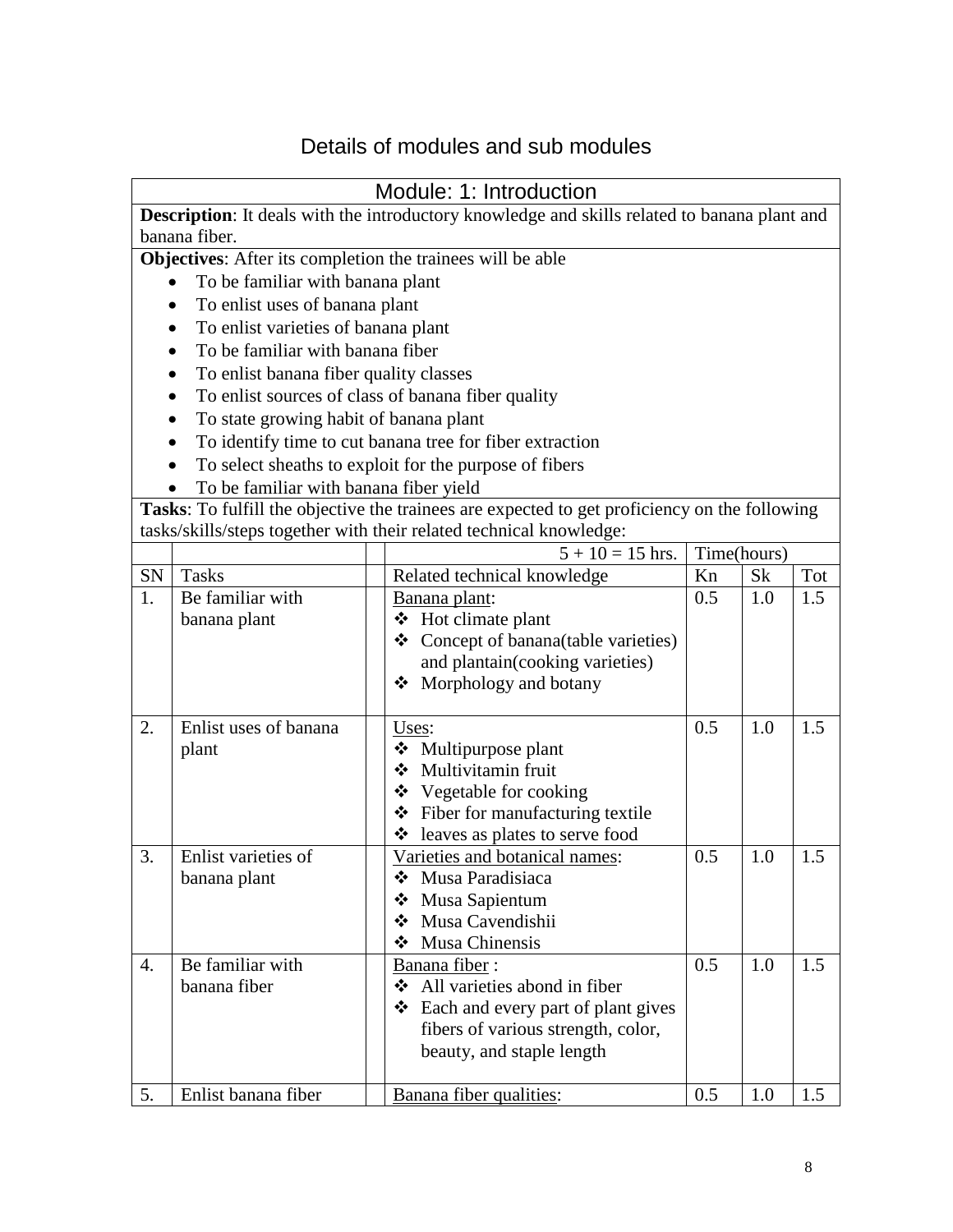|    | quality classes                                             | $\triangleleft$ Coarse and strong fiber<br>$\div$ Fine and silky fiber<br>Middling quality fiber<br>❖ Extremely white fine fiber<br>❖ Rough fiber<br>❖ Fiber of exceptional strength and<br>durability<br>❖ Inherent drawback of banana<br>fiber                                                                                                                                                                                                                                                                                                                                                                              |     |     |     |
|----|-------------------------------------------------------------|-------------------------------------------------------------------------------------------------------------------------------------------------------------------------------------------------------------------------------------------------------------------------------------------------------------------------------------------------------------------------------------------------------------------------------------------------------------------------------------------------------------------------------------------------------------------------------------------------------------------------------|-----|-----|-----|
| 6. | Enlist sources of class<br>of banana fiber quality          | Sources of classes of banana fiber<br>quality:<br>❖ Coarse and strong fiber-found on<br>the outer ones in the leaf sheaths<br>$\div$ Fine and silky fiber-found in the<br>innermost ones in the leaf sheaths<br>Middling quality fiber -found in<br>the intermediate ones in the leaf<br>sheaths<br>❖ Extremely white fine fiber-found<br>in the core, from the roots to the<br>point to its emergence from the<br>covering of the false stem<br>$\triangleleft$ Rough fiber-found n the fruit<br>stems<br>❖ Fiber of exceptional strength and<br>durability when properly<br>processed-found in the midribs of<br>the leaves | 0.5 | 1.0 | 1.5 |
| 7. | State growing habit of<br>banana plant                      | Growing habit:<br>$\triangleleft$ Tree continue to grow till the first<br>flower emerges from the cluster<br>of sheaths<br>$\div$ The growth of the leaves and<br>petioles stop thereafter<br>The flowers bloom and grow into<br>❖<br>fruits                                                                                                                                                                                                                                                                                                                                                                                  | 0.5 | 1.0 | 1.5 |
| 8. | Identify time to cut<br>banana tree for fiber<br>extraction | Time to cut tree for fiber extraction:<br>The quality of fibers to be<br>❖<br>produced will be of smaller and<br>may not possess their maximum<br>strength if the trees are cut before<br>flower emerges<br>❖ Cutting trees only after the flower<br>emerges in order to get quality<br>fibers                                                                                                                                                                                                                                                                                                                                | 0.5 | 1.0 | 1.5 |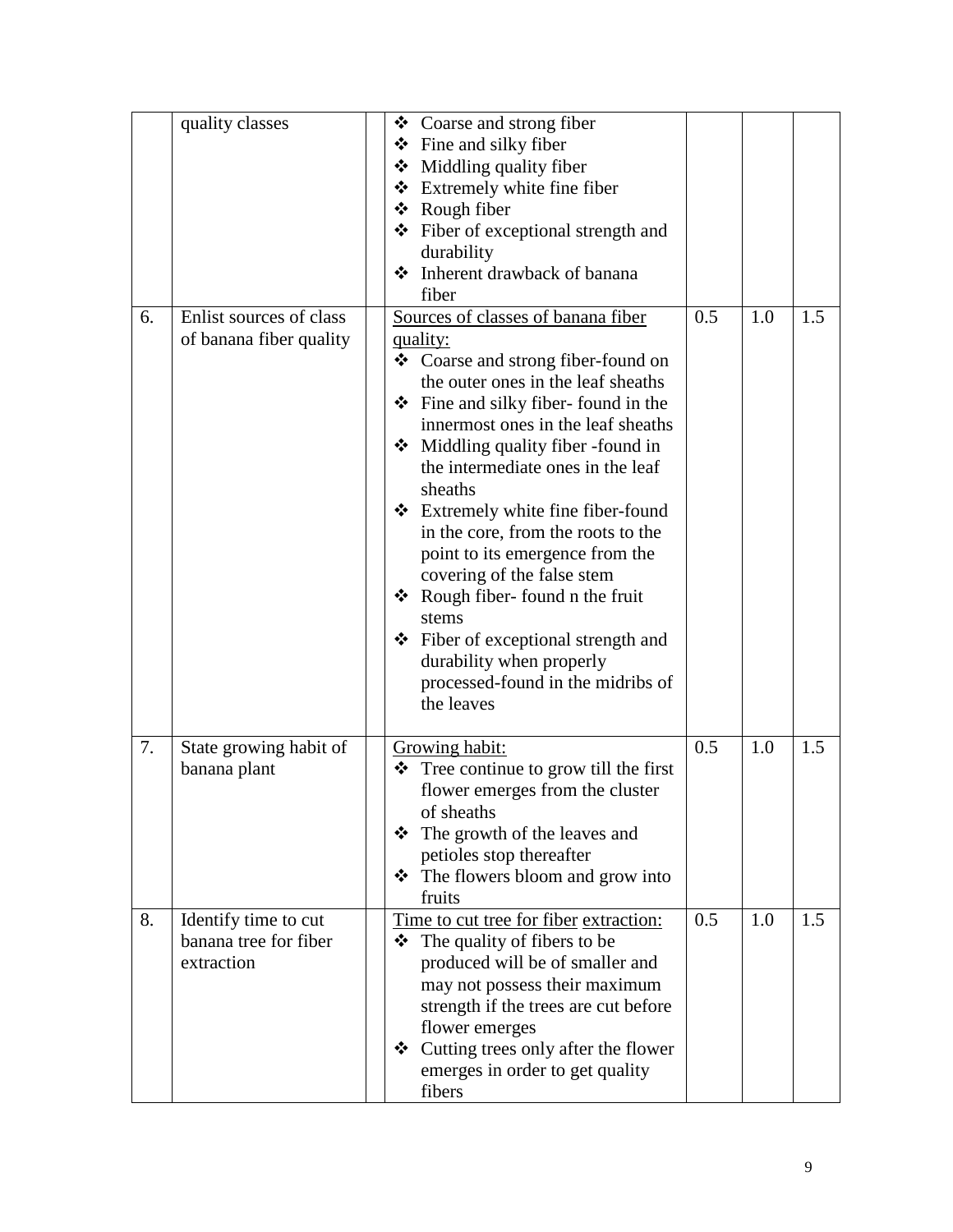<span id="page-10-0"></span>

| 9.  | Select sheaths to                                                 | Selecting sheaths to exploit for the                                                          | 0.5          | 1.0            | 1.5            |
|-----|-------------------------------------------------------------------|-----------------------------------------------------------------------------------------------|--------------|----------------|----------------|
|     | exploit for the purpose                                           | purpose of fibers:                                                                            |              |                |                |
|     | of fibers                                                         | ❖ Two or three outer sheaths are                                                              |              |                |                |
|     |                                                                   | rejected                                                                                      |              |                |                |
|     |                                                                   | $\div$ The innermost two or three of the                                                      |              |                |                |
|     |                                                                   | sheaths are also rejected                                                                     |              |                |                |
|     |                                                                   | only the intermediate sheaths are<br>❖                                                        |              |                |                |
|     |                                                                   | exploited                                                                                     |              |                |                |
| 10. | Be familiar with                                                  | Yield:                                                                                        | 0.5          | 1.0            | 1.5            |
|     | banana fiber yield                                                | About 37 kg (average weight) of<br>❖                                                          |              |                |                |
|     |                                                                   | stem yields 1 kg of good fiber                                                                |              |                |                |
|     |                                                                   | The yield is about 1-1.5% of dry<br>❖                                                         |              |                |                |
|     |                                                                   | weight is of lower quality                                                                    |              |                |                |
|     |                                                                   | $\div$ the fresh banana plant yields                                                          |              |                |                |
|     |                                                                   | about 0.61% of fiber depending                                                                |              |                |                |
|     |                                                                   | on the variety and method of                                                                  |              |                |                |
|     |                                                                   | extraction                                                                                    |              |                |                |
|     |                                                                   |                                                                                               |              |                |                |
|     |                                                                   | Total:                                                                                        | 5            | 10             | 15             |
|     |                                                                   | Module: 2: Manufacture of banana fibers                                                       |              |                |                |
|     |                                                                   | Description: It deals with the introductory knowledge and skills related to the manufacture   |              |                |                |
|     | of banana fibers.                                                 |                                                                                               |              |                |                |
|     | <b>Objectives:</b> After its completion the trainees will be able |                                                                                               |              |                |                |
|     | To Identify the banana plant parts                                |                                                                                               |              |                |                |
|     | To State concept of extraction of banana fiber                    |                                                                                               |              |                |                |
|     | To Perform strapping                                              |                                                                                               |              |                |                |
|     | To Perform tuxying                                                |                                                                                               |              |                |                |
|     | To Perform extraction of banana fibers                            |                                                                                               |              |                |                |
|     |                                                                   | Tasks: To fulfill the objective the trainees are expected to get proficiency on the following |              |                |                |
|     |                                                                   | tasks/skills/steps together with their related technical knowledge:                           |              |                |                |
|     |                                                                   | $13 + 39 = 52$ hrs.                                                                           | Time(hours)  |                |                |
|     | SN   Tasks                                                        | Related technical knowledge                                                                   | Kn           | Sk             | Tot            |
| 1.  | Identify the followings                                           | Identification of the parts of banana                                                         | $\mathbf{1}$ | 3              | $\overline{4}$ |
|     | of banana plant:                                                  | <u>plant:</u>                                                                                 |              |                |                |
|     | Leaf sheath<br>٠                                                  | ❖ Leaf sheath                                                                                 |              |                |                |
|     | Pseudo-stem<br>٠                                                  | Pseudo-stem<br>❖                                                                              |              |                |                |
|     | Petiole                                                           | ❖<br>Petiole                                                                                  |              |                |                |
|     | Lamina                                                            | Lamina<br>❖                                                                                   |              |                |                |
| 2.  | Enlist methods for                                                | Methods for extracting banana fiber:                                                          | $\mathbf{1}$ | $\overline{3}$ | $\overline{4}$ |
|     | extracting banana fiber                                           | Scrapping-manual or hand<br>❖                                                                 |              |                |                |
|     |                                                                   | scrapping and mechanical or                                                                   |              |                |                |
|     |                                                                   | machine scrapping                                                                             |              |                |                |
|     |                                                                   | ❖ Retting- hand retting, dew retting,                                                         |              |                |                |
|     |                                                                   | water retting                                                                                 |              |                |                |
|     |                                                                   | Machine extraction                                                                            |              |                |                |
|     |                                                                   | Chemical extraction<br>❖                                                                      |              |                |                |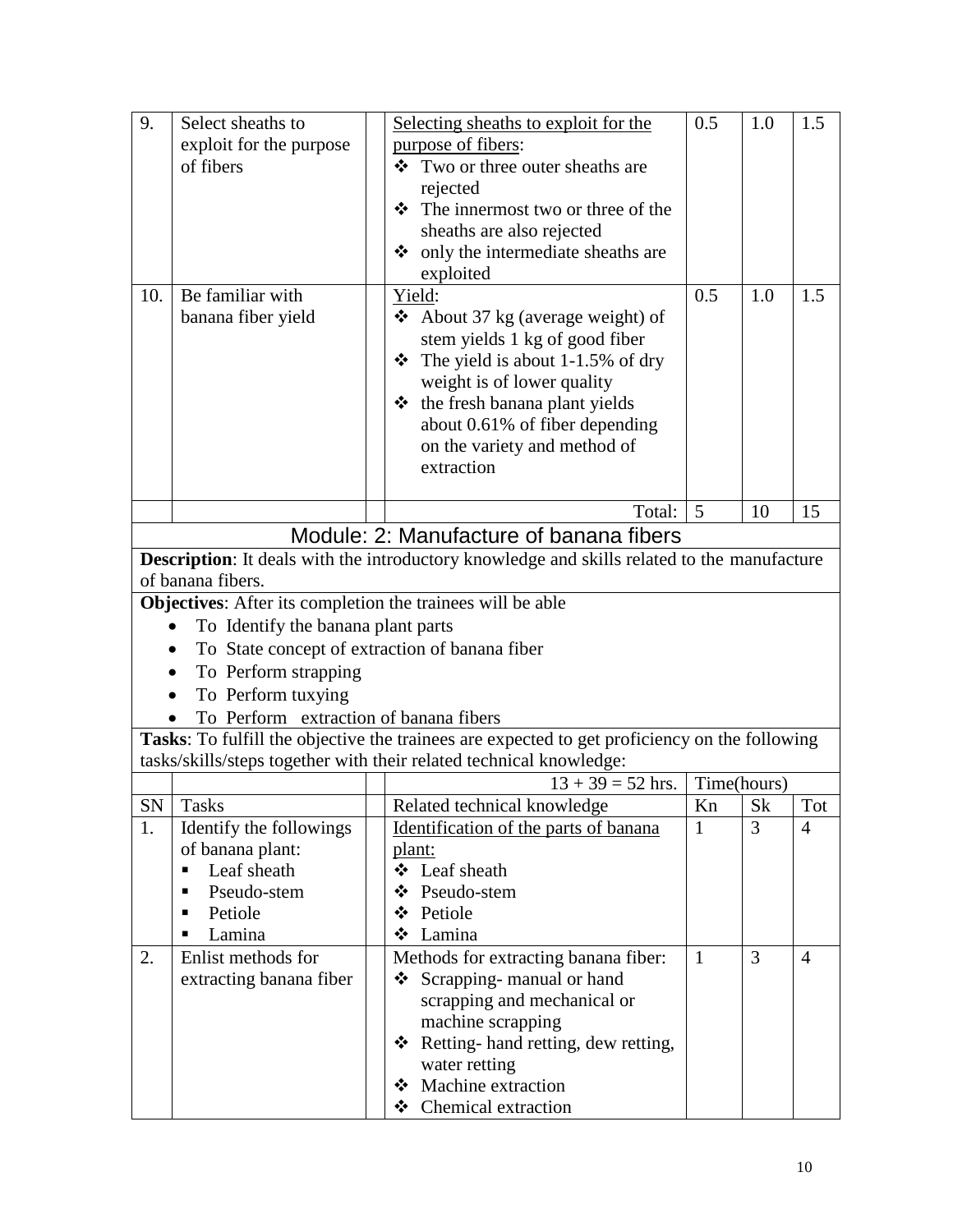| 3.               | State concept of        | Concept of extraction of banana fiber | 1            | 3 | $\overline{4}$ |
|------------------|-------------------------|---------------------------------------|--------------|---|----------------|
|                  | extraction of banana    | by hand scrapping:                    |              |   |                |
|                  | fiber by hand scrapping | ❖ Concept                             |              |   |                |
|                  |                         | ❖<br>Objectives                       |              |   |                |
|                  |                         | ❖ Principle                           |              |   |                |
|                  |                         | ❖ Procedural steps                    |              |   |                |
|                  |                         | ❖ Application                         |              |   |                |
|                  |                         | ❖ Advantages                          |              |   |                |
|                  |                         | ❖ Disadvantages/drawbacks             |              |   |                |
|                  |                         | $\div$ Safety precautions             |              |   |                |
| $\overline{4}$ . | State concept of        | Concept of extraction of banana fiber | $\mathbf{1}$ | 3 | 4              |
|                  | extraction of banana    | by hand retting:                      |              |   |                |
|                  | fiber by hand retting   | ❖<br>Concept                          |              |   |                |
|                  |                         | Objectives<br>❖                       |              |   |                |
|                  |                         | ❖ Principle                           |              |   |                |
|                  |                         | ❖ Procedural steps                    |              |   |                |
|                  |                         | Application<br>❖                      |              |   |                |
|                  |                         | ❖ Advantages                          |              |   |                |
|                  |                         | ❖ Disadvantages/drawbacks             |              |   |                |
|                  |                         | $\div$ Safety precautions             |              |   |                |
| 5.               | State concept of        | Concept of extraction of banana fiber | $\mathbf{1}$ | 3 | 4              |
|                  | extraction of banana    | by raspodar machines:                 |              |   |                |
|                  | fiber by raspodar       | ❖<br>Concept                          |              |   |                |
|                  | machines                | Objectives<br>❖                       |              |   |                |
|                  |                         | ❖ Principle                           |              |   |                |
|                  |                         | ❖ Procedural steps                    |              |   |                |
|                  |                         | ❖ Application                         |              |   |                |
|                  |                         | ❖ Advantages                          |              |   |                |
|                  |                         | ❖ Disadvantages/drawbacks             |              |   |                |
|                  |                         | ❖ Safety precautions                  |              |   |                |
| 6.               | State concept of        | Concept of extraction of banana fiber | $\mathbf{1}$ | 3 | 4              |
|                  | extraction of banana    | chemically:                           |              |   |                |
|                  | fiber chemically        | Concept                               |              |   |                |
|                  |                         | Objectives                            |              |   |                |
|                  |                         | ❖ Principle                           |              |   |                |
|                  |                         | Procedural steps<br>❖                 |              |   |                |
|                  |                         | Application<br>❖                      |              |   |                |
|                  |                         | ❖ Advantages                          |              |   |                |
|                  |                         | ❖ Disadvantages/drawbacks             |              |   |                |
|                  |                         | ❖<br>Safety precautions               |              |   |                |
| 7.               | State the concept of    | Concept of tuxy/ tuxying:             | $\mathbf{1}$ | 3 | 4              |
|                  | tuxy/ tuxying           | Tuxy-concept, identification and<br>❖ |              |   |                |
|                  |                         | application                           |              |   |                |
|                  |                         | Tuxying-concept, objectives,<br>❖     |              |   |                |
|                  |                         | principle, procedural steps, and      |              |   |                |
|                  |                         | safety precautions                    |              |   |                |
|                  |                         |                                       |              |   |                |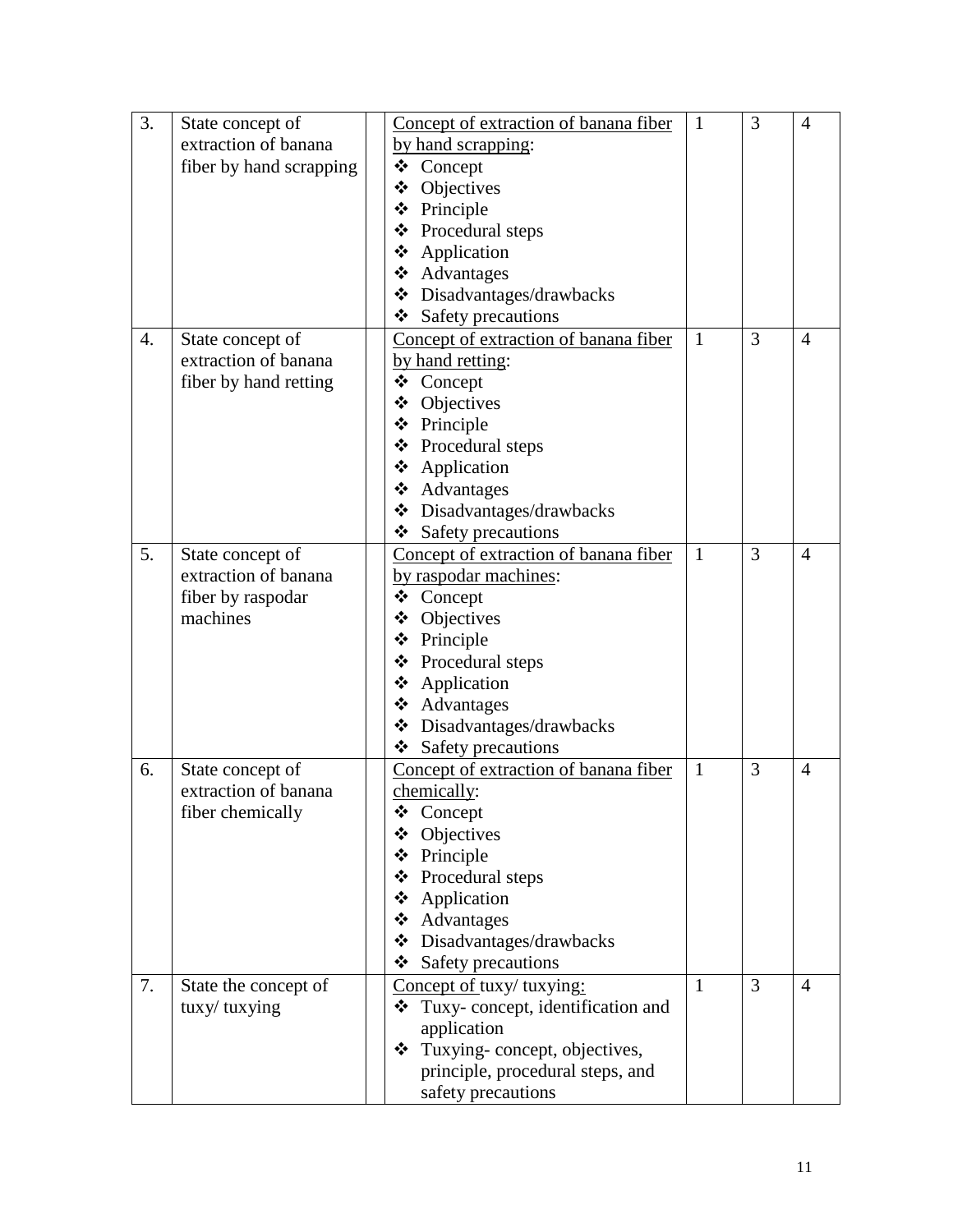| 8.  | State concept of<br>extraction of banana<br>fiber by manual<br>process/strapping                                                                                                                                                                                                                                                                                                                                                                                            | Extract fiber by manual process/:<br>❖ Concept<br>❖<br>Objectives<br>❖ Principle<br>❖ Procedural steps<br>❖ Application<br>❖ Advantages<br>❖ Disadvantages/drawbacks<br>$\div$ Safety precautions                                                                                                                                                                                                                                                                                                                   | 1            | 3 | $\overline{4}$ |
|-----|-----------------------------------------------------------------------------------------------------------------------------------------------------------------------------------------------------------------------------------------------------------------------------------------------------------------------------------------------------------------------------------------------------------------------------------------------------------------------------|---------------------------------------------------------------------------------------------------------------------------------------------------------------------------------------------------------------------------------------------------------------------------------------------------------------------------------------------------------------------------------------------------------------------------------------------------------------------------------------------------------------------|--------------|---|----------------|
| 9.  | Perform strapping:<br>Visit plantation site<br>$\bullet$<br>Select banana plant<br>for extraction of<br>fibers<br>Prepare stem<br>٠<br>Desheath the stem<br>$\bullet$<br>Flatten the sheath<br>Separate strip(tuxy)<br>$\bullet$<br>Pull off the strip<br>$\bullet$<br>along the length<br>Remove fibers in<br>$\bullet$<br>tuxies from each<br>sheath<br>Scrap tuxies by<br>pulling them<br>through/between<br>wooden block and<br>knife under<br>considerable<br>pressure | Performing strapping:<br>❖ Visiting plantation site<br>Selecting banana plant for<br>❖<br>extraction of fibers<br>❖ Preparing stem<br>$\triangle$ Desheathing the stem<br>❖ Flattening the sheath<br>$\triangleleft$ Separating strip(tuxy)<br>$\triangleleft$ Pulling off the strip along the<br>length<br>* Removing fibers in tuxies from<br>each sheath<br>❖<br>Scraping tuxies by pulling them<br>through/between wooden block<br>and knife under considerable<br>pressure                                     | $\mathbf{1}$ | 3 | 4              |
| 10. | Perform machine<br>extraction of banana<br>fibers:<br>Remove dark outer<br>sheaths of the trunk<br>Machine cut the<br>$\bullet$<br>trunk into sections<br>of 120-180 cm<br>length<br>Crush the sections<br>between rolls<br>Scrap away the<br>pulpy tissues, one<br>half a length at the<br>time, by two large<br>revolving drums,                                                                                                                                          | Machine extraction of banana fibers:<br>$\triangle$ Removing dark outer sheaths of<br>the trunk<br>Machine cutting the trunk into<br>❖<br>sections of 120-180 cm length<br>Crushing the sections between<br>❖<br>rolls<br>❖<br>Scraping away the pulpy tissues,<br>one half a length at the time, by<br>two large revolving drums, the<br>rim of which filed with scrapping<br>blade which scrap the sheath<br>while it is pressed against the<br>blade plate<br>❖ Oven drying the fibers<br>Grading the fiber<br>❖ | $\mathbf{1}$ | 3 | 4              |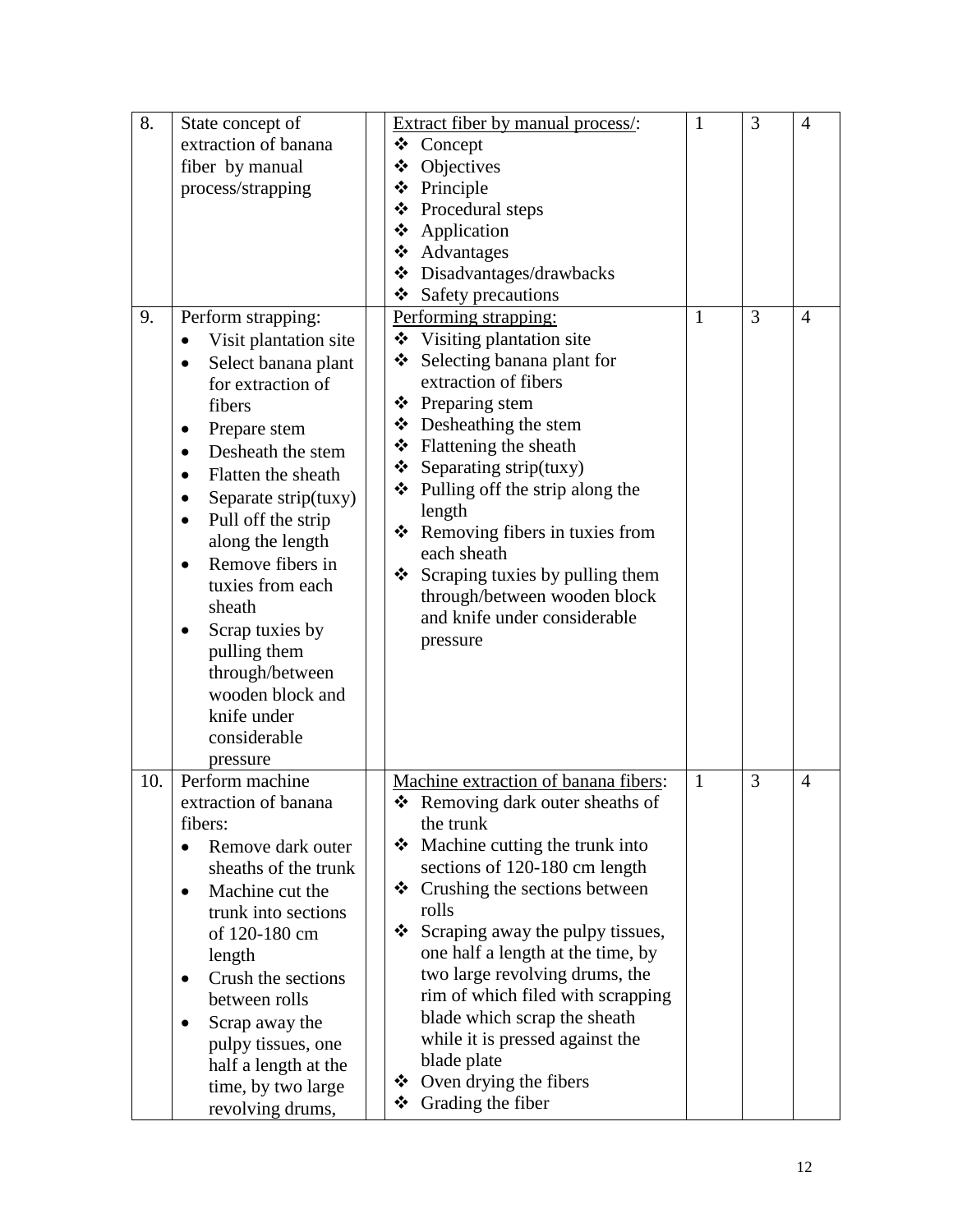|     | the rim of which                 | Baling the fibers<br>❖                   |              |                |                |
|-----|----------------------------------|------------------------------------------|--------------|----------------|----------------|
|     | filed with                       |                                          |              |                |                |
|     | scrapping blade                  |                                          |              |                |                |
|     | which scrap the                  |                                          |              |                |                |
|     | sheath while it is               |                                          |              |                |                |
|     | pressed against the              |                                          |              |                |                |
|     | blade plate                      |                                          |              |                |                |
|     | Oven dry the fibers<br>$\bullet$ |                                          |              |                |                |
|     | Grade the fiber                  |                                          |              |                |                |
|     | Bale the fibers                  |                                          |              |                |                |
| 11. | Enlist methods of                | Methods of tuxying:                      | $\mathbf{1}$ | 3              | $\overline{4}$ |
|     |                                  | $\triangleleft$ Bacins method of tuxying |              |                |                |
|     | tuxying                          |                                          |              |                |                |
|     | Perform Bacnis                   | $\triangleleft$ Loenit method of tuxying | $\mathbf{1}$ | $\overline{3}$ |                |
| 12. |                                  | Bacins method of tuxying:                |              |                | $\overline{4}$ |
|     | method of tuxying                | ❖ Pulling apart the trunks               |              |                |                |
|     | Pull apart the                   | Separating sheaths according to<br>❖     |              |                |                |
|     | trunks                           | their position in stalk                  |              |                |                |
|     | Separate sheaths<br>$\bullet$    | $\div$ Flattening the sheaths            |              |                |                |
|     | according to their               | Striping the fiber from the stem<br>❖    |              |                |                |
|     | position in stalk                | by cutting the pulpy portion and         |              |                |                |
|     | Flatten the sheaths<br>$\bullet$ | pulling away the tuxy                    |              |                |                |
|     | Strip the fiber from<br>٠        | ❖ Getting tuxies                         |              |                |                |
|     | the stem by cutting              | $\div$ Bundling the tuxies               |              |                |                |
|     | the pulpy portion                | $\div$ Clearing the tuxies:              |              |                |                |
|     | and pulling away                 | Brining the tuxies to striping           |              |                |                |
|     | the tuxy                         | knife for cleaning                       |              |                |                |
|     | Get tuxies<br>$\bullet$          | Puling tuxies under a knife              |              |                |                |
|     | Bundle the tuxies<br>$\bullet$   | blade                                    |              |                |                |
|     | Clean the tuxies:<br>$\bullet$   | Pressing the knife blade<br>п            |              |                |                |
|     | Bring the tuxies                 | tightly against the tuxies               |              |                |                |
|     | to striping knife                | Scraping away the plant                  |              |                |                |
|     | for cleaning                     | tissues between the fibers               |              |                |                |
|     | Pull tuxies                      | Cleaning the fibers                      |              |                |                |
|     | under a knife                    | <b>Obtaining fibers</b><br>❖             |              |                |                |
|     | blade                            | Air drying the cleaned fibers<br>❖       |              |                |                |
|     | Press the knife<br>п             | ❖<br>Managing bundles of the air dried   |              |                |                |
|     |                                  | fibers                                   |              |                |                |
|     | blade tightly                    | $\div$ Grading the fibers                |              |                |                |
|     | against the<br>tuxies            | ❖<br>Baling the fibers                   |              |                |                |
|     |                                  |                                          |              |                |                |
|     | Scrap away the                   |                                          |              |                |                |
|     | plant tissues                    |                                          |              |                |                |
|     | between the                      |                                          |              |                |                |
|     | fibers                           |                                          |              |                |                |
|     | Clean the fibers<br>п            |                                          |              |                |                |
|     | Obtain fibers                    |                                          |              |                |                |
|     | Air dry the cleaned              |                                          |              |                |                |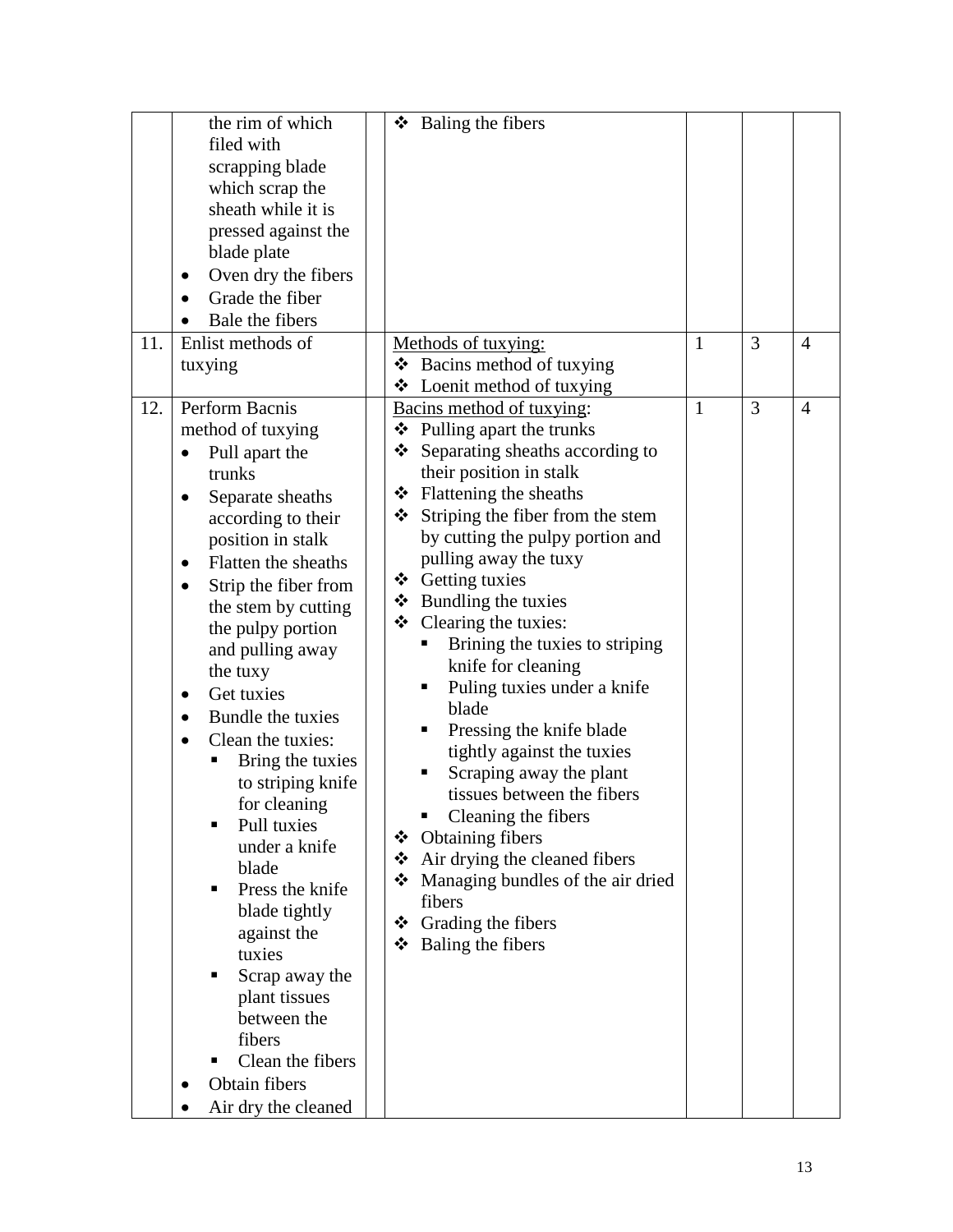<span id="page-14-0"></span>

|             | fibers                                    |                                                                                          |              |    |                |
|-------------|-------------------------------------------|------------------------------------------------------------------------------------------|--------------|----|----------------|
|             | Make bundles of                           |                                                                                          |              |    |                |
|             | the air dried fibers                      |                                                                                          |              |    |                |
|             | Grade the fibers                          |                                                                                          |              |    |                |
|             | Ble the fibers                            |                                                                                          |              |    |                |
| 13.         | Perform loenit method                     | Loenit method of tuxying:                                                                | $\mathbf{1}$ | 3  | $\overline{4}$ |
|             | of tuxying                                | ❖ Pulling tuxies off the stalk one                                                       |              |    |                |
|             | Pull tuxies off the                       | sheath at a time                                                                         |              |    |                |
|             | stalk one sheath at                       | ❖ Getting texies                                                                         |              |    |                |
|             | a time                                    | $\div$ Bundling the tuxies                                                               |              |    |                |
| $\bullet$   | Get texies                                | ❖ Cleaning the tuxies                                                                    |              |    |                |
|             | Bundle the tuxies                         | $\triangleleft$ Obtaining fibers                                                         |              |    |                |
|             | Clean the tuxies                          | ❖ Air drying the cleaned fibers                                                          |              |    |                |
|             | Obtain fibers                             | Make bundles of the air dried                                                            |              |    |                |
|             | Air dry the cleaned                       | fibers                                                                                   |              |    |                |
|             | fibers                                    | ❖ Grading the fibers                                                                     |              |    |                |
|             | Make bundles of                           | $\div$ Baling the fibers                                                                 |              |    |                |
|             | the air dried fibers                      |                                                                                          |              |    |                |
| $\bullet$   | Grade the fibers                          |                                                                                          |              |    |                |
|             | Ble the fibers                            |                                                                                          |              |    |                |
|             |                                           |                                                                                          |              |    |                |
|             |                                           | Total:                                                                                   | 13           | 39 | 52             |
|             |                                           | Module: 3: Banana fiber extraction                                                       |              |    |                |
|             |                                           | Description: It deals with the introductory knowledge and skills related to banana fiber |              |    |                |
|             |                                           |                                                                                          |              |    |                |
| extraction. |                                           |                                                                                          |              |    |                |
|             |                                           | Objectives: After its completion the trainees will be able                               |              |    |                |
|             | To harvest fruits                         |                                                                                          |              |    |                |
|             | To cut trees                              |                                                                                          |              |    |                |
|             | To foliages                               |                                                                                          |              |    |                |
|             | To remove outer sheaths                   |                                                                                          |              |    |                |
|             | To prepare strips                         |                                                                                          |              |    |                |
|             | To scrap strips                           |                                                                                          |              |    |                |
|             | To yield strands                          |                                                                                          |              |    |                |
|             | To enlist methods of acid removal         |                                                                                          |              |    |                |
|             | To remove acidic matters through hackling |                                                                                          |              |    |                |
|             |                                           | To remove acidic matters through soaking in clean water tank                             |              |    |                |
|             |                                           | To remove acidic matters through soaking in clean well                                   |              |    |                |
|             |                                           | To remove acidic matters through soaking in clean running water                          |              |    |                |
|             |                                           | To remove acidic matters through soaking in dilute alkali solution                       |              |    |                |
|             |                                           | To remove acidic matters through soaking in soap solution                                |              |    |                |
|             | To rinse the strands                      |                                                                                          |              |    |                |
|             | To wring the strands                      |                                                                                          |              |    |                |
|             | To rinse the wrung strands                |                                                                                          |              |    |                |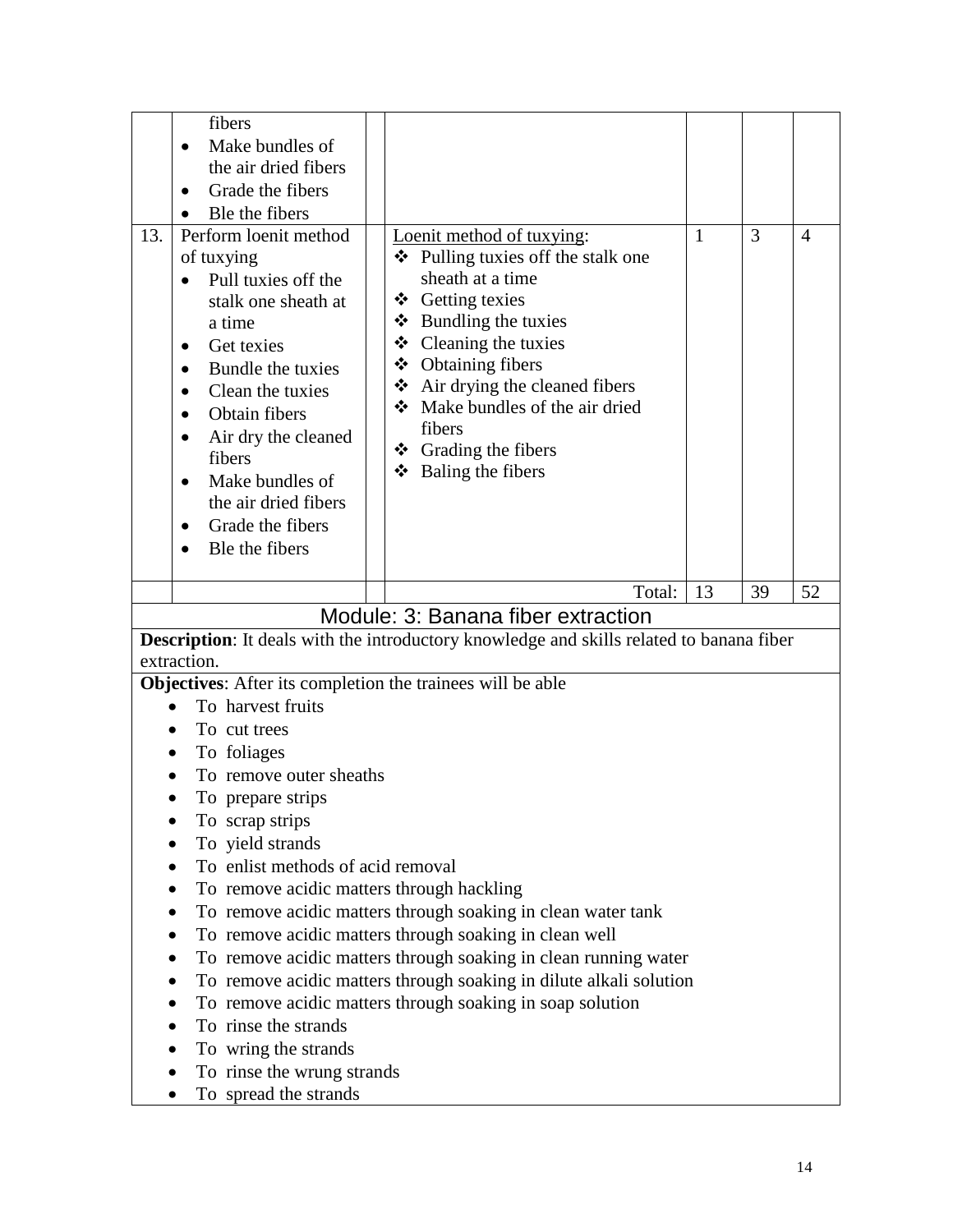- To semidry the strands
- To heckle the semidried strands
- To obtain the fibers
- To spread the fibers in shade
- To dry the fibers in shade
- To bundle the dried fibers
- To grade the bundled fibers
- To bail the bundles/fibers

|                  |                      | $13 + 39 = 52$ hrs.                |     | Time(hours) |                |
|------------------|----------------------|------------------------------------|-----|-------------|----------------|
| SN               | <b>Tasks</b>         | Related technical knowledge        | Kn  | <b>Sk</b>   | Tot            |
| 1.               | Harvest fruits       | Harvesting fruits:                 | 0.5 | 1.5         | $\overline{2}$ |
|                  |                      | ❖ Concept                          |     |             |                |
|                  |                      | ❖ Principle                        |     |             |                |
|                  |                      | ❖ Procedure                        |     |             |                |
|                  |                      | ❖ Safety/precautions               |     |             |                |
|                  |                      | ❖ Record keeping of the related    |     |             |                |
|                  |                      | activities                         |     |             |                |
| 2.               | Cut trees            | Cutting trees:                     | 0.5 | 1.5         | $\overline{2}$ |
|                  |                      | ❖ Concept                          |     |             |                |
|                  |                      | ❖ Principle                        |     |             |                |
|                  |                      | ❖ Procedure                        |     |             |                |
|                  |                      | $\bullet$ Safety/precautions       |     |             |                |
|                  |                      | ❖ Record keeping of the related    |     |             |                |
|                  |                      | activities                         |     |             |                |
| 3.               | Remove foliages      | Removing foliages:                 | 0.5 | 1.5         | $\overline{2}$ |
|                  |                      | ❖ Concept                          |     |             |                |
|                  |                      | ❖ Principle                        |     |             |                |
|                  |                      | ❖ Procedure                        |     |             |                |
|                  |                      | ❖ Safety/precautions               |     |             |                |
|                  |                      | ❖ Record keeping of the related    |     |             |                |
|                  |                      | activities                         |     |             |                |
| $\overline{4}$ . | Remove outer sheaths | Removing outer sheaths:            | 0.5 | 1.5         | $\overline{2}$ |
|                  |                      | Concept<br>$\bullet$               |     |             |                |
|                  |                      | Principle                          |     |             |                |
|                  |                      | Procedure                          |     |             |                |
|                  |                      | Safety/precautions                 |     |             |                |
|                  |                      | Record keeping of the related      |     |             |                |
|                  |                      | activities                         |     |             |                |
| 5.               | Prepare strips       | Preparing strips:                  | 0.5 | 1.5         | $\overline{2}$ |
|                  |                      | ❖ Concept                          |     |             |                |
|                  |                      | ❖ Principle                        |     |             |                |
|                  |                      | ❖ Procedure                        |     |             |                |
|                  |                      | $\triangleleft$ Safety/precautions |     |             |                |
|                  |                      |                                    |     |             |                |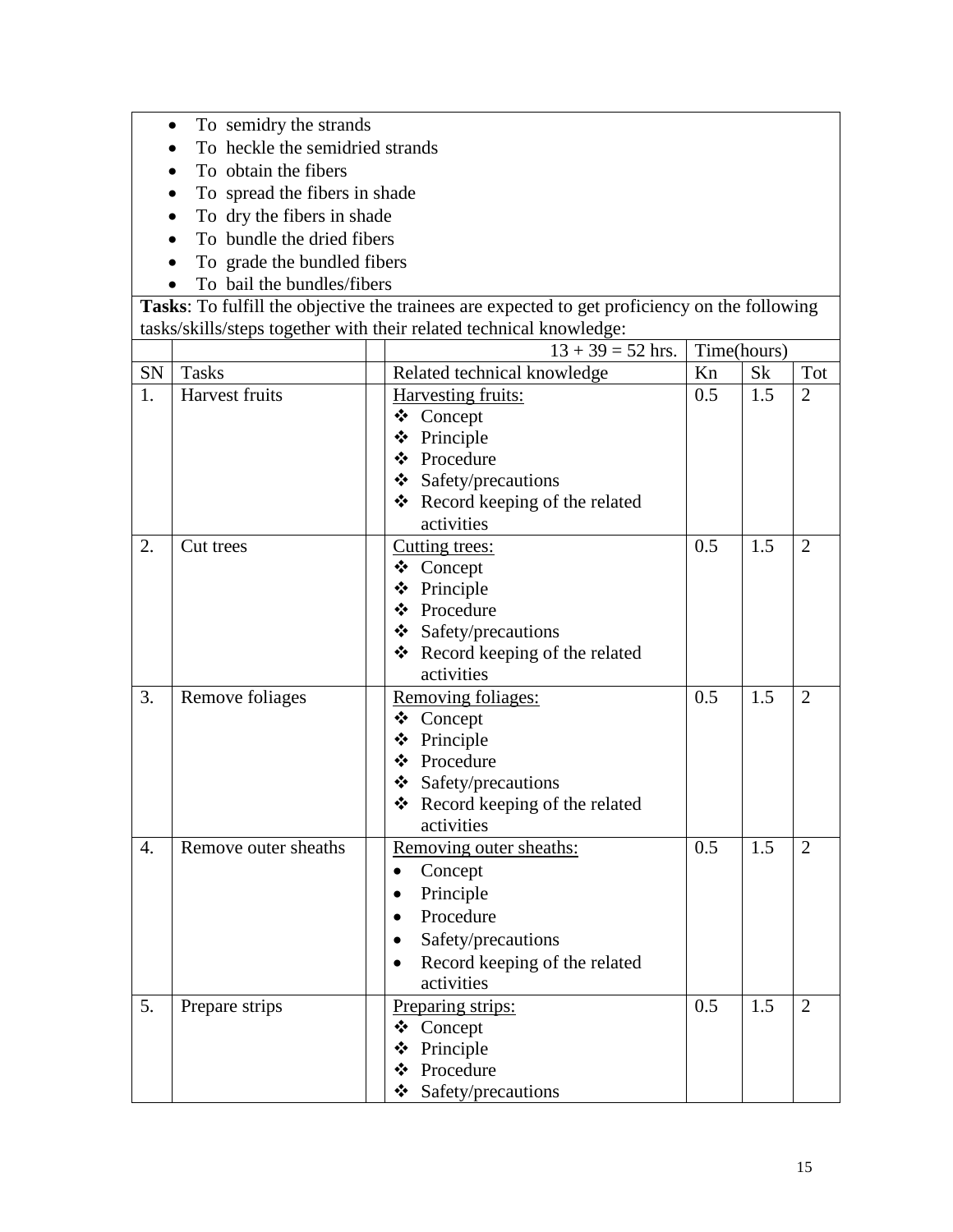|     |                        | Record keeping of the related<br>❖   |     |     |                |
|-----|------------------------|--------------------------------------|-----|-----|----------------|
|     |                        | activities                           |     |     |                |
| 6.  | Scrap strips           | Scraping strips:                     | 0.5 | 1.5 | $\overline{2}$ |
|     |                        | ❖ Concept                            |     |     |                |
|     |                        | Principle<br>❖                       |     |     |                |
|     |                        | ❖ Procedure                          |     |     |                |
|     |                        | $\div$ Safety/precautions            |     |     |                |
|     |                        | ❖ Record keeping of the related      |     |     |                |
|     |                        | activities                           |     |     |                |
| 7.  | <b>Yield strands</b>   | Yielding strands:                    | 0.5 | 1.5 | $\overline{2}$ |
|     |                        | ❖ Concept                            |     |     |                |
|     |                        | ❖ Procedure                          |     |     |                |
|     |                        | $\triangleleft$ Safety/precautions   |     |     |                |
|     |                        | * Record keeping of the related      |     |     |                |
|     |                        | activities                           |     |     |                |
| 8.  | Enlist methods of acid | Enlisting methods of acid removal:   | 0.5 | 1.5 | $\overline{2}$ |
|     | removal                | ❖ Methods of acid removal-           |     |     |                |
|     |                        | hackling and soaking                 |     |     |                |
|     |                        | Advantages and disadvantages of<br>❖ |     |     |                |
|     |                        | each method                          |     |     |                |
|     |                        | ❖ Record keeping of the related      |     |     |                |
|     |                        | activities                           |     |     |                |
| 9.  | Remove acidic matters  | Removing acidic matters through      | 0.5 | 1.5 | 2              |
|     | through hackling       | hackling:                            |     |     |                |
|     |                        | ❖ Concept                            |     |     |                |
|     |                        | Principle                            |     |     |                |
|     |                        | ❖ Procedure                          |     |     |                |
|     |                        | ❖ Safety/precautions                 |     |     |                |
|     |                        | ❖ Record keeping of the related      |     |     |                |
|     |                        | activities                           |     |     |                |
| 10. | Remove acidic matters  | Removing acidic matters through      | 0.5 | 1.5 | $\overline{2}$ |
|     | through soaking in     | soaking in clean water tank:         |     |     |                |
|     | clean water tank       | ❖ Concept                            |     |     |                |
|     |                        | Principle                            |     |     |                |
|     |                        | Procedure<br>❖                       |     |     |                |
|     |                        | Safety/precautions                   |     |     |                |
|     |                        | Record keeping of the related<br>❖   |     |     |                |
|     |                        | activities                           |     |     |                |
| 11. | Remove acidic matters  | Removing acidic matters through      | 0.5 | 1.5 | 2              |
|     | through soaking in     | soaking in clean well:               |     |     |                |
|     | clean well             | ❖ Concept                            |     |     |                |
|     |                        | ❖<br>Principle                       |     |     |                |
|     |                        | Procedure<br>❖                       |     |     |                |
|     |                        | ❖ Safety/precautions                 |     |     |                |
|     |                        | ❖ Record keeping of the related      |     |     |                |
|     |                        | activities                           |     |     |                |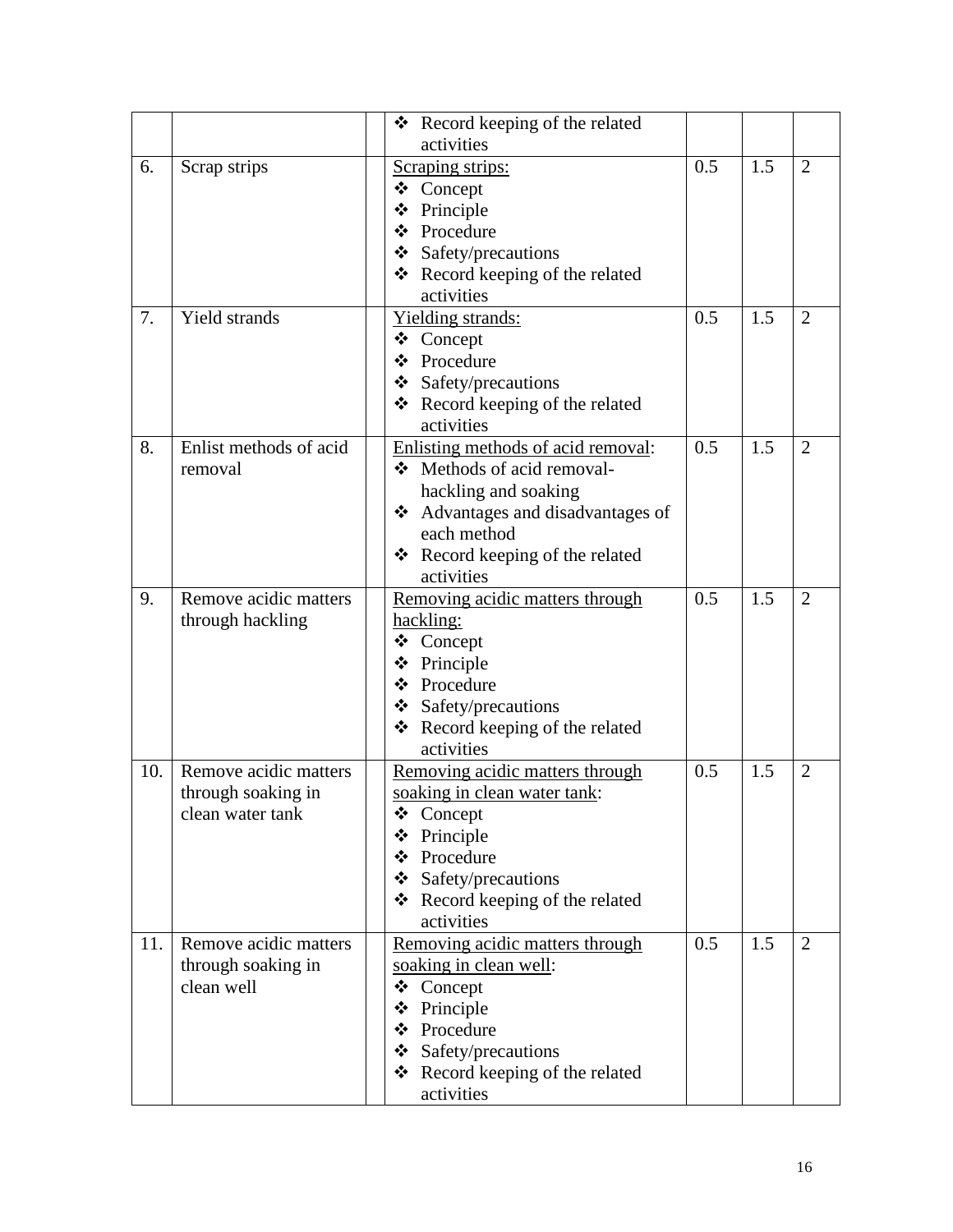| 12. | Remove acidic matters  | Removing acidic matters through    | 0.5 | 1.5 | $\overline{2}$ |
|-----|------------------------|------------------------------------|-----|-----|----------------|
|     | through soaking in     | soaking in clean running water:    |     |     |                |
|     | clean running water    | ❖<br>Concept                       |     |     |                |
|     |                        | ❖<br>Principle                     |     |     |                |
|     |                        | ❖ Procedure                        |     |     |                |
|     |                        | $\div$ Safety/precautions          |     |     |                |
|     |                        | ❖ Record keeping of the related    |     |     |                |
|     |                        | activities                         |     |     |                |
| 13. | Remove acidic matters  | Removing acidic matters through    | 0.5 | 1.5 | $\overline{2}$ |
|     | through soaking in     | soaking in dilute alkali solution: |     |     |                |
|     | dilute alkali solution | ❖<br>Concept                       |     |     |                |
|     |                        | ❖<br>Principle                     |     |     |                |
|     |                        | Procedure<br>$\cdot$               |     |     |                |
|     |                        | $\div$ Safety/precautions          |     |     |                |
|     |                        | ❖ Record keeping of the related    |     |     |                |
|     |                        | activities                         |     |     |                |
| 14. | Remove acidic matters  | Removing acidic matters through    | 0.5 | 1.5 | $\overline{2}$ |
|     | through soaking in     | soaking in soap solution:          |     |     |                |
|     | soap solution          | ❖ Concept                          |     |     |                |
|     |                        | ❖<br>Principle                     |     |     |                |
|     |                        | ❖ Procedure                        |     |     |                |
|     |                        | ❖ Safety/precautions               |     |     |                |
|     |                        | ❖ Record keeping of the related    |     |     |                |
|     |                        | activities                         |     |     |                |
| 15. | Rinse the strands      | Rinsing the strands:               | 0.5 | 1.5 | $\overline{2}$ |
|     |                        | Concept<br>❖                       |     |     |                |
|     |                        | ❖<br>Principle                     |     |     |                |
|     |                        | ❖ Procedure                        |     |     |                |
|     |                        | $\div$ Safety/precautions          |     |     |                |
|     |                        | * Record keeping of the related    |     |     |                |
|     |                        | activities                         |     |     |                |
| 16. | Wring the strands      | Wringing the strands:              | 0.5 | 1.5 | $\overline{2}$ |
|     |                        | ❖<br>Concept                       |     |     |                |
|     |                        | Principle                          |     |     |                |
|     |                        | ❖ Procedure                        |     |     |                |
|     |                        | Safety/precautions                 |     |     |                |
|     |                        | ❖ Record keeping of the related    |     |     |                |
|     |                        | activities                         |     |     |                |
| 17. | Rinse the wrung        | Rinsing the wrung strands:         | 0.5 | 1.5 | $\overline{2}$ |
|     | strands                | $\triangle$ Concept                |     |     |                |
|     |                        | ❖ Principle                        |     |     |                |
|     |                        | Procedure<br>❖                     |     |     |                |
|     |                        | $\div$ Safety/precautions          |     |     |                |
|     |                        | Record keeping of the related<br>❖ |     |     |                |
|     |                        | activities                         |     |     |                |
| 18. | Spread the strands     | Spreading the strands:             | 0.5 | 1.5 | $\overline{2}$ |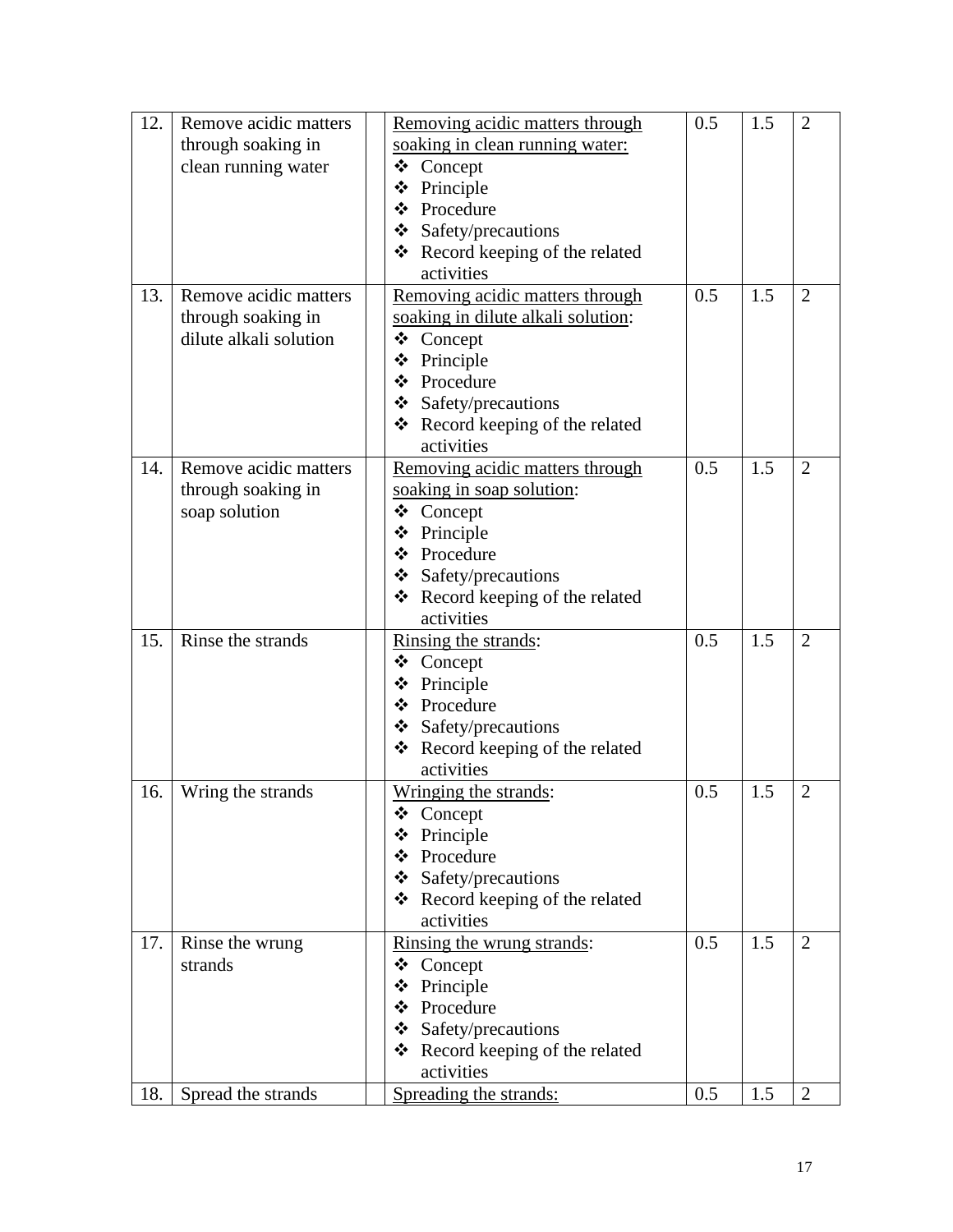|     |                                  | ❖<br>Concept                       |     |     |                |
|-----|----------------------------------|------------------------------------|-----|-----|----------------|
|     |                                  | ❖ Principle                        |     |     |                |
|     |                                  | ❖ Procedure                        |     |     |                |
|     |                                  | $\div$ Safety/precautions          |     |     |                |
|     |                                  | ❖ Record keeping of the related    |     |     |                |
|     |                                  | activities                         |     |     |                |
| 19. | Semidry the strands              | Semidrying the strands:            | 0.5 | 1.5 | $\overline{2}$ |
|     |                                  | ❖ Concept                          |     |     |                |
|     |                                  | ❖ Principle                        |     |     |                |
|     |                                  | ❖ Procedure                        |     |     |                |
|     |                                  | $\div$ Safety/precautions          |     |     |                |
|     |                                  | ❖ Record keeping of the related    |     |     |                |
|     |                                  | activities                         |     |     |                |
| 20. | Heckle the semidried             | Heckling the semidried strands:    | 0.5 | 1.5 | $\overline{2}$ |
|     | strands                          | ❖ Setting hackle                   |     |     |                |
|     | Set hackle                       | ❖ Hackling the semidried strands   |     |     |                |
|     | Hackle the<br>$\bullet$          | * Reducing strands into individual |     |     |                |
|     | semidried strands                | fibers                             |     |     |                |
|     | Reduce strands into<br>$\bullet$ | ❖ Following safety measures        |     |     |                |
|     | individual fibers                |                                    |     |     |                |
|     | Follow safety                    |                                    |     |     |                |
|     | measures                         |                                    |     |     |                |
| 21. | Obtain the fibers                | Obtaining the fibers:              | 0.5 | 1.5 | $\overline{2}$ |
|     |                                  | ❖ Concept                          |     |     |                |
|     |                                  | ❖ Principle                        |     |     |                |
|     |                                  | ❖ Procedure                        |     |     |                |
|     |                                  | ❖ Safety/precautions               |     |     |                |
|     |                                  | ❖ Record keeping of the related    |     |     |                |
|     |                                  | activities                         |     |     |                |
| 22. | Spread the fibers in             | Spreading the fibers in shade:     | 0.5 | 1.5 | $\overline{2}$ |
|     | shade                            | Concept<br>❖                       |     |     |                |
|     |                                  | ❖<br>Principle                     |     |     |                |
|     |                                  | Procedure<br>❖                     |     |     |                |
|     |                                  | Safety/precautions                 |     |     |                |
|     |                                  | ❖ Record keeping of the related    |     |     |                |
|     |                                  | activities                         |     |     |                |
| 23. | Dry the fibers in shade          | Drying the fibers in shade:        | 0.5 | 1.5 | $\overline{2}$ |
|     |                                  | Concept<br>❖                       |     |     |                |
|     |                                  | Principle<br>❖                     |     |     |                |
|     |                                  | Procedure<br>❖                     |     |     |                |
|     |                                  | Safety/precautions                 |     |     |                |
|     |                                  | ❖ Record keeping of the related    |     |     |                |
|     |                                  | activities                         |     |     |                |
| 24. | Bundle the dried fibers          | Bundling the dried fibers:         | 0.5 | 1.5 | $\overline{2}$ |
|     |                                  | $\triangle$ Concept                |     |     |                |
|     |                                  | ❖ Principle                        |     |     |                |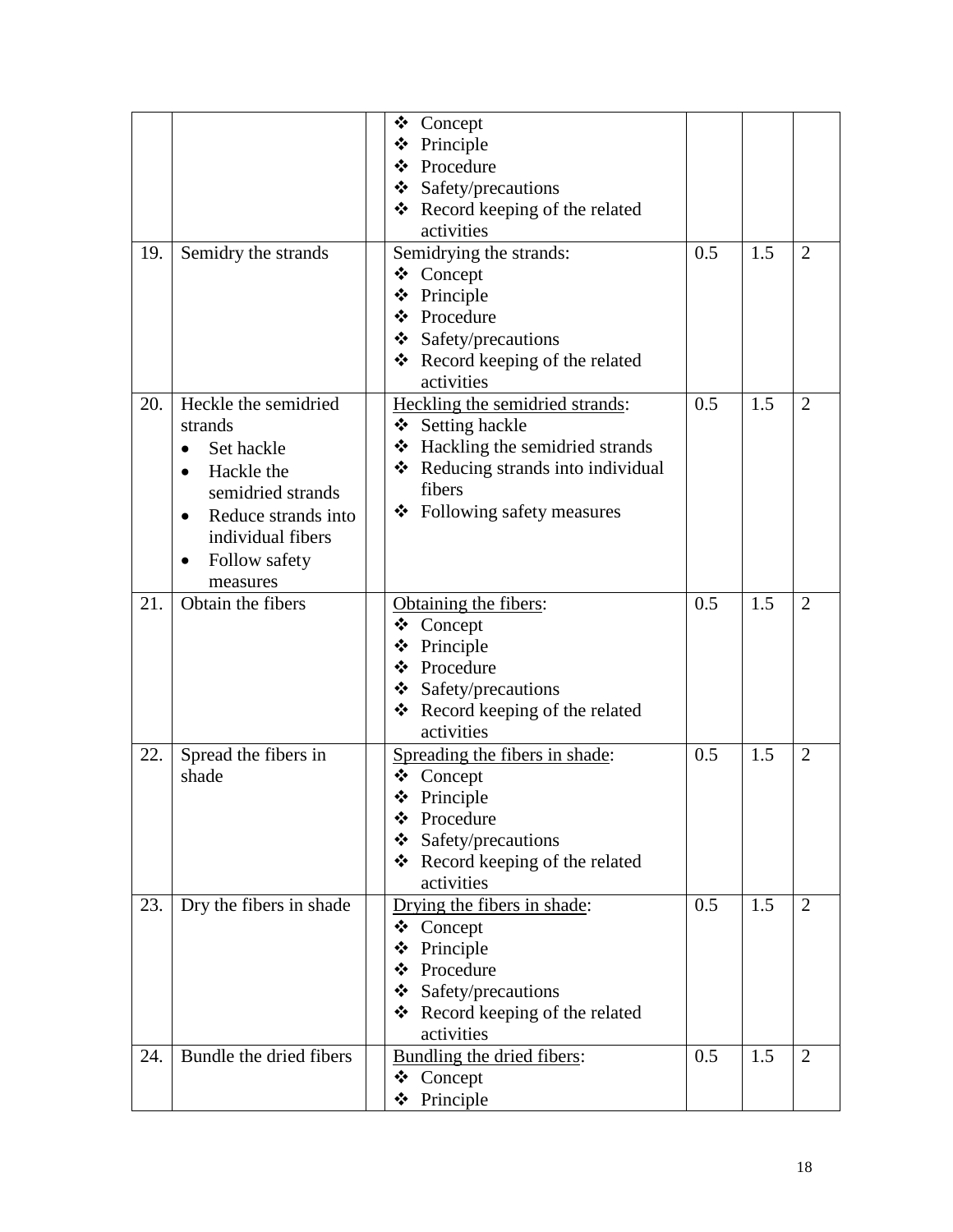<span id="page-19-0"></span>

|     |                                                            | Procedure<br>❖                                                                                |                |             |                |
|-----|------------------------------------------------------------|-----------------------------------------------------------------------------------------------|----------------|-------------|----------------|
|     |                                                            | $\div$ Safety/precautions                                                                     |                |             |                |
|     |                                                            | ❖ Record keeping of the related                                                               |                |             |                |
|     |                                                            | activities                                                                                    |                |             |                |
| 25. | Grade the bundled                                          | Grading the bundled fibers:                                                                   | 0.5            | 1.5         | $\overline{2}$ |
|     | fibers                                                     | ❖ Concept                                                                                     |                |             |                |
|     |                                                            | ❖<br>Principle                                                                                |                |             |                |
|     |                                                            | Procedure                                                                                     |                |             |                |
|     |                                                            | ❖ Safety/precautions                                                                          |                |             |                |
|     |                                                            | ❖ Record keeping of the related                                                               |                |             |                |
|     |                                                            | activities                                                                                    |                |             |                |
| 26. | Bail the bundles/fibers                                    | Bailing the bundles/fibers:                                                                   | 0.5            | 1.5         | $\overline{2}$ |
|     |                                                            | ❖ Concept                                                                                     |                |             |                |
|     |                                                            | Principle                                                                                     |                |             |                |
|     |                                                            | ❖ Procedure                                                                                   |                |             |                |
|     |                                                            | $\div$ Safety/precautions                                                                     |                |             |                |
|     |                                                            | ❖ Record keeping of the related                                                               |                |             |                |
|     |                                                            | activities                                                                                    |                |             |                |
|     |                                                            | Total:                                                                                        | 13             | 39          | 52             |
|     |                                                            | Module: 4: Banana fiber yarn                                                                  |                |             |                |
|     |                                                            | Description: It deals with the introductory knowledge and skills related to banana fiber yarn |                |             |                |
|     | production.                                                |                                                                                               |                |             |                |
|     | Objectives: After its completion the trainees will be able |                                                                                               |                |             |                |
|     | To produce banana fiber yarn:                              |                                                                                               |                |             |                |
|     | To produce banana fiber silk yarn                          |                                                                                               |                |             |                |
|     | To produce banana fiber products                           |                                                                                               |                |             |                |
|     | To be familiar with the use of banana fiber                |                                                                                               |                |             |                |
|     |                                                            | Tasks: To fulfill the objective the trainees are expected to get proficiency on the following |                |             |                |
|     |                                                            | tasks/skills/steps together with their related technical knowledge:                           |                |             |                |
|     |                                                            | $8 + 40 = 48$ hrs.                                                                            |                | Time(hours) |                |
| SN  | <b>Tasks</b>                                               | Related technical knowledge                                                                   | Kn             | <b>Sk</b>   | Tot            |
|     | Produce banana fiber                                       | Producing banana fiber yarn:                                                                  | $\overline{2}$ | 10          | 12             |
|     | yarn:                                                      | ❖ Producing un-dyed banana fiber                                                              |                |             |                |
|     | Produce un-dyed                                            | yarn                                                                                          |                |             |                |
|     | banana fiber yarn                                          | Dyeing banana fiber yarn<br>❖                                                                 |                |             |                |
|     | Dye banana fiber                                           |                                                                                               |                |             |                |
|     | yarn                                                       |                                                                                               |                |             |                |
|     |                                                            |                                                                                               |                |             |                |
| 2.  | Produce banana fiber                                       | Producing banana fiber silk yarn                                                              | $\overline{2}$ | 10          | 12             |
|     | silk yarn                                                  | Producing pink banana fiber yarn<br>❖                                                         |                |             |                |
|     | Produce pink                                               | Producing bright pink yarn<br>❖                                                               |                |             |                |
|     | banana fiber yarn                                          | ❖ Producing light blue yarn                                                                   |                |             |                |
|     | Produce bright pink<br>$\bullet$                           | Producing turquoise blue yarn<br>❖                                                            |                |             |                |
|     | yarn                                                       | ❖ Producing purple yarn                                                                       |                |             |                |
|     | Produce light blue                                         | ❖ Producing chille red yarn                                                                   |                |             |                |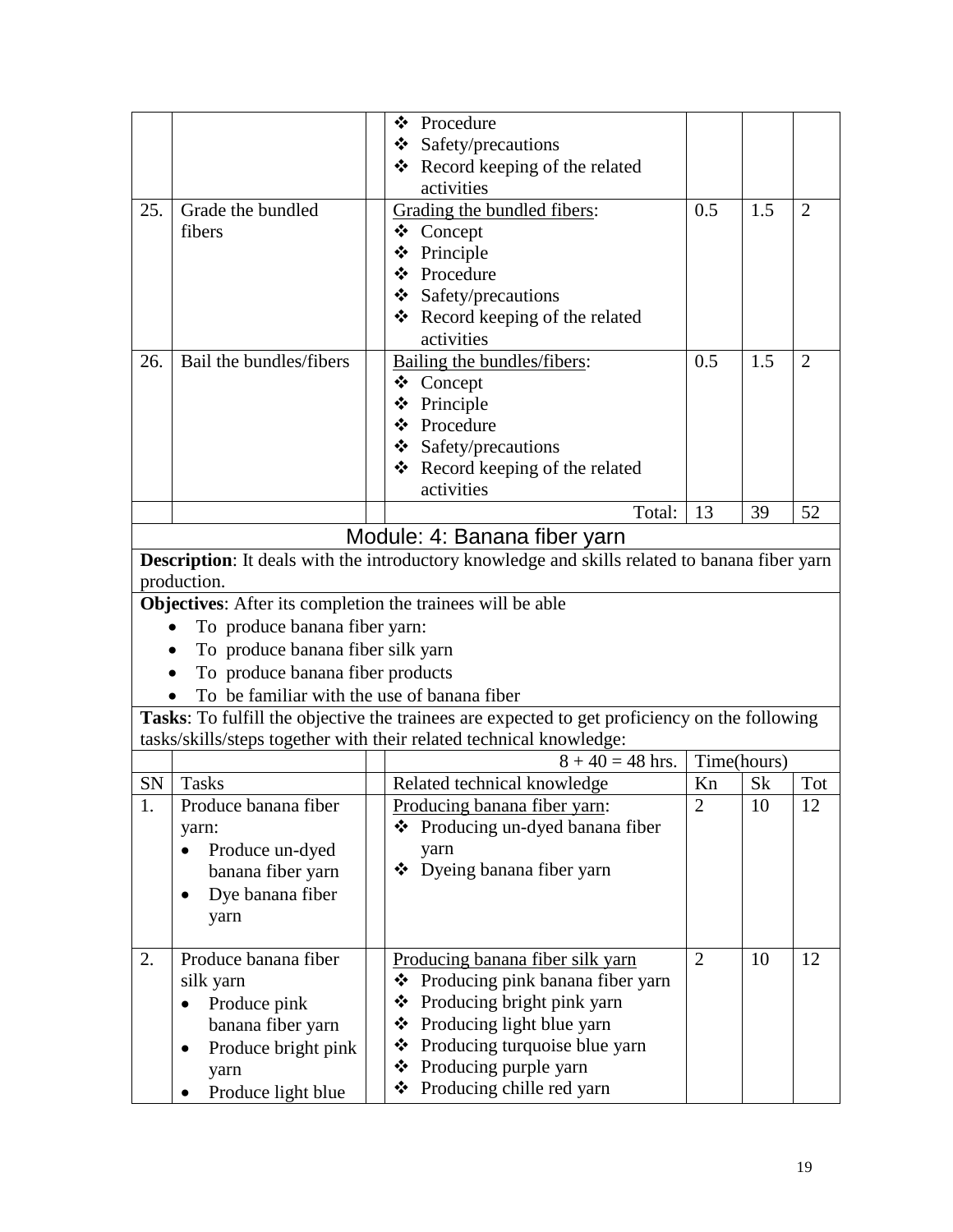| yarn<br>Produce turquoise<br>blue yarn<br>Produce purple<br>yarn<br>Produce chille red<br>yarn<br>Produce black yarn<br>Produce coffee<br>$\bullet$<br>colored yarn<br>Produce green yarn<br>٠<br>Produce recycled<br>٠<br>silk, viscose, and<br>banana fiber mixed<br>yarn<br>Produce un-dyed<br>banana yarn                                                                                                                                                                           | Producing black yarn<br>❖<br>Producing coffee colored yarn<br>❖<br>Producing green yarn<br>❖<br>Producing recycled silk, viscose,<br>❖<br>and banana fiber mixed yarn<br>Producing un-dyed banana yarn<br>❖                                                                                                                                                                                                                                                                                                                                                         |                |    |    |
|-----------------------------------------------------------------------------------------------------------------------------------------------------------------------------------------------------------------------------------------------------------------------------------------------------------------------------------------------------------------------------------------------------------------------------------------------------------------------------------------|---------------------------------------------------------------------------------------------------------------------------------------------------------------------------------------------------------------------------------------------------------------------------------------------------------------------------------------------------------------------------------------------------------------------------------------------------------------------------------------------------------------------------------------------------------------------|----------------|----|----|
| 3.<br>Produce banana fiber<br>products<br>Produce rugs<br>Produce tissue<br>paper<br>Produce filter paper<br>$\bullet$<br>Produce paper bags<br>٠<br>Produce craft<br>papers<br>Produce greeting<br>cards<br>Produce wedding<br>cards<br>Produce carry bags<br>Produce nursery<br>pouches<br>Produce art papers<br>$\bullet$<br>Produce decorative<br>papers<br>Produce tissue<br>papers<br>Produce bond<br>papers<br>Make socks<br>Produce paper<br>products (like pen<br>stands/table | Producing banana fiber products<br>$\triangle$ Producing rugs<br>Producing tissue paper<br>❖<br>Producing filter paper<br>❖<br>Producing paper bags<br>❖<br>❖ Producing craft papers<br>❖ Producing greeting cards<br>❖<br>Producing wedding cards<br>❖<br>Producing carry bags<br>$\triangle$ Producing nursery pouches<br>❖<br>Producing art papers<br>❖<br>Producing decorative papers<br>❖<br>Producing tissue papers<br>❖<br>Producing bond papers<br>❖<br>Making socks<br>Producing paper products (like<br>❖<br>pen stands/table decorative/ land<br>shades) | $\overline{2}$ | 10 | 12 |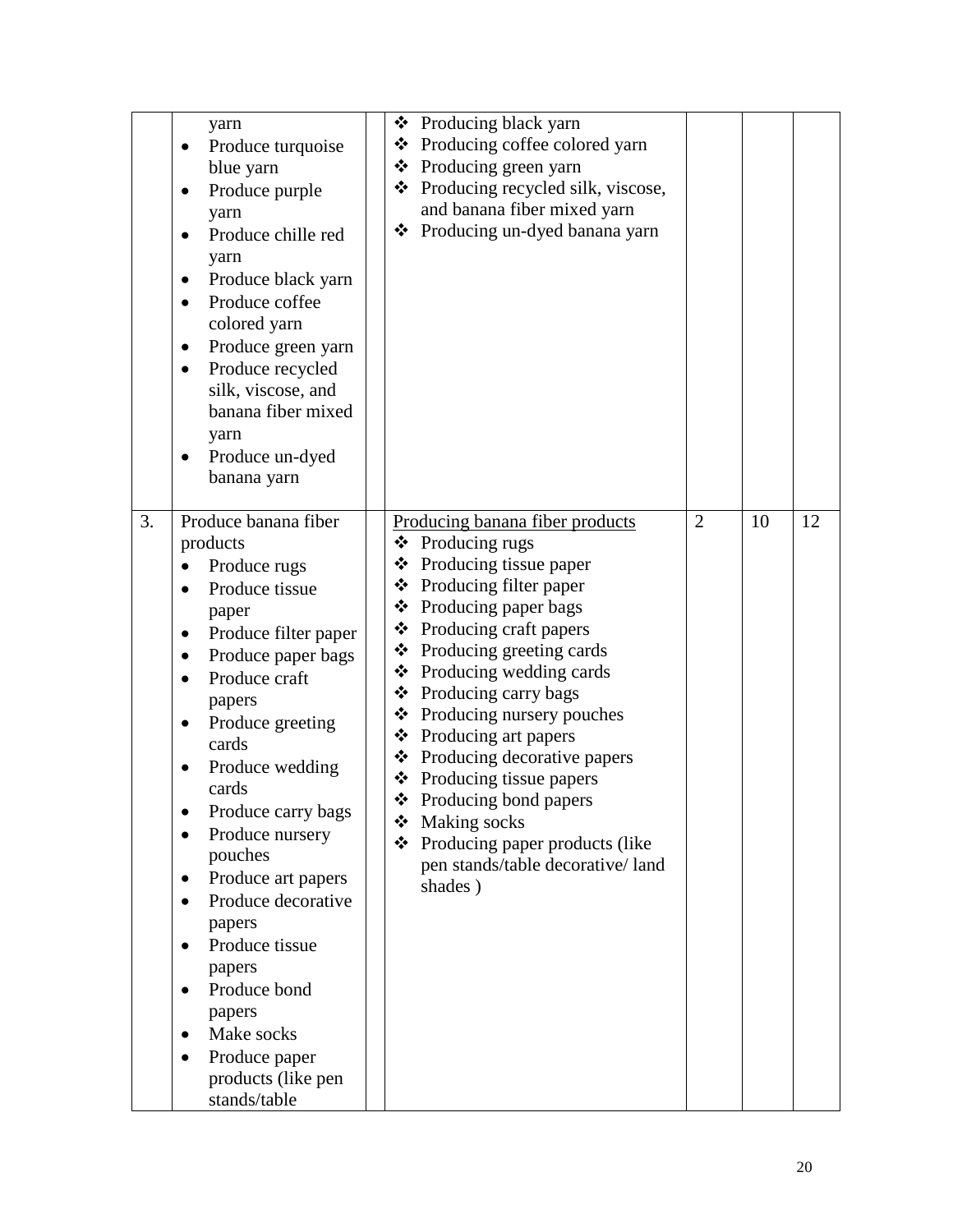<span id="page-21-0"></span>

|                                                            | decorative/land<br>shades)                                                                                                                                                                                                                                                                                                                                                                                                                                                                                                                                                                                                                                                                                                                                                |                                                                                                                                                                                                                                                                                                                                                                                                                                                                                                                                                                                                                                                                                                                            |                     |          |          |
|------------------------------------------------------------|---------------------------------------------------------------------------------------------------------------------------------------------------------------------------------------------------------------------------------------------------------------------------------------------------------------------------------------------------------------------------------------------------------------------------------------------------------------------------------------------------------------------------------------------------------------------------------------------------------------------------------------------------------------------------------------------------------------------------------------------------------------------------|----------------------------------------------------------------------------------------------------------------------------------------------------------------------------------------------------------------------------------------------------------------------------------------------------------------------------------------------------------------------------------------------------------------------------------------------------------------------------------------------------------------------------------------------------------------------------------------------------------------------------------------------------------------------------------------------------------------------------|---------------------|----------|----------|
|                                                            |                                                                                                                                                                                                                                                                                                                                                                                                                                                                                                                                                                                                                                                                                                                                                                           |                                                                                                                                                                                                                                                                                                                                                                                                                                                                                                                                                                                                                                                                                                                            |                     |          |          |
| $\overline{4}$ .                                           | Be familiar with the<br>use of banana fiber<br>Banana fiber is<br>$\bullet$<br>used in<br>manufacturing<br>industries of<br>handicrafts, home<br>decorative, door<br>mats, table mats,<br>pooja and<br>meditation mats.<br>Paper made out of<br>banana fiber is<br>having very good<br>export potential<br>Eco friendly,<br>$\bullet$<br>chemical free paper<br>having longevity of<br>700 years can be<br>made out of banana<br>fiber.<br>Banana fiber is<br>$\bullet$<br>being used for<br>making of currency<br>paper also.<br>Banana fiber is<br>used in textile<br>industry also.<br>The saris and<br>clothing material<br>made out of banana<br>fiber demarks for<br>aristocracy in few<br>countries.<br>Banana fiber is<br>being used in<br>making socks<br>Total: | Being familiar with the use of banana<br>fiber<br>$\div$ Banana fiber is used in<br>manufacturing industries of<br>handicrafts, home decorative,<br>door mats, table mats, pooja and<br>meditation mats.<br>$\bullet$ Paper made out of banana fiber is<br>having very good export potential<br>❖<br>Eco friendly, chemical free paper<br>having longevity of 700 years can<br>be made out of banana fiber.<br>$\triangleleft$ Banana fiber is being used for<br>making of currency paper also.<br>❖ Banana fiber is used in textile<br>industry also.<br>The saris and clothing material<br>❖<br>made out of banana fiber demarks<br>for aristocracy in few countries.<br>❖ Banana fiber is being used in<br>making socks | $\overline{2}$<br>8 | 10<br>40 | 12<br>48 |
|                                                            |                                                                                                                                                                                                                                                                                                                                                                                                                                                                                                                                                                                                                                                                                                                                                                           | Module: 5: Banana Fiber Cloth                                                                                                                                                                                                                                                                                                                                                                                                                                                                                                                                                                                                                                                                                              |                     |          |          |
|                                                            |                                                                                                                                                                                                                                                                                                                                                                                                                                                                                                                                                                                                                                                                                                                                                                           | Description: It deals with the introductory knowledge and skills related to the production of                                                                                                                                                                                                                                                                                                                                                                                                                                                                                                                                                                                                                              |                     |          |          |
|                                                            | banana fiber cloth.                                                                                                                                                                                                                                                                                                                                                                                                                                                                                                                                                                                                                                                                                                                                                       |                                                                                                                                                                                                                                                                                                                                                                                                                                                                                                                                                                                                                                                                                                                            |                     |          |          |
| Objectives: After its completion the trainees will be able |                                                                                                                                                                                                                                                                                                                                                                                                                                                                                                                                                                                                                                                                                                                                                                           |                                                                                                                                                                                                                                                                                                                                                                                                                                                                                                                                                                                                                                                                                                                            |                     |          |          |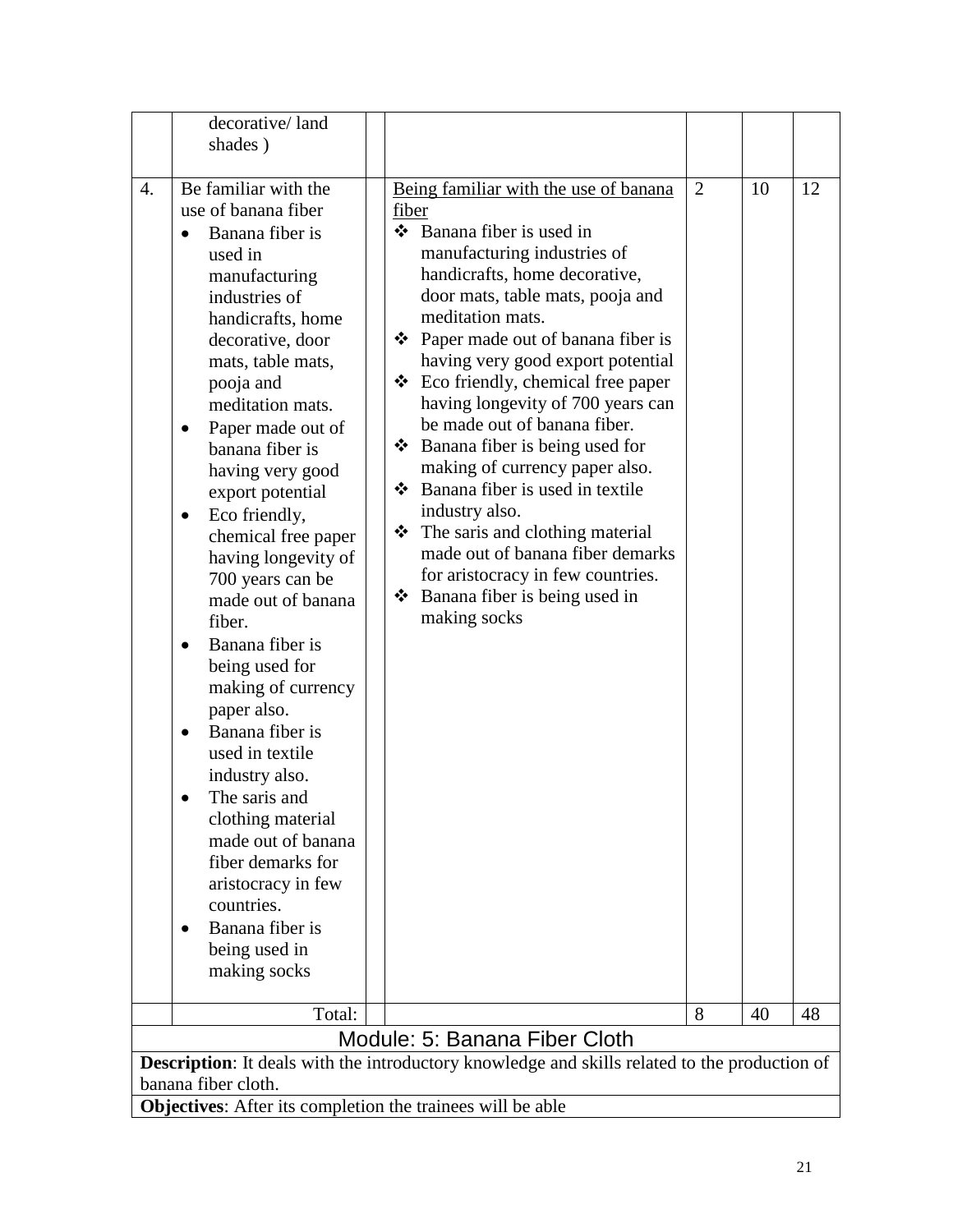- To obtain banana fibers
- To cook the fibers
- To perform rolling up
- To make yarns
- To perform twisting
- To perform binding
- To perform dyeing
- To perform setting up
- To perform weaving
- To perform washing

|    |                                                                                                                                                                                                                                                                                                                                                                                                                                        | $10 + 40 = 50$ hrs.                                                                                                                                                                                                                                                                                                                                                                                              |              | Time(hours)    |     |
|----|----------------------------------------------------------------------------------------------------------------------------------------------------------------------------------------------------------------------------------------------------------------------------------------------------------------------------------------------------------------------------------------------------------------------------------------|------------------------------------------------------------------------------------------------------------------------------------------------------------------------------------------------------------------------------------------------------------------------------------------------------------------------------------------------------------------------------------------------------------------|--------------|----------------|-----|
| SN | <b>Tasks</b>                                                                                                                                                                                                                                                                                                                                                                                                                           | Related technical knowledge                                                                                                                                                                                                                                                                                                                                                                                      | Kn           | <b>Sk</b>      | Tot |
| 1. | Obtain banana fibers<br><b>Cut Leafs</b><br>Take shoots out of<br>the banana plant<br>two or three times a<br>year to make sure<br>the fiber is soft.<br>Cut mature stems<br>$\bullet$<br>Peel the skin off<br>$\bullet$<br>Use the coarse<br>outer fiber for<br>tablecloths.<br>Use the next layer<br>$\bullet$<br>of fiber for obi and<br>ties.<br>Use the next layer<br>$\bullet$<br>of fiber [called the<br>nahaguu] for<br>kimono | Cultivation:<br>❖ Cutting Leafs<br>Taking shoots out of the banana<br>❖<br>plant two or three times a year to<br>make sure the fiber is soft.<br>❖ Cutting mature stems<br>$\triangle$ Peeling the skin off<br>❖ Using the coarse outer fiber for<br>tablecloths.<br>$\bullet$ Using the next layer of fiber for<br>obi and ties.<br>$\bullet$ Using the next layer of fiber<br>[called the nahaguu] for kimono. | $\mathbf{1}$ | $\overline{4}$ | 5   |
| 2. | Cook the fibers<br>Lay a rope in the<br>bottom of a big pot<br>of boiling lye--an<br>alkali solution.<br>Bundle the<br>$\bullet$<br>separated fiber<br>Put bundled fiber in<br>$\bullet$<br>the solution<br>Cook for several<br>hours with the lid                                                                                                                                                                                     | Cooking the fiber:<br>Laying a rope in the bottom of a<br>❖<br>big pot of boiling lye--an alkali<br>solution.<br>$\div$ Bundling the separated fiber<br>❖ Putting bundled fiber in the<br>solution<br>$\triangleleft$ Cooking for several hours with<br>the lid on.<br>The alkalinity of the lye is<br>❖<br>critical.                                                                                            | $\mathbf{1}$ | $\overline{4}$ | 5   |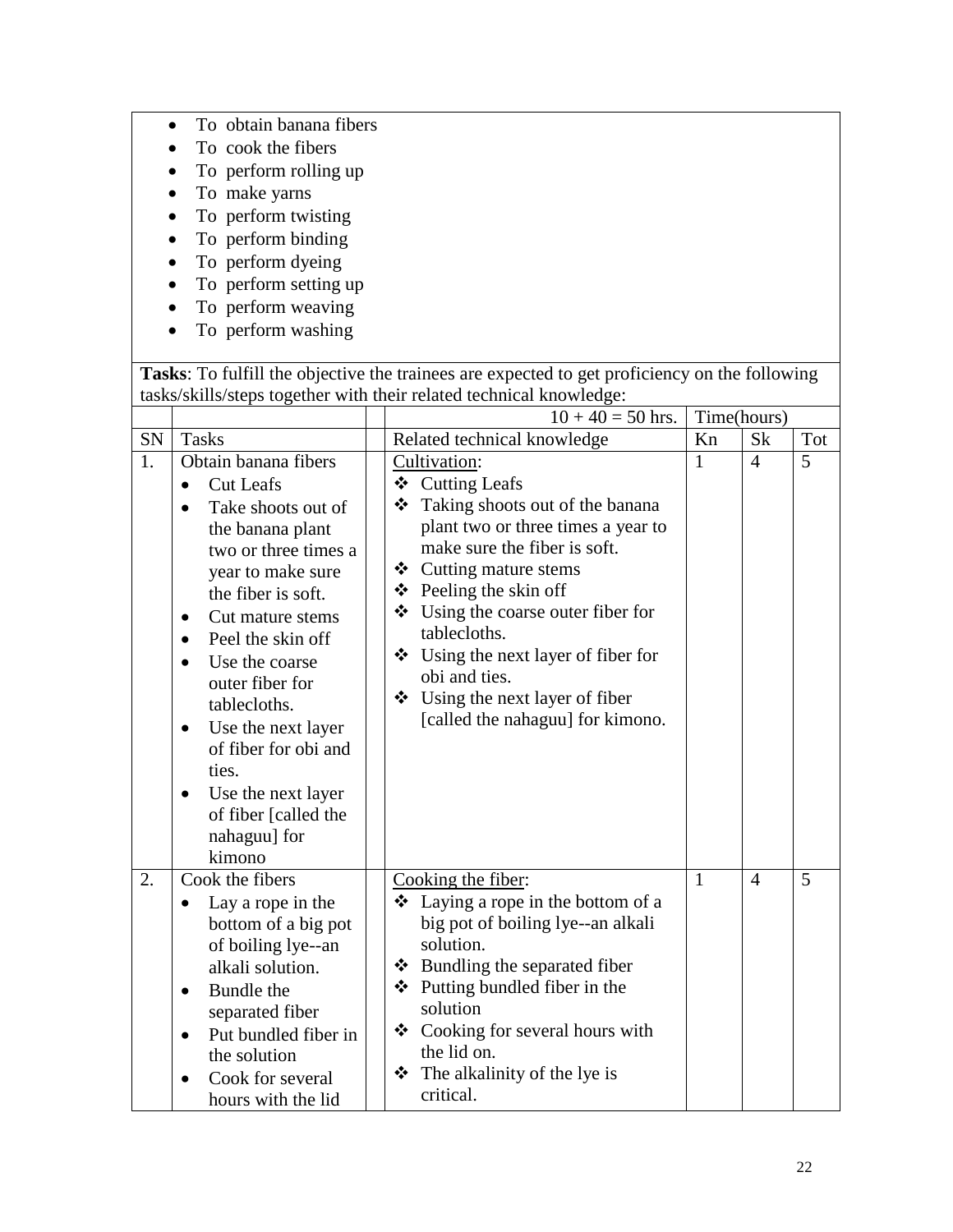|    | on.<br>The alkalinity of<br>the lye is critical.<br>Wash the fiber to<br>remove the alkali<br>after boiling.                                                                                                                                                                                                                                                                                     | ❖ Washing the fiber to remove the<br>alkali after boiling.                                                                                                                                                                                                                                                                                                                                                                                                                                                                                                                                         |   |                |   |
|----|--------------------------------------------------------------------------------------------------------------------------------------------------------------------------------------------------------------------------------------------------------------------------------------------------------------------------------------------------------------------------------------------------|----------------------------------------------------------------------------------------------------------------------------------------------------------------------------------------------------------------------------------------------------------------------------------------------------------------------------------------------------------------------------------------------------------------------------------------------------------------------------------------------------------------------------------------------------------------------------------------------------|---|----------------|---|
| 3. | Perform rolling up<br>Pair the fiber from<br>the skin.<br>Separate the skin<br>lengthwise into two<br>or three flat strips<br>Separate with a<br>٠<br>bamboo tool.<br>Use the soft fiber<br>for the weft<br>Use the hard or<br>colored fiber for<br>the warp.<br>Dry the fiber in the<br>٠<br>shade<br>Roll up the fibers.<br>٠                                                                  | Rolling up:<br>Pairing fiber from the skin.<br>❖<br>Separating the skin lengthwise<br>❖<br>into two or three flat strips<br>Separating with a bamboo tool.<br>$\div$ Using the soft fiber for the weft<br>$\bullet$ Using the hard or colored fiber<br>for the warp.<br>$\bullet$ Drying the fiber in the shade<br>$\triangleleft$ Rolling up the fibers                                                                                                                                                                                                                                           | 1 | $\overline{4}$ | 5 |
| 4. | Make yarns:<br>Spin a thread from<br>the fiber.<br>Put the fiber in<br>water<br>Squeeze lightly.<br>Separate it by<br>running the nails or<br>tips of the fingers<br>along between the<br>fibers from the root<br>upwards.<br>Join the individual<br>fibers together to<br>make a continuous<br>thread, which is<br>drawn to stop it<br>separating.<br>Cut short the ends<br>of the thread where | Yarn:<br>$\bullet$ Spinning a thread from the fiber.<br>❖ Putting the fiber in water<br>$\triangleleft$ Squeezing lightly.<br>$\div$ Separating it by running the nails<br>or tips of the fingers along<br>between the fibers from the root<br>upwards. [The thickness of the<br>thread depends on what is going<br>to be woven. If it is for a kimono<br>cloth then it is made very fine.]<br>$\bullet$ Joining the individual fibers<br>together to make a continuous<br>thread which is drawn to stop it<br>separating.<br>$\triangleleft$ Cutting short the ends of the<br>thread where joined | 1 | $\overline{4}$ | 5 |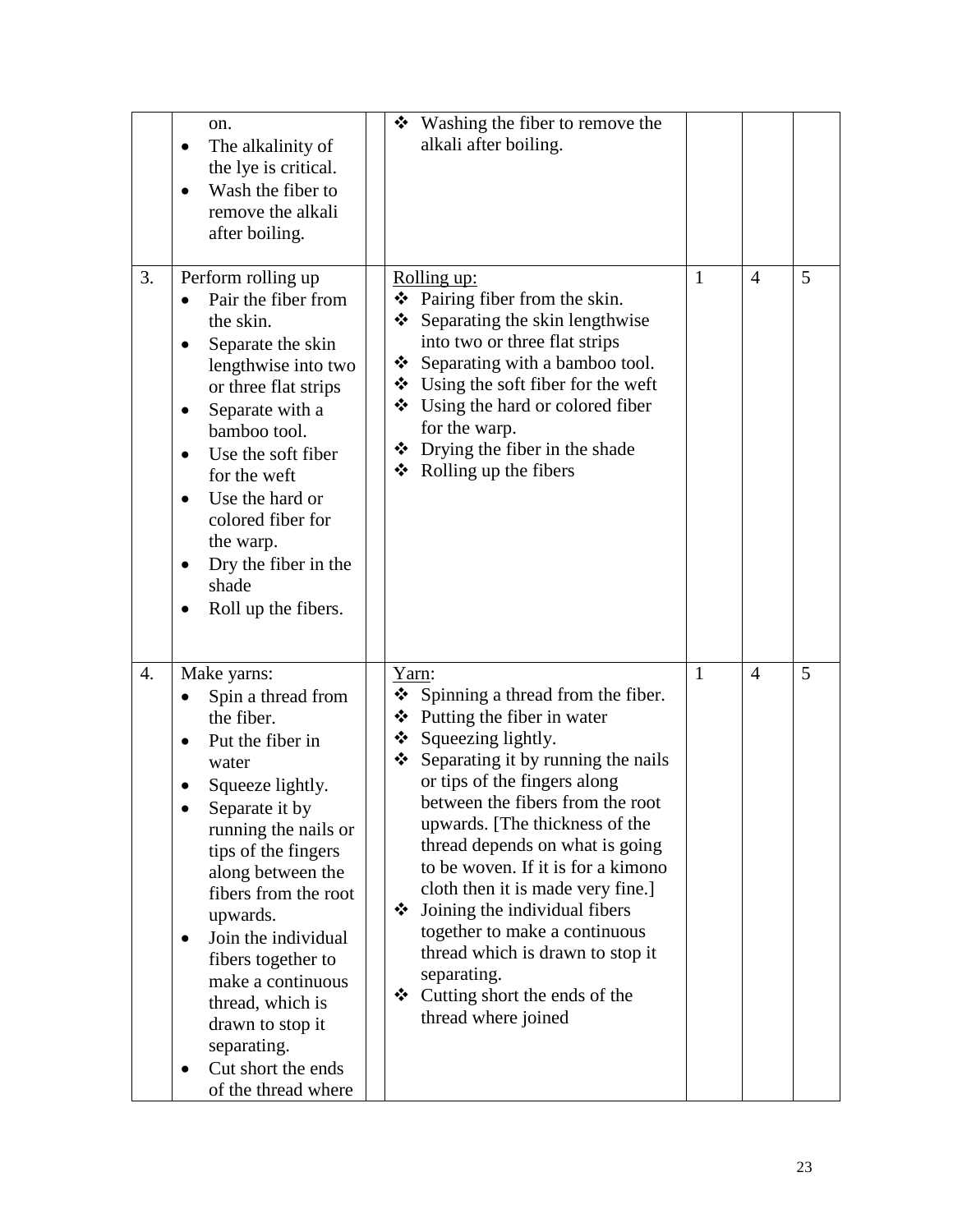|    | joined                                                                                                                                                                                                                                                                                                                                                       |                                                                                                                                                                                                                                                                                                                                                                                                                                                              |              |                |   |
|----|--------------------------------------------------------------------------------------------------------------------------------------------------------------------------------------------------------------------------------------------------------------------------------------------------------------------------------------------------------------|--------------------------------------------------------------------------------------------------------------------------------------------------------------------------------------------------------------------------------------------------------------------------------------------------------------------------------------------------------------------------------------------------------------------------------------------------------------|--------------|----------------|---|
| 5. | Perform twisting:<br>Obtain the thread to<br>be twisted<br>Moisten with a<br>spray<br>Set the spinning<br>wheel<br>Twist the thread up<br>on a spinning<br>wheel, while being<br>moistened with a<br>spray                                                                                                                                                   | Twisting:<br>Obtaining the thread to be twisted<br>❖<br>Moistening with a spray<br>❖<br>Setting the spinning wheel<br>$\div$ Twisting the thread up on a<br>spinning wheel, while being<br>moistened with a spray                                                                                                                                                                                                                                            | $\mathbf{1}$ | $\overline{4}$ | 5 |
| 6. | Perform binding:<br>Stretch out the<br>thread<br>Take a template<br>$\bullet$<br>Bind those parts of<br>$\bullet$<br>the thread that do<br>not need to be dyed<br>with the skin of the<br>banana plant<br>Bind tightly with a<br>cord once again                                                                                                             | Binding:<br>❖ Stretching out the thread<br>$\bullet$ Taking a template<br>❖ Binding those parts of the thread<br>that do not need to be dyed with<br>the skin of the banana plant<br>$\triangle$ Binding tightly with a cord once<br>again                                                                                                                                                                                                                   | $\mathbf{1}$ | $\overline{4}$ | 5 |
| 7. | Perform dyeing<br>Identify two main<br>dyes [sharinbai(<br>Rhaphiolepis<br>umbellata) and<br>Ryukyu indigo]<br>Extract a dye from<br>sharinbai<br>Cut thick branches<br>and twigs of<br>sharinbai into small<br>pieces<br>Put the pieces of<br>branches and twigs<br>into a large pot of<br>water<br>Perform boiling<br>Dip/immerse the<br>kasuri threads in | Dyeing<br>Identifying two main dyes<br>❖<br>[sharinbai(Rhaphiolepis<br>umbellata) and Ryukyu indigo]<br>❖ Extracting a dye from sharinbai<br>❖ Cutting thick branches and twigs<br>of sharinbai into small pieces<br>❖ Putting the pieces of branches and<br>twigs into a large pot of water<br>$\triangle$ Performing boiling<br>$\bullet$ Dipping/immersing the kasuri<br>threads in this dye for at least 30<br>minutes<br>Performing partial drying<br>❖ | $\mathbf{1}$ | $\overline{4}$ | 5 |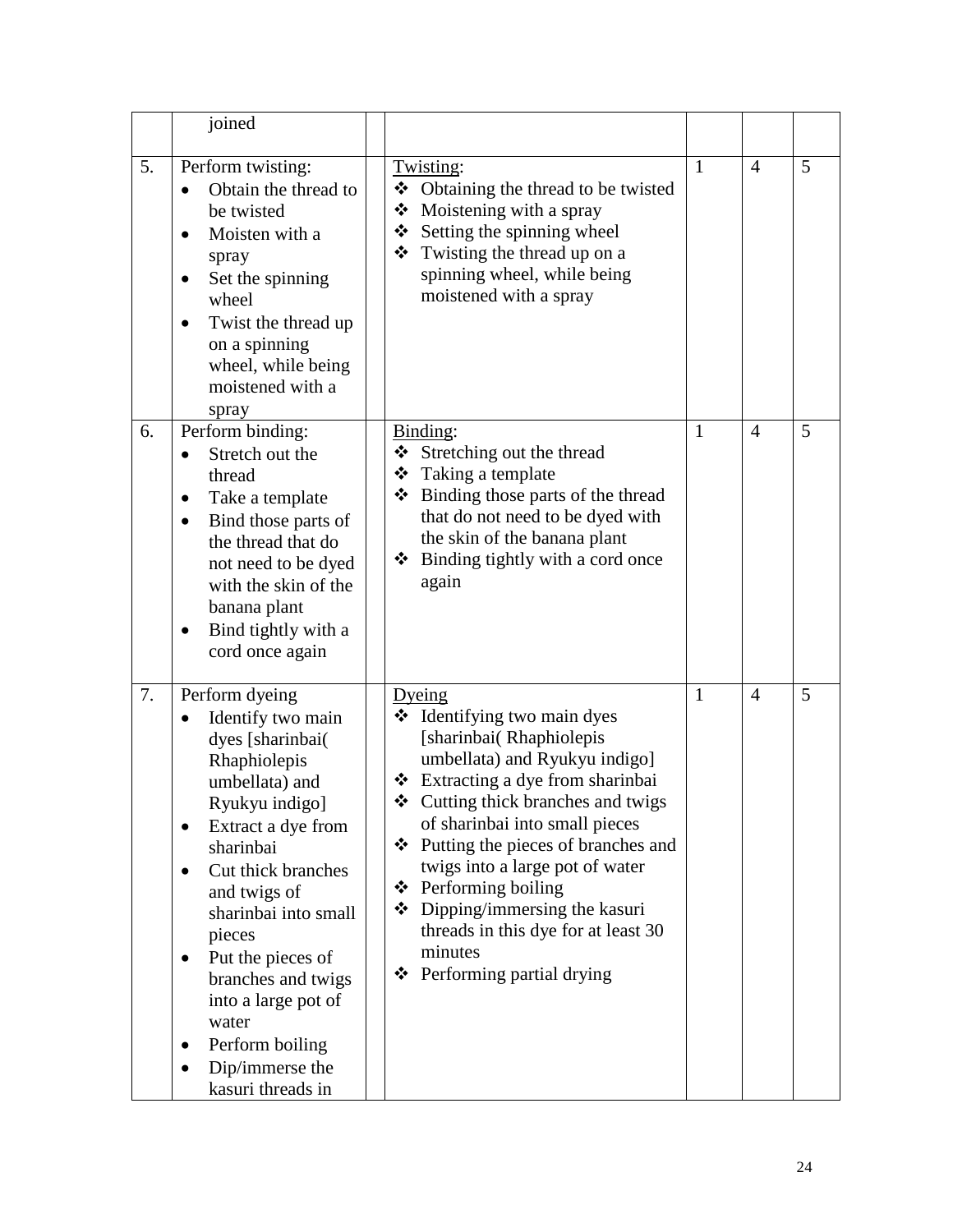|     | this dye for at least<br>30 minutes<br>Perform partial<br>drying                                                                                                                                                                                                                 |                                                                                                                                                                                                                                                                                                                                                                                                                                                           |              |                |   |
|-----|----------------------------------------------------------------------------------------------------------------------------------------------------------------------------------------------------------------------------------------------------------------------------------|-----------------------------------------------------------------------------------------------------------------------------------------------------------------------------------------------------------------------------------------------------------------------------------------------------------------------------------------------------------------------------------------------------------------------------------------------------------|--------------|----------------|---|
| 8.  | Perform setting up:<br>Remove the<br>binding<br>Lay out the thread<br>$\bullet$<br>following the<br>design<br>Pass it through a<br>٠<br>temporary reed<br>Wound the warp<br>$\bullet$<br>onto the beam<br>Pass it through the<br>reed and heddle                                 | <b>Setting Up:</b><br>$\triangleleft$ Removing the binding<br>❖ Laying out the thread following<br>the design<br>❖ Passing it through a temporary<br>reed<br>$\div$ Wounding the warp onto the<br>beam<br>❖ Passing it through the reed and<br>heddle                                                                                                                                                                                                     | $\mathbf{1}$ | $\overline{4}$ | 5 |
| 9.  | Perform weaving:<br>Spray water on the<br>thread as it is being<br>woven<br>Prevent breaking of<br>thread<br>Weave this cloth<br>during the rainy<br>season in May and<br>June.                                                                                                  | Weaving:<br>Spraying water on the thread as it<br>❖<br>is being woven<br>❖ Preventing breaking of thread<br>❖ Weaving this cloth during the<br>rainy season in May and June.                                                                                                                                                                                                                                                                              | $\mathbf{1}$ | $\overline{4}$ | 5 |
| 10. | Perform washing:<br>Wash bolt of<br>woven cloth<br>Prepare an alkali<br>solution<br>Put the woven cloth<br>in the alkali<br>solution<br>Boil it<br>Wash it<br>Dry it<br>Neutralize it by<br>immersing it in rice<br>vinegar made from<br>fermenting rice<br>gruel and rice flour | Washing:<br>❖ Washing bolt of woven cloth<br>❖ Preparing an alkali solution<br>$\triangle$ Putting the woven cloth in the<br>alkali solution<br>Boil it<br>❖<br>$\div$ Washing it<br>❖ Drying it<br>$\triangle$ Neutralizing it by immersing it in<br>rice vinegar made from<br>fermenting rice gruel and rice<br>flour<br>Removing the cloth after two<br>❖<br>hours<br>$\triangleleft$ Washing it<br>Drying partially<br>❖<br>Stretching the cloth<br>❖ | $\mathbf{1}$ | $\overline{4}$ | 5 |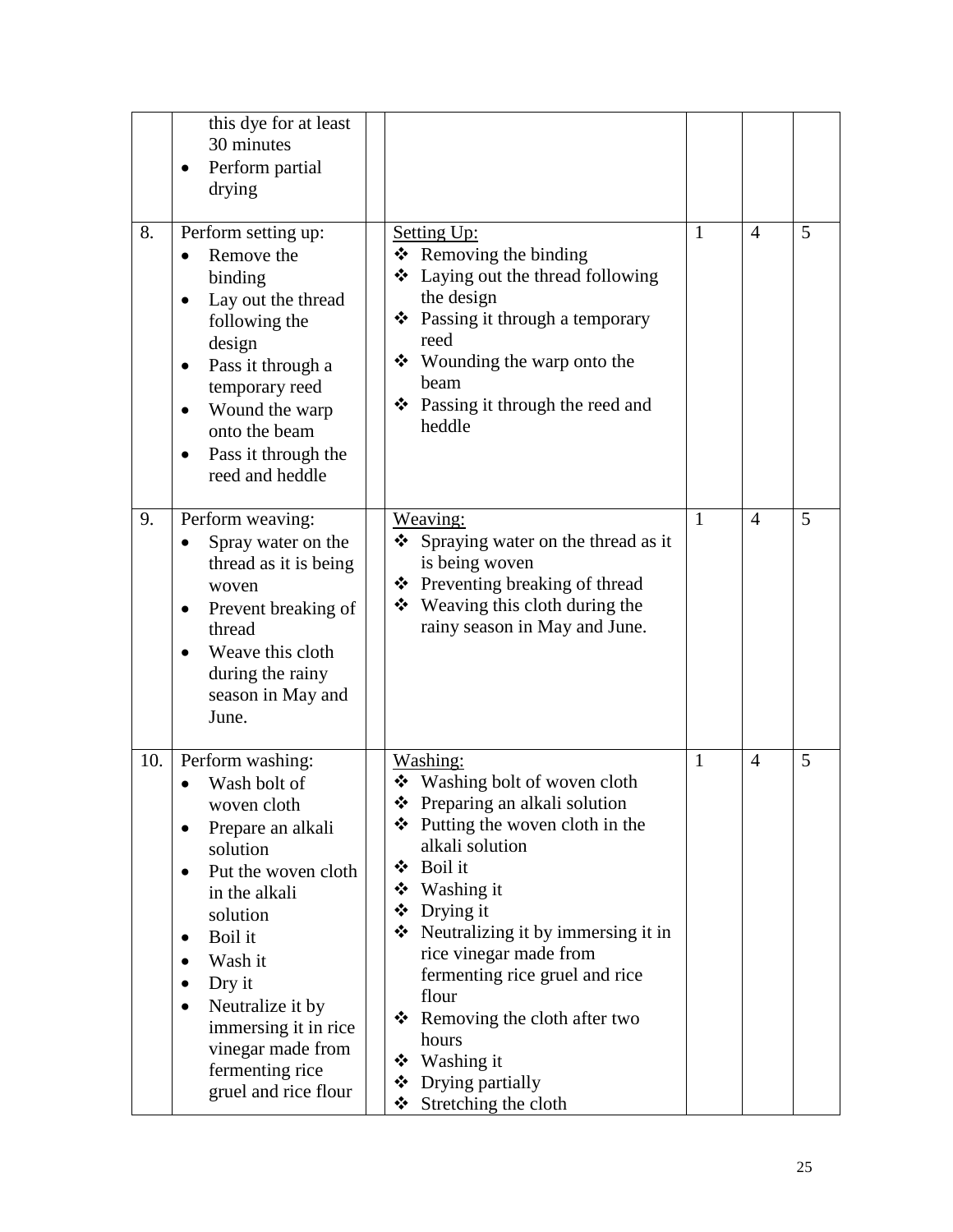<span id="page-26-0"></span>

| Remove the cloth<br>after two hours<br>Wash it              | Straightening by hand<br>❖<br>Ironing the cloth<br>❖                                         |    |    |    |
|-------------------------------------------------------------|----------------------------------------------------------------------------------------------|----|----|----|
| Dry partially<br>$\bullet$                                  |                                                                                              |    |    |    |
| Stretch the cloth                                           |                                                                                              |    |    |    |
| Straighten by hand                                          |                                                                                              |    |    |    |
| Iron the cloth                                              |                                                                                              |    |    |    |
|                                                             |                                                                                              |    |    |    |
|                                                             |                                                                                              |    |    |    |
|                                                             | Total:                                                                                       | 10 | 40 | 50 |
|                                                             | Module: 6: Producing marketable banana fiber products                                        |    |    |    |
|                                                             | <b>Description:</b> It deals with the introductory knowledge and skills related to producing |    |    |    |
| marketable banana fiber products.                           |                                                                                              |    |    |    |
| Objectives: After its completion the trainees will be able: |                                                                                              |    |    |    |
| To state application of banana fibers                       |                                                                                              |    |    |    |
| To enlist banana fiber products                             |                                                                                              |    |    |    |
| To produce banana fibers                                    |                                                                                              |    |    |    |
| To produce papers                                           |                                                                                              |    |    |    |
| To produce cloths                                           |                                                                                              |    |    |    |
| To produce tissue papers                                    |                                                                                              |    |    |    |
| To produce filters                                          |                                                                                              |    |    |    |
| To produce coffee bags                                      |                                                                                              |    |    |    |
| To produce meat casings                                     |                                                                                              |    |    |    |
| To produce powdered fibers                                  |                                                                                              |    |    |    |
| To produce natural dyes                                     |                                                                                              |    |    |    |
| To produce beautiful pictures                               |                                                                                              |    |    |    |
| To produce strings                                          |                                                                                              |    |    |    |
| To produce ropes                                            |                                                                                              |    |    |    |
| To produce cords                                            |                                                                                              |    |    |    |
| To produce cables                                           |                                                                                              |    |    |    |
| To produce ship building threads                            |                                                                                              |    |    |    |
| To produce sacks                                            |                                                                                              |    |    |    |
| To produce packing fabrics                                  |                                                                                              |    |    |    |
| To produce mats                                             |                                                                                              |    |    |    |
| To produce rugs                                             |                                                                                              |    |    |    |
| To produce fabrics                                          |                                                                                              |    |    |    |
| To produce bags/hand bags                                   |                                                                                              |    |    |    |
| To produce wall hangings                                    |                                                                                              |    |    |    |
| To produce table mats                                       |                                                                                              |    |    |    |
| To produce other factory articles                           |                                                                                              |    |    |    |
| To produce twines                                           |                                                                                              |    |    |    |
|                                                             | To produce various garments/ready-made garments (shirts, kimonos, gowns, night               |    |    |    |

wares etc.)/ blended garments To produce dress materials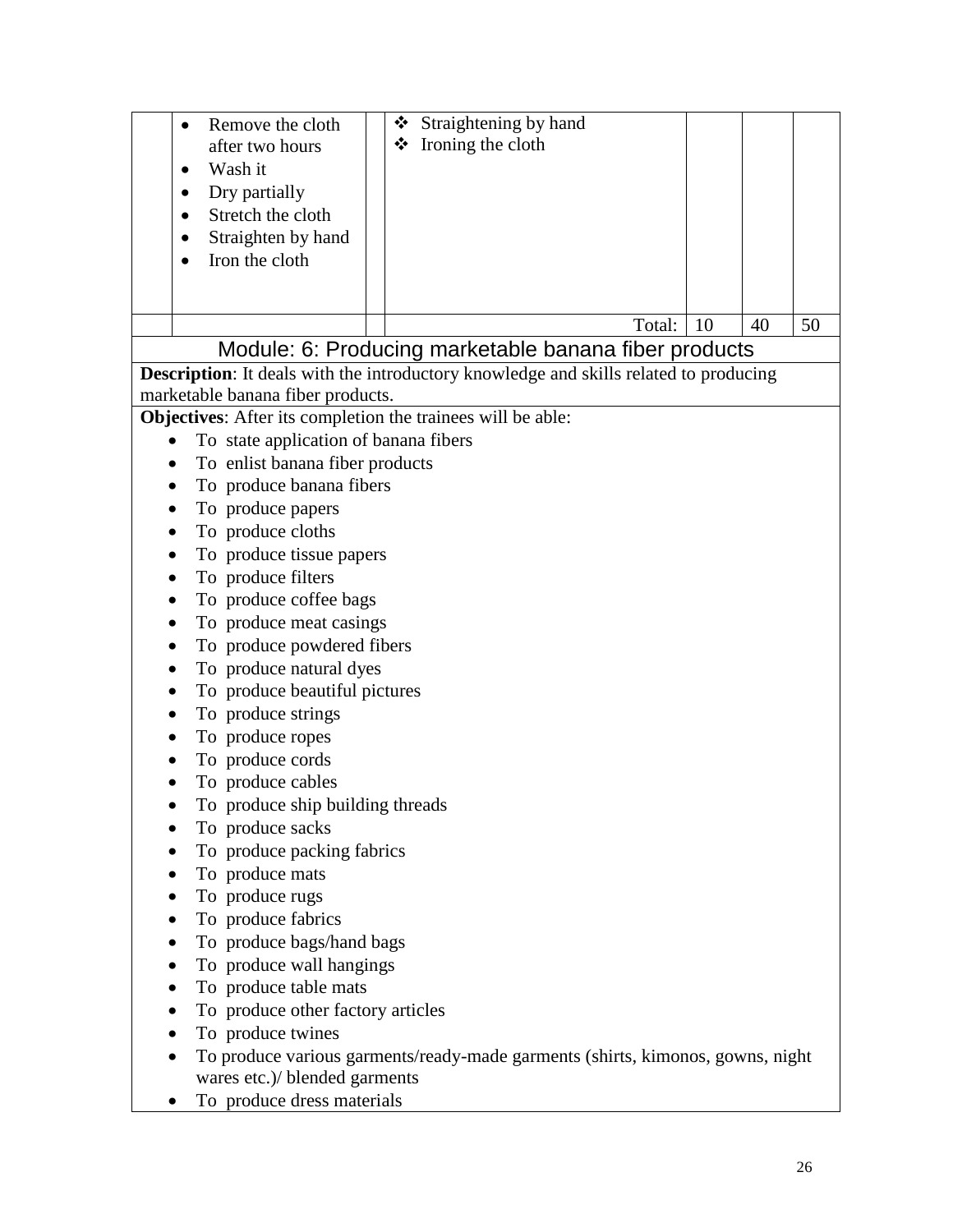- To produce weeding gowns and barongs
- To produce portraits drawn and filled with
- colorful banana fiber chips
- To produce socks

|            |                                       | $32 + 96 = 128$ hrs.                                                                                                                                                                                                                                                                                                                                                                                                                                                                                                           |              | Time(hours)    |                |
|------------|---------------------------------------|--------------------------------------------------------------------------------------------------------------------------------------------------------------------------------------------------------------------------------------------------------------------------------------------------------------------------------------------------------------------------------------------------------------------------------------------------------------------------------------------------------------------------------|--------------|----------------|----------------|
| ${\rm SN}$ | <b>Tasks</b>                          | Related technical knowledge                                                                                                                                                                                                                                                                                                                                                                                                                                                                                                    | Kn           | <b>Sk</b>      | Tot            |
| 1.         | State application of<br>banana fibers | Application of banana fibers:<br>❖ Cordages<br>❖ Value added factory items<br>$\div$ Use in paper industry (tissue,<br>filters, specialty nonwoven,<br>document, printing, surgical and<br>hygienic applications, coffee<br>bags, meat casings etc.)<br>❖ Powder fibers, natural dyes, and<br>beautiful pictures                                                                                                                                                                                                               | $\mathbf{1}$ | $\overline{3}$ | $\overline{4}$ |
| 2.         | Enlist banana fiber<br>products       | Banana fiber products:<br><b>Strings</b><br>Ξ<br>❖ Ropes<br>❖ Cords<br>❖ Cables<br>$\div$ Sheep building thread<br>❖ Sacks<br>❖ Packing fabrics<br>❖ Mats<br>❖ Rugs<br>❖ Fabrics<br>❖ Bags/hand bags<br>❖ Wall hangings<br>❖ Table mats and other factory<br>articles<br>❖ Twines<br>❖ Various garments/ready-made<br>garments (shirts, kimonos, gowns,<br>night wares etc.)/ blended<br>garments<br>❖ Dress materials<br>$\div$ Weeding gowns and barongs<br>❖ Portraits drawn and filled with<br>colorful banana fiber chips | $\mathbf{1}$ | $\overline{3}$ | 4              |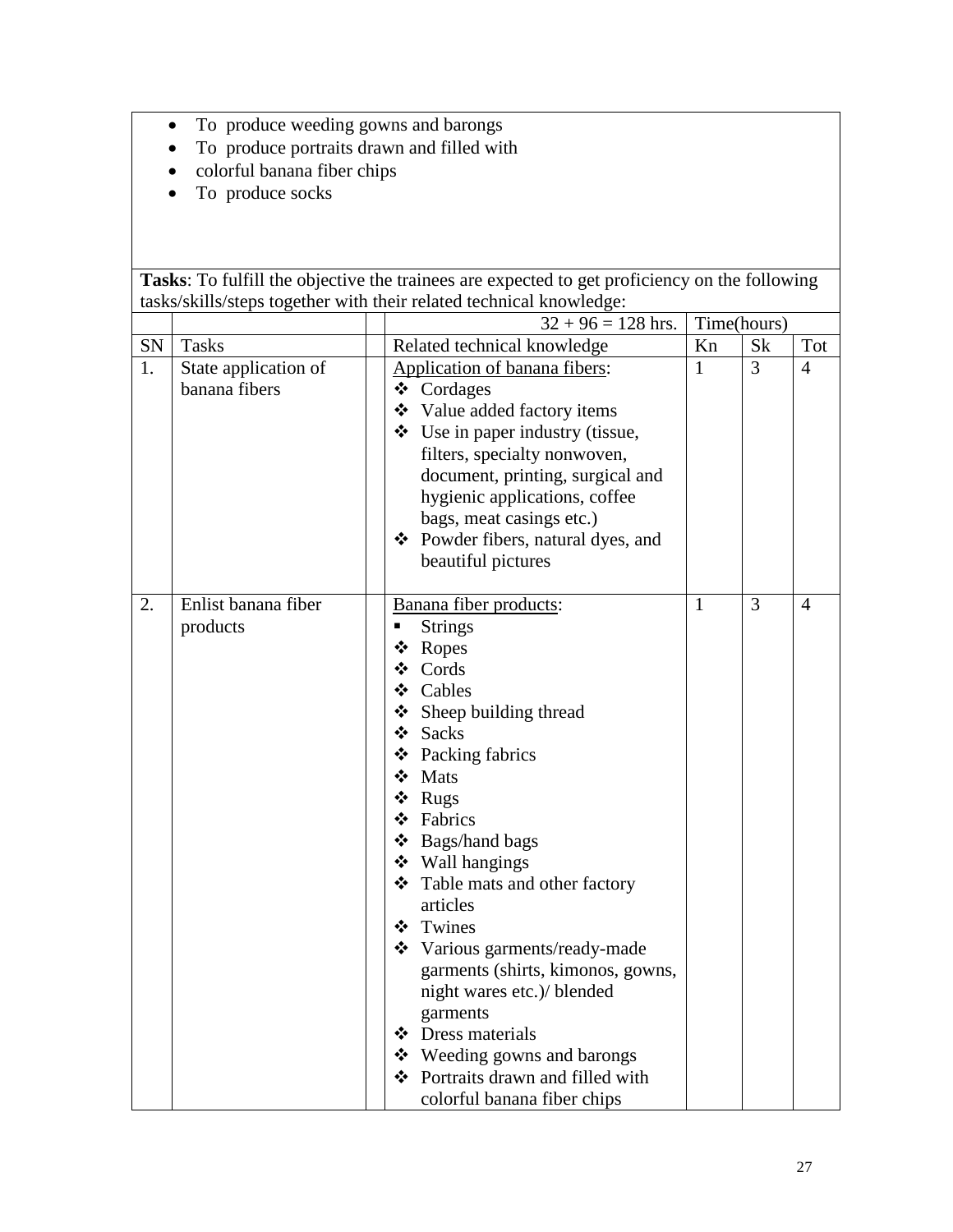| 3.               | Produce banana fibers | Producing banana fibers:<br>❖ Concept<br>❖ Principals, procedural steps, and<br>application<br>$\div$ Safety / precautions to be<br>followed<br>Keeping activity records<br>❖ | $\mathbf{1}$ | 3              | $\overline{4}$ |
|------------------|-----------------------|-------------------------------------------------------------------------------------------------------------------------------------------------------------------------------|--------------|----------------|----------------|
| $\overline{4}$ . | Produce papers        | Producing papers:<br>❖ Concept<br>❖ Principals, procedural steps, and<br>application<br>$\triangleleft$ Safety / precautions to be<br>followed<br>❖ Keeping activity records  | $\mathbf{1}$ | 3              | $\overline{4}$ |
| 5.               | Produce cloths        | Producing cloths:<br>❖ Concept<br>❖ Principals, procedural steps, and<br>application<br>$\div$ Safety / precautions to be<br>followed<br>❖ Keeping activity records           | $\mathbf{1}$ | 3              | $\overline{4}$ |
| 6.               | Produce tissue papers | Producing tissue papers:<br>❖ Concept<br>❖ Principals, procedural steps, and<br>application<br>$\div$ Safety / precautions to be<br>followed<br>❖ Keeping activity records    | $\mathbf{1}$ | $\overline{3}$ | $\overline{4}$ |
| 7.               | Produce filters       | Producing filters:<br>❖ Concept<br>❖ Principals, procedural steps, and<br>application<br>$\div$ Safety / precautions to be<br>followed<br>Keeping activity records<br>❖       | $\mathbf{1}$ | 3              | $\overline{4}$ |
| 8.               | Produce coffee bags   | Producing coffee bags:<br>❖ Concept<br>❖ Principals, procedural steps, and<br>application<br>$\div$ Safety / precautions to be<br>followed<br>Keeping activity records<br>❖   | $\mathbf{1}$ | $\overline{3}$ | $\overline{4}$ |
| 9.               | Produce meat casings  | Producing meat casings:<br>❖ Concept<br>Principals, procedural steps, and<br>❖                                                                                                | $\mathbf{1}$ | $\overline{3}$ | $\overline{4}$ |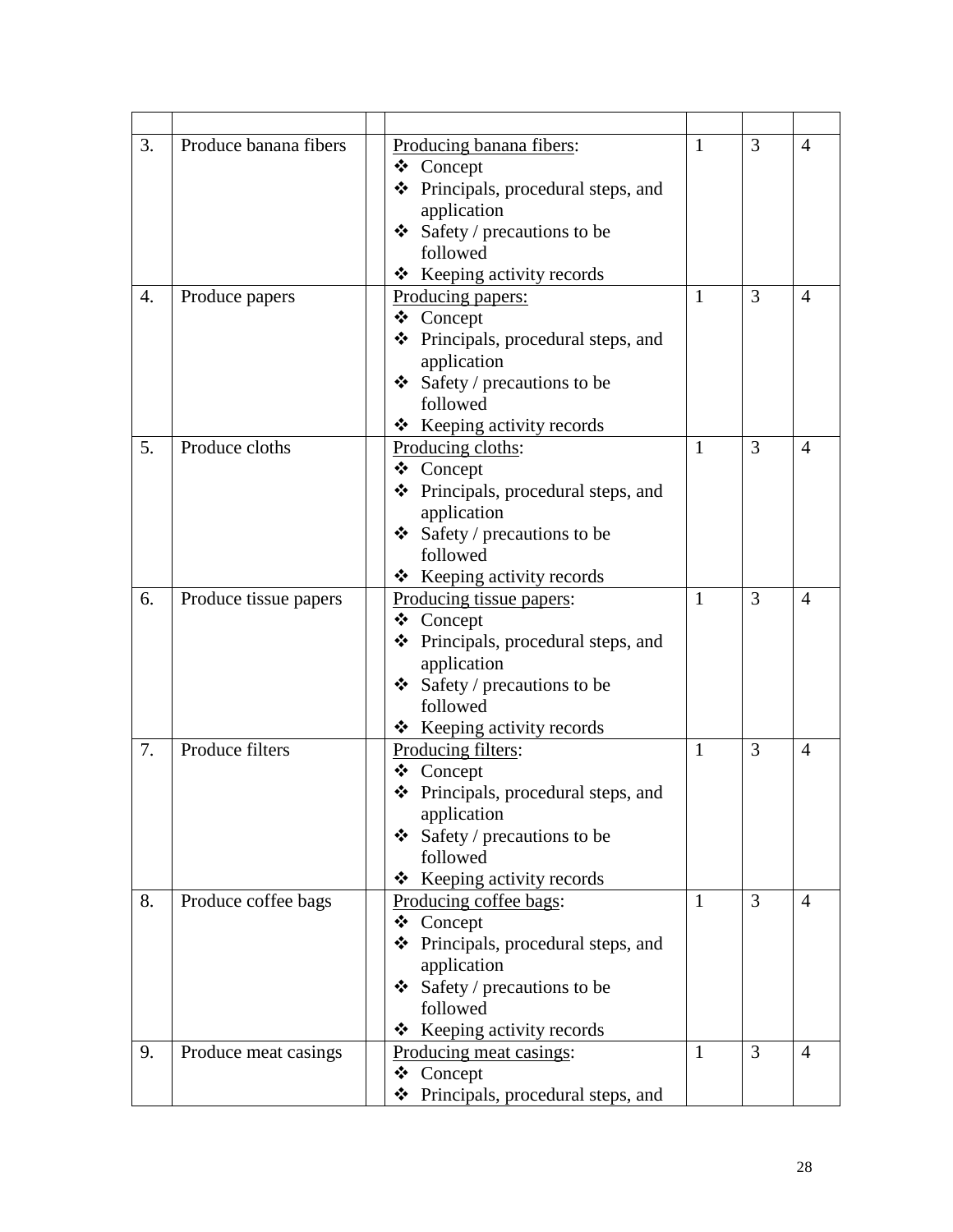| $\overline{4}$ |
|----------------|
|                |
|                |
|                |
|                |
|                |
|                |
| $\overline{4}$ |
|                |
|                |
|                |
|                |
|                |
|                |
| $\overline{4}$ |
|                |
|                |
|                |
|                |
|                |
|                |
| $\overline{4}$ |
|                |
|                |
|                |
|                |
|                |
|                |
| 4              |
|                |
|                |
|                |
|                |
|                |
|                |
| $\overline{4}$ |
|                |
|                |
|                |
|                |
|                |
|                |
|                |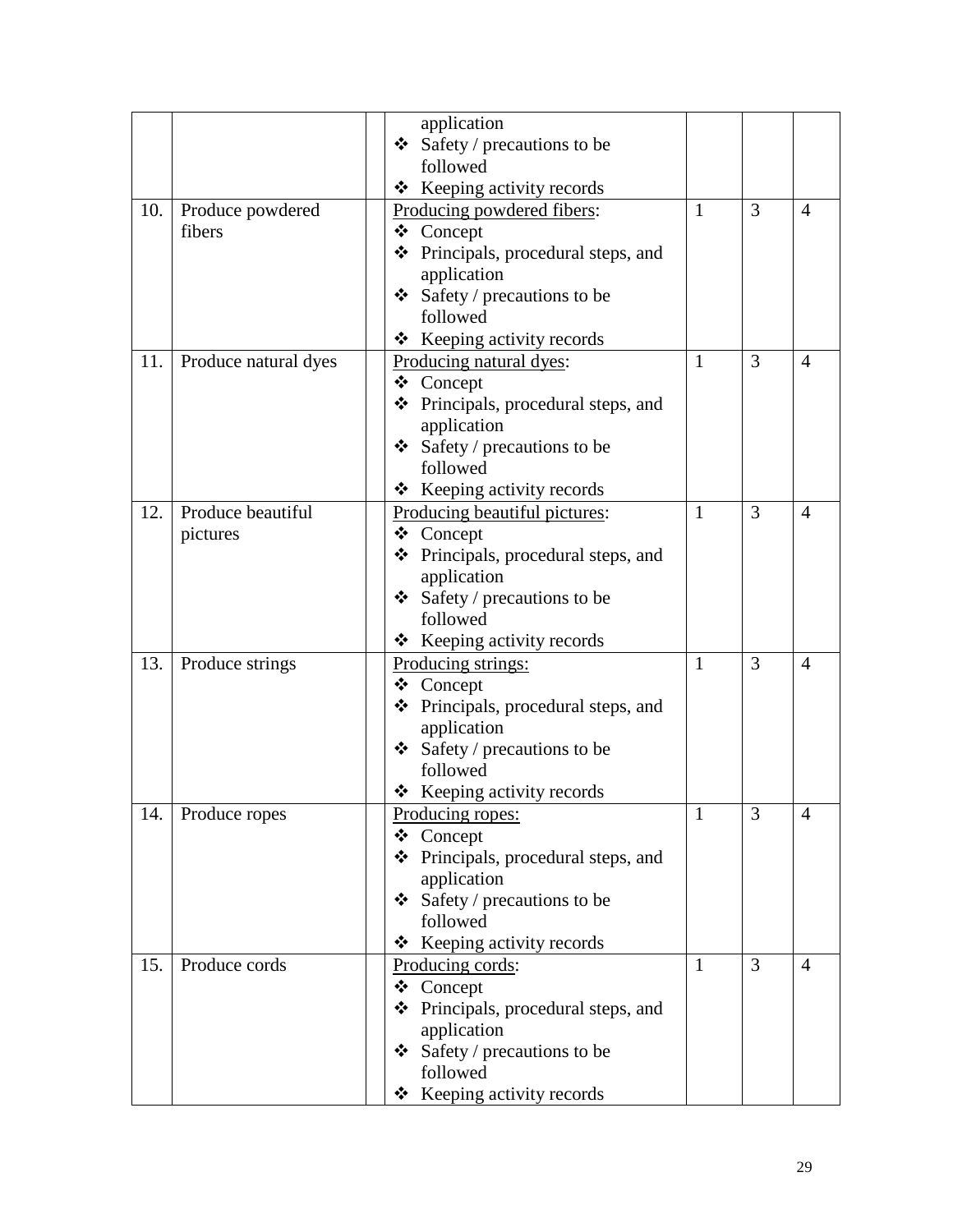| 16. | Produce cables        | Producing cables:                          | 1            | 3              | $\overline{4}$ |
|-----|-----------------------|--------------------------------------------|--------------|----------------|----------------|
|     |                       | ❖ Concept                                  |              |                |                |
|     |                       | ❖ Principals, procedural steps, and        |              |                |                |
|     |                       | application                                |              |                |                |
|     |                       | $\triangleleft$ Safety / precautions to be |              |                |                |
|     |                       | followed                                   |              |                |                |
|     |                       | $\div$ Keeping activity records            |              |                |                |
| 17. | Produce ship building | Producing ship building threads:           | 1            | 3              | 4              |
|     | threads               | ❖ Concept                                  |              |                |                |
|     |                       | ❖ Principals, procedural steps, and        |              |                |                |
|     |                       | application                                |              |                |                |
|     |                       | Safety / precautions to be                 |              |                |                |
|     |                       | followed                                   |              |                |                |
|     |                       | $\div$ Keeping activity records            |              |                |                |
| 18. | Produce sacks         | Producing sacks:                           | $\mathbf{1}$ | 3              | $\overline{4}$ |
|     |                       | ❖ Concept                                  |              |                |                |
|     |                       | ❖ Principals, procedural steps, and        |              |                |                |
|     |                       | application                                |              |                |                |
|     |                       | $\triangleleft$ Safety / precautions to be |              |                |                |
|     |                       | followed                                   |              |                |                |
|     |                       | ❖ Keeping activity records                 |              |                |                |
| 19. | Produce packing       | Producing packing fabrics:                 | $\mathbf{1}$ | 3              | $\overline{4}$ |
|     | fabrics               | ❖ Concept                                  |              |                |                |
|     |                       | ❖ Principals, procedural steps, and        |              |                |                |
|     |                       | application                                |              |                |                |
|     |                       | Safety / precautions to be                 |              |                |                |
|     |                       | followed                                   |              |                |                |
|     |                       | $\triangle$ Keeping activity records       |              |                |                |
| 20. | Produce mats          | Producing mats:                            | 1            | 3              | 4              |
|     |                       | ❖ Concept                                  |              |                |                |
|     |                       | ❖ Principals, procedural steps, and        |              |                |                |
|     |                       | application                                |              |                |                |
|     |                       | Safety / precautions to be                 |              |                |                |
|     |                       | followed                                   |              |                |                |
|     |                       | ❖ Keeping activity records                 |              |                |                |
| 21. | Produce rugs          | Producing rugs:                            | $\mathbf{1}$ | $\overline{3}$ | $\overline{4}$ |
|     |                       | ❖ Concept                                  |              |                |                |
|     |                       | ❖ Principals, procedural steps, and        |              |                |                |
|     |                       | application                                |              |                |                |
|     |                       | $\div$ Safety / precautions to be          |              |                |                |
|     |                       | followed                                   |              |                |                |
|     |                       | ❖ Keeping activity records                 |              |                |                |
| 22. | Produce fabrics       | Producing fabrics:                         | $\mathbf{1}$ | $\overline{3}$ | $\overline{4}$ |
|     |                       | ❖ Concept                                  |              |                |                |
|     |                       | Principals, procedural steps, and<br>❖     |              |                |                |
|     |                       | application                                |              |                |                |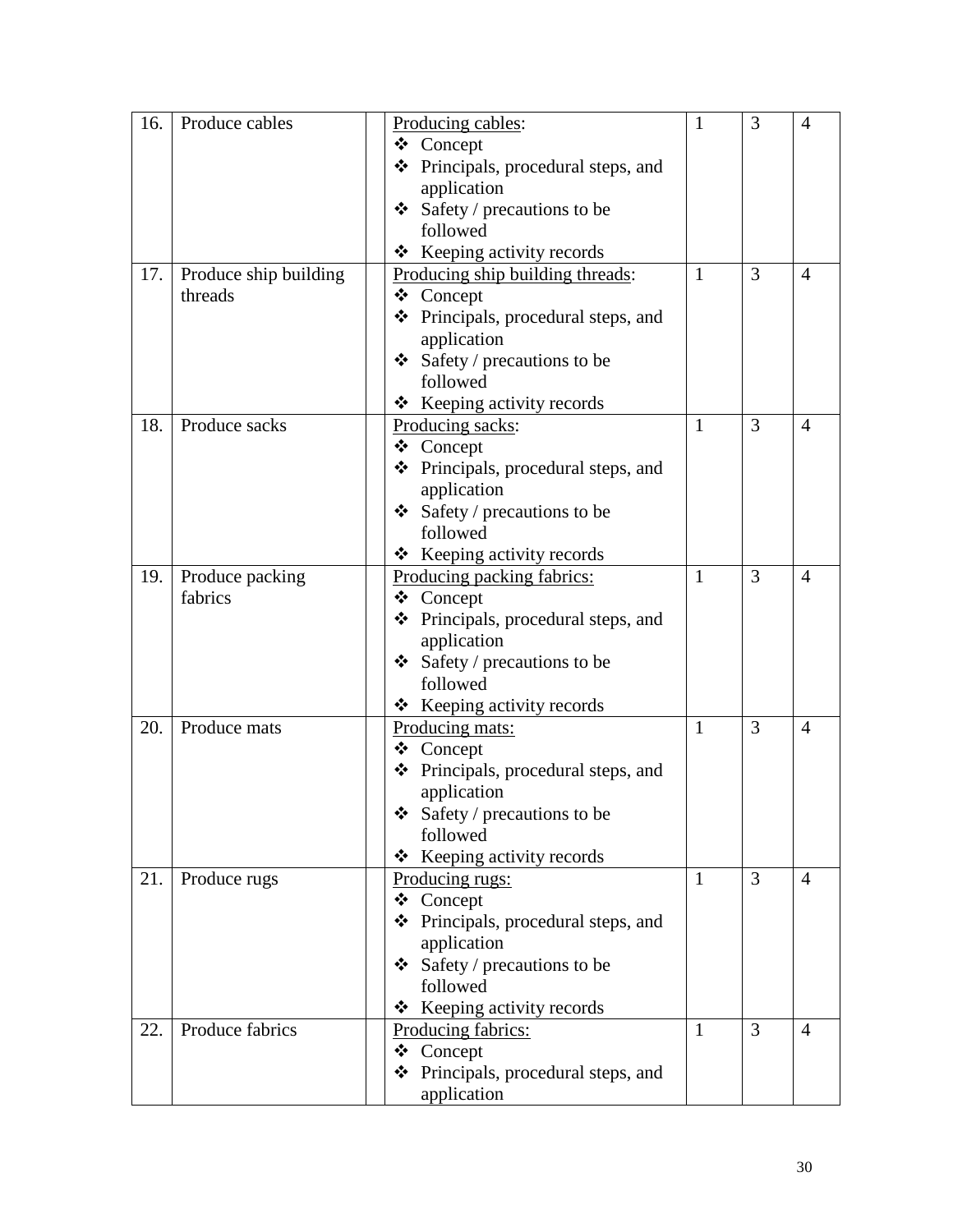|     |                       | ❖<br>Safety / precautions to be          |              |   |                |
|-----|-----------------------|------------------------------------------|--------------|---|----------------|
|     |                       | followed                                 |              |   |                |
|     |                       | Keeping activity records<br>❖            |              |   |                |
| 23. | Produce bags/hand     | Producing bags/hand bags:                | 1            | 3 | $\overline{4}$ |
|     | bags                  | ❖ Concept                                |              |   |                |
|     |                       | ❖ Principals, procedural steps, and      |              |   |                |
|     |                       | application                              |              |   |                |
|     |                       | $\div$ Safety / precautions to be        |              |   |                |
|     |                       | followed                                 |              |   |                |
|     |                       | $\triangle$ Keeping activity records     |              |   |                |
| 24. | Produce wall hangings | Producing wall hangings:                 | 1            | 3 | $\overline{4}$ |
|     |                       | ❖ Concept                                |              |   |                |
|     |                       | Principals, procedural steps, and<br>❖   |              |   |                |
|     |                       | application                              |              |   |                |
|     |                       | $\div$ Safety / precautions to be        |              |   |                |
|     |                       | followed                                 |              |   |                |
|     |                       | * Keeping activity records               |              |   |                |
| 25. | Produce table mats    | Producing table mats:                    | $\mathbf{1}$ | 3 | 4              |
|     |                       | ❖ Concept                                |              |   |                |
|     |                       | ❖<br>Principals, procedural steps, and   |              |   |                |
|     |                       | application                              |              |   |                |
|     |                       | $\div$ Safety / precautions to be        |              |   |                |
|     |                       | followed                                 |              |   |                |
|     |                       | $\triangleleft$ Keeping activity records |              |   |                |
| 26. | Produce other factory | Producing other factory articles:        | 1            | 3 | $\overline{4}$ |
|     | articles              | ❖ Concept                                |              |   |                |
|     |                       | ❖ Principals, procedural steps, and      |              |   |                |
|     |                       | application                              |              |   |                |
|     |                       | $\div$ Safety / precautions to be        |              |   |                |
|     |                       | followed                                 |              |   |                |
|     |                       | $\triangle$ Keeping activity records     |              |   |                |
| 27. | Produce twines        | Producing twines:                        | 1            | 3 | $\overline{4}$ |
|     |                       | ❖ Concept                                |              |   |                |
|     |                       | ❖ Principals, procedural steps, and      |              |   |                |
|     |                       | application                              |              |   |                |
|     |                       | $\div$ Safety / precautions to be        |              |   |                |
|     |                       | followed                                 |              |   |                |
|     |                       | Keeping activity records<br>❖            |              |   |                |
| 28. | Produce various       | Producing various garments/ready-        | 1            | 3 | $\overline{4}$ |
|     | garments/ready-made   | made garments (shirts, kimonos,          |              |   |                |
|     | garments (shirts,     | gowns, night wares etc.)/ blended        |              |   |                |
|     | kimonos, gowns, night | garments:                                |              |   |                |
|     | wares etc.)/ blended  | $\triangle$ Concept                      |              |   |                |
|     | garments              | Principals, procedural steps, and<br>❖   |              |   |                |
|     |                       | application                              |              |   |                |
|     |                       | Safety / precautions to be<br>❖          |              |   |                |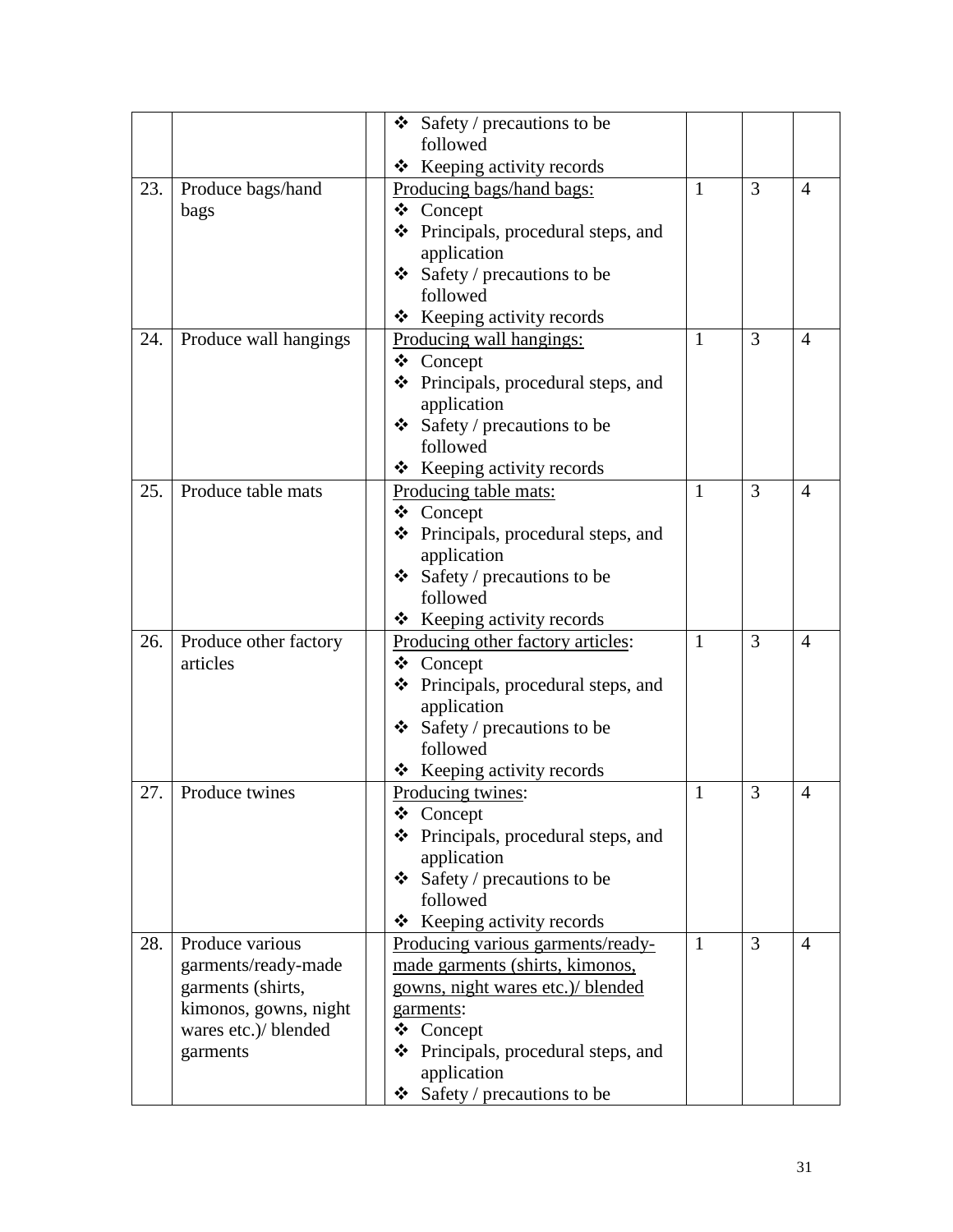<span id="page-32-0"></span>

|     |                                                                   | followed                                                                                     |              |    |                |
|-----|-------------------------------------------------------------------|----------------------------------------------------------------------------------------------|--------------|----|----------------|
|     |                                                                   | Keeping activity records<br>❖                                                                |              |    |                |
| 29. | Produce dress                                                     | Producing dress materials:                                                                   | $\mathbf{1}$ | 3  | $\overline{4}$ |
|     | materials                                                         | ❖ Concept                                                                                    |              |    |                |
|     |                                                                   | ❖ Principals, procedural steps, and                                                          |              |    |                |
|     |                                                                   | application                                                                                  |              |    |                |
|     |                                                                   | $\div$ Safety / precautions to be                                                            |              |    |                |
|     |                                                                   | followed                                                                                     |              |    |                |
|     |                                                                   | $\triangle$ Keeping activity records                                                         |              |    |                |
| 30. | Produce weeding                                                   | Producing weeding gowns and                                                                  | $\mathbf{1}$ | 3  | $\overline{4}$ |
|     | gowns and barongs                                                 | <u>barongs:</u>                                                                              |              |    |                |
|     |                                                                   | ❖ Concept                                                                                    |              |    |                |
|     |                                                                   | ❖ Principals, procedural steps, and                                                          |              |    |                |
|     |                                                                   | application                                                                                  |              |    |                |
|     |                                                                   | $\triangleleft$ Safety / precautions to be                                                   |              |    |                |
|     |                                                                   | followed                                                                                     |              |    |                |
|     |                                                                   | ❖ Keeping activity records                                                                   |              |    |                |
| 31. | Produce portraits                                                 | Producing portraits drawn and filled                                                         | $\mathbf{1}$ | 3  | $\overline{4}$ |
|     | drawn and filled with                                             | with colorful banana fiber chips:                                                            |              |    |                |
|     | colorful banana fiber                                             | ❖ Concept                                                                                    |              |    |                |
|     | chips                                                             | ❖ Principals, procedural steps, and                                                          |              |    |                |
|     |                                                                   | application                                                                                  |              |    |                |
|     |                                                                   | $\div$ Safety / precautions to be<br>followed                                                |              |    |                |
|     |                                                                   |                                                                                              |              |    |                |
|     |                                                                   | $\triangle$ Keeping activity records                                                         |              |    |                |
| 32. | Produce socks                                                     | Producing socks:                                                                             | $\mathbf{1}$ | 3  | $\overline{4}$ |
|     |                                                                   | ❖ Concept                                                                                    |              |    |                |
|     |                                                                   | ❖ Principals, procedural steps, and                                                          |              |    |                |
|     |                                                                   | application                                                                                  |              |    |                |
|     |                                                                   | Safety / precautions to be                                                                   |              |    |                |
|     |                                                                   | followed                                                                                     |              |    |                |
|     |                                                                   | Keeping activity records<br>❖                                                                |              |    |                |
|     |                                                                   | Total:                                                                                       | 32           | 96 | 128            |
|     |                                                                   | Module: 7: Marketing of banana fiber products                                                |              |    |                |
|     |                                                                   | Description: It deals with the introductory knowledge and skills related to the marketing of |              |    |                |
|     | banana fiber products.                                            |                                                                                              |              |    |                |
|     | <b>Objectives:</b> After its completion the trainees will be able |                                                                                              |              |    |                |
|     | To list customers                                                 |                                                                                              |              |    |                |
|     | To collect demand                                                 |                                                                                              |              |    |                |
|     | To analyze demands                                                |                                                                                              |              |    |                |
|     | To extrapolate demand                                             |                                                                                              |              |    |                |
|     | To design packaging                                               |                                                                                              |              |    |                |
|     | To package the product                                            |                                                                                              |              |    |                |
|     | To label the packages                                             |                                                                                              |              |    |                |
|     |                                                                   |                                                                                              |              |    |                |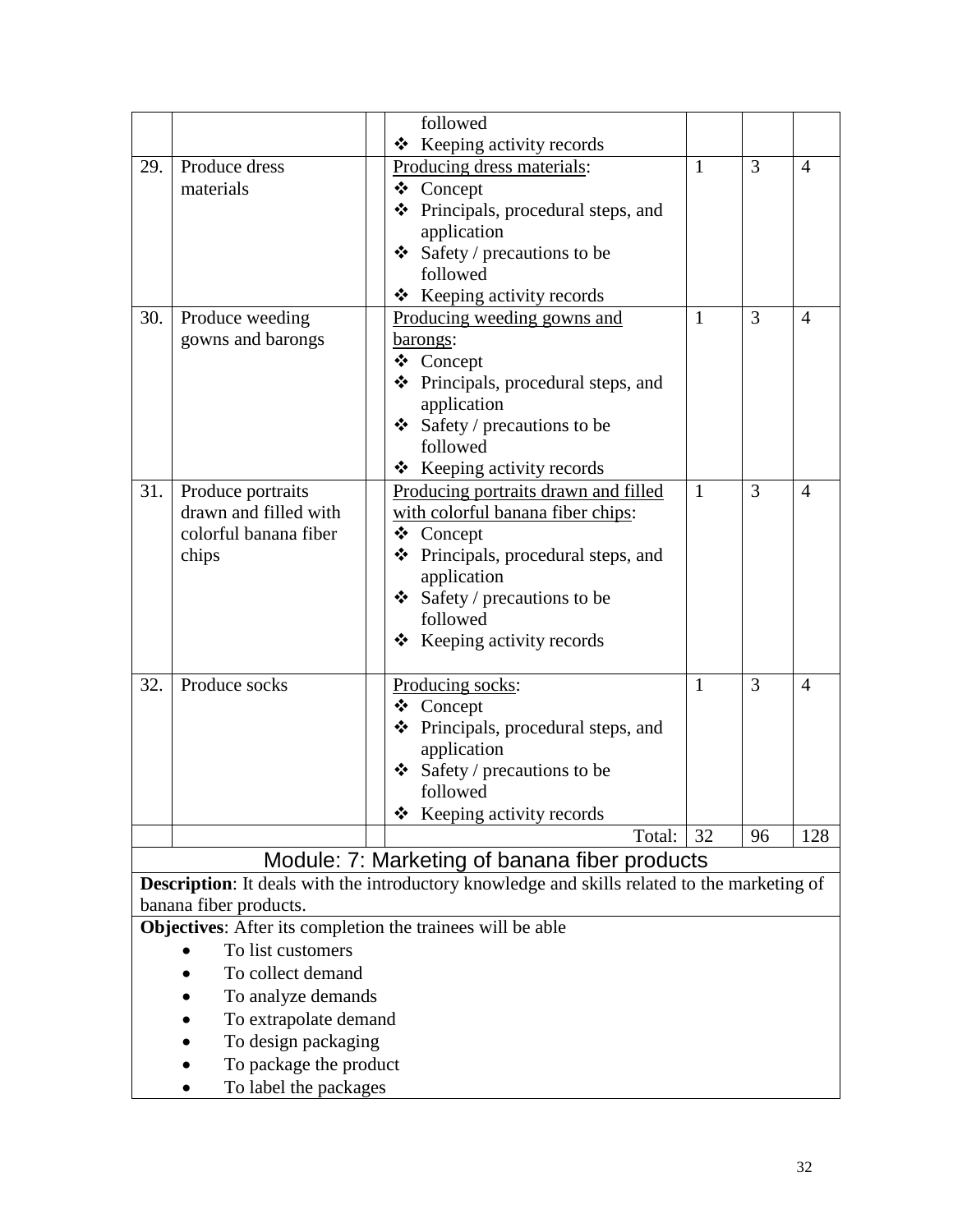- To store the packages
- To perform pricing decisions
- To perform placing decisions
- To perform promotional decisions
- To prepare supply plan
- To prepare marketing plan
- To sell the products
- To calculate profit / loss

|                  |                    | $15 + 30 = 45$ hrs.                                                                                      | Time(hours)  |                |                |
|------------------|--------------------|----------------------------------------------------------------------------------------------------------|--------------|----------------|----------------|
| ${\rm SN}$       | <b>Tasks</b>       | Related technical knowledge                                                                              | Kn           | <b>Sk</b>      | Tot            |
| 1.               | List customers     | Listing customers:<br>❖ Paper industries<br>Textile industries<br>$\frac{1}{2}$<br>❖ Weavers<br>❖ Others | 1            | $\overline{2}$ | $\overline{3}$ |
| 2.               | Collect demand     | Collecting demand:<br>❖ Concept<br>❖ Need<br>❖ Procedural steps<br>❖ Precautions<br>❖ Records keeping    | $\mathbf{1}$ | $\overline{2}$ | $\overline{3}$ |
| 3.               | Analyze demands    | Analyzing demands:<br>❖ Concept<br>❖ Need<br>❖ Procedural steps<br>❖ Precautions<br>❖ Records keeping    | $\mathbf{1}$ | $\overline{2}$ | 3              |
| $\overline{4}$ . | Extrapolate demand | Extrapolating demand:<br>❖ Concept<br>❖ Need<br>❖ Procedural steps<br>❖ Precautions<br>❖ Records keeping | $\mathbf{1}$ | $\overline{2}$ | $\overline{3}$ |
| 5.               | Design packaging   | Designing packaging:<br>❖ Concept<br>❖ Need<br>❖ Procedural steps<br>❖ Precautions<br>❖ Records keeping  | $\mathbf{1}$ | $\overline{2}$ | 3              |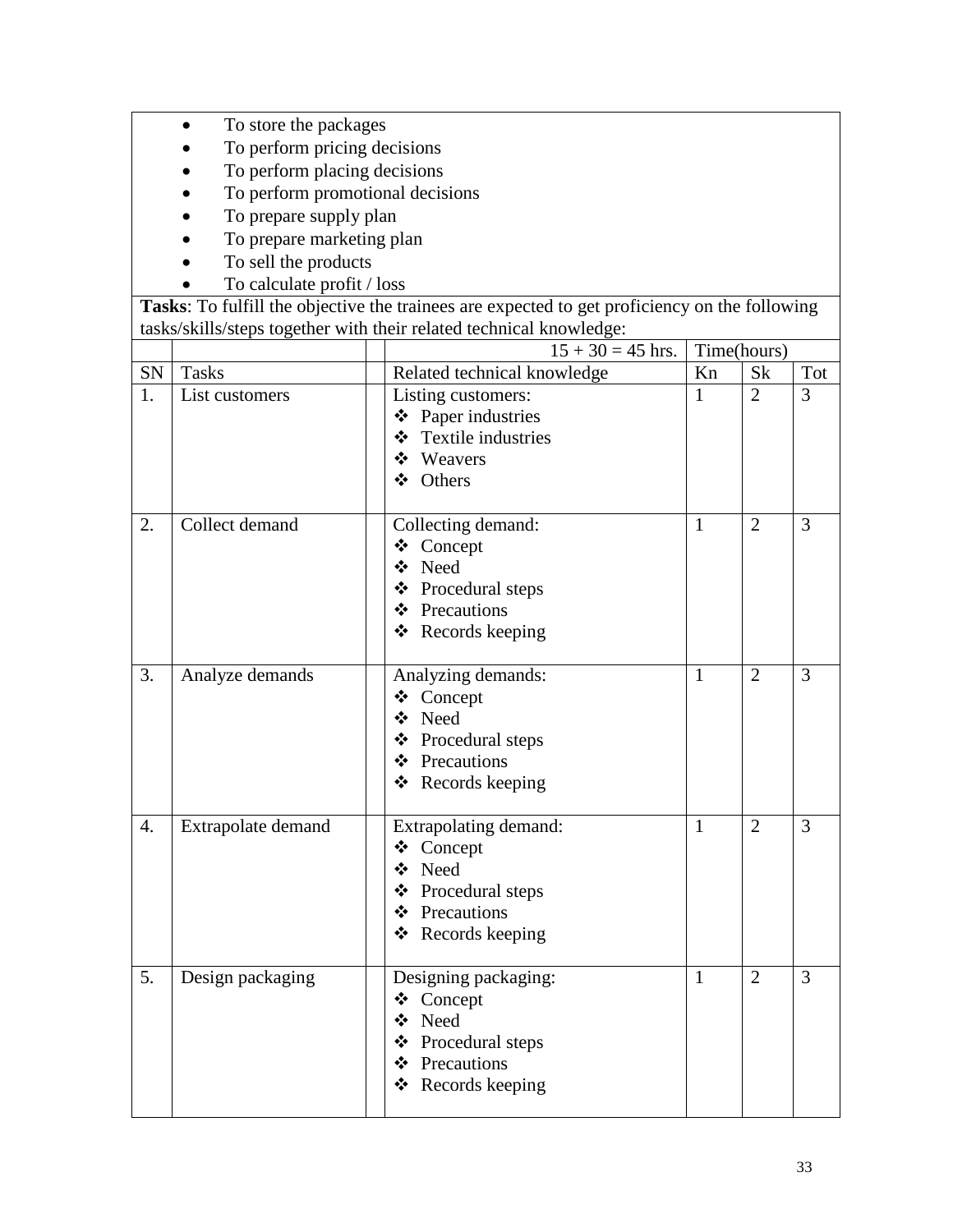| 6.  | Package the product              | Packaging the product:<br>❖ Concept<br>Need<br>❖<br>❖ Procedural steps<br>❖ Precautions<br>❖ Records keeping            | 1            | $\overline{2}$ | 3 |
|-----|----------------------------------|-------------------------------------------------------------------------------------------------------------------------|--------------|----------------|---|
| 7.  | Label the packages               | Labeling the packages:<br>❖ Concept<br>❖ Need<br>❖ Procedural steps<br>❖ Precautions<br>❖ Records keeping               | 1            | $\overline{2}$ | 3 |
| 8.  | Store the packages               | Storing the packages:<br>❖ Concept<br>❖ Need<br>❖ Procedural steps<br>❖ Precautions<br>❖ Records keeping                | $\mathbf{1}$ | $\overline{2}$ | 3 |
| 9.  | Perform pricing<br>decisions     | Performing pricing decisions:<br>❖<br>Concept<br>❖ Need<br>❖ Procedural steps<br>❖ Precautions<br>❖ Records keeping     | $\mathbf{1}$ | $\overline{2}$ | 3 |
| 10. | Perform placing<br>decisions     | Performing placing decisions:<br>Concept<br>❖<br>Need<br>❖<br>❖ Procedural steps<br>Precautions<br>Records keeping<br>❖ | $\mathbf{1}$ | $\overline{2}$ | 3 |
| 11. | Perform promotional<br>decisions | Performing promotional decisions:<br>❖ Concept<br>❖ Need<br>❖ Procedural steps<br>❖ Precautions<br>❖ Records keeping    | $\mathbf{1}$ | $\overline{2}$ | 3 |
| 12. | Prepare supply plan              | Preparing supply plan:<br>❖ Concept<br>❖ Need<br>Procedural steps<br>❖                                                  | $\mathbf{1}$ | $\overline{2}$ | 3 |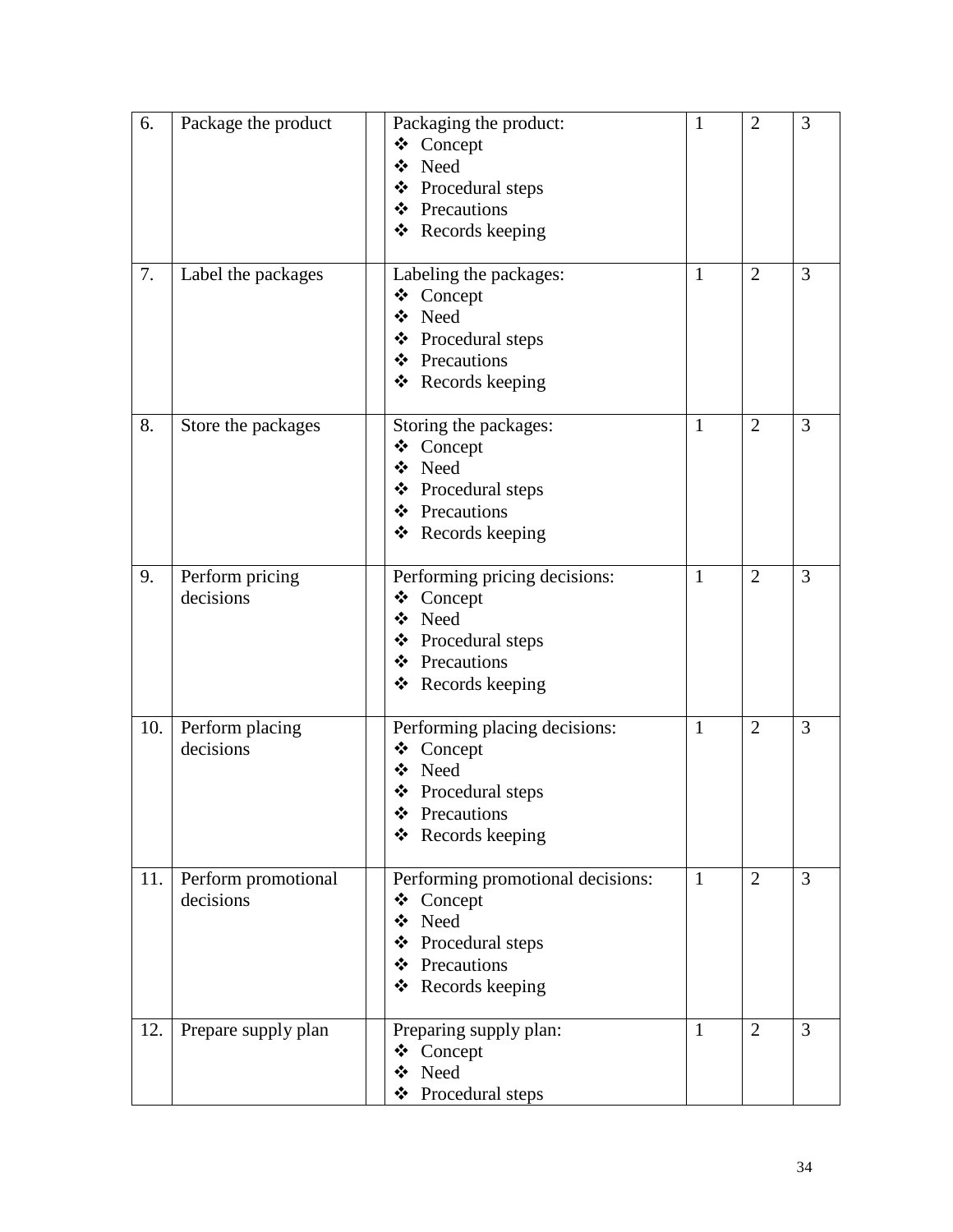|     |                         | Precautions<br>❖<br>Records keeping<br>❖                                                                                                |              |                |     |
|-----|-------------------------|-----------------------------------------------------------------------------------------------------------------------------------------|--------------|----------------|-----|
| 13. | Prepare marketing plan  | Preparing marketing plan:<br>❖<br>Concept<br>❖<br>❖<br>Need<br>Procedural steps<br>Precautions<br>$\frac{1}{2}$<br>❖<br>Records keeping | $\mathbf{1}$ | $\overline{2}$ | 3   |
| 14. | Sell the products       | Selling the products:<br>Concept<br>❖<br>Need<br>❖<br>Procedural steps<br>❖<br>$\frac{1}{2}$<br>Precautions<br>❖<br>Records keeping     | $\mathbf{1}$ | $\overline{2}$ | 3   |
| 15. | Calculate profit / loss | Calculating profit / loss:<br>Concept<br>❖<br>Need<br>❖<br>Procedural steps<br>❖<br>$\cdot$<br>Precautions<br>❖<br>Records keeping      | $\mathbf{1}$ | $\overline{2}$ | 3   |
|     |                         | Total:                                                                                                                                  | 15           | 30             | 45  |
|     |                         | Specialized modules total:                                                                                                              | 96           | 294            | 390 |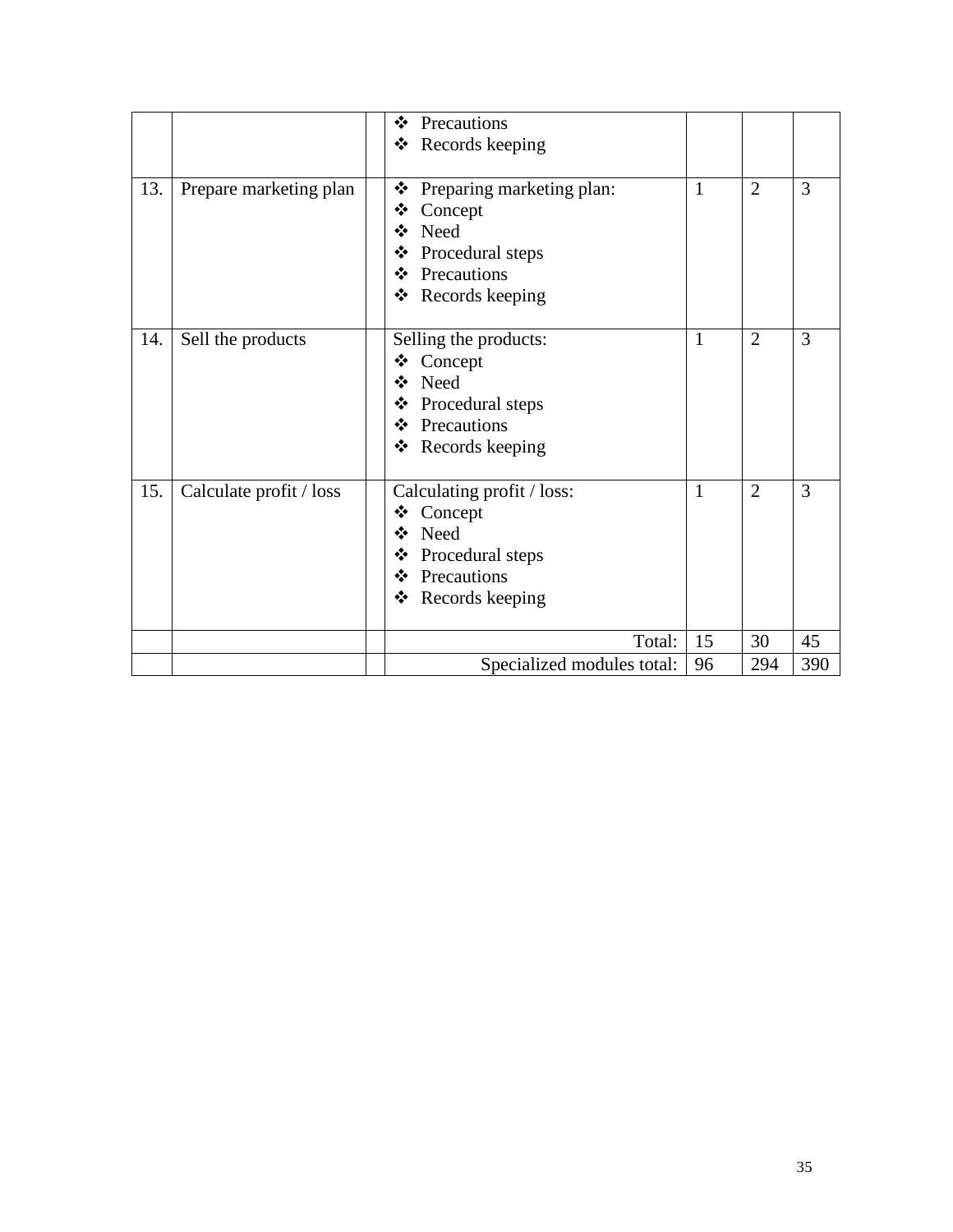<span id="page-36-1"></span><span id="page-36-0"></span>

|    | <b>Module:8: Common module</b>                                           |                                                                                           |     |           |              |  |  |
|----|--------------------------------------------------------------------------|-------------------------------------------------------------------------------------------|-----|-----------|--------------|--|--|
|    |                                                                          | <b>Description:</b> This module consists of skills and knowledge related to applied math, |     |           |              |  |  |
|    |                                                                          | occupational health and safety, HIV/AIDS, first aid, communication, and small             |     |           |              |  |  |
|    | business management applicable in the related job performances.          |                                                                                           |     |           |              |  |  |
|    | Objectives: After its completion the trainees will be able:              |                                                                                           |     |           |              |  |  |
|    |                                                                          | To carry out simple mathematical calculations related to the occupation                   |     |           |              |  |  |
|    | To be familiar with hazards related to this occupation                   |                                                                                           |     |           |              |  |  |
|    |                                                                          | To apply preventive measures for occupational health and safety                           |     |           |              |  |  |
|    | To apply first aid measures                                              |                                                                                           |     |           |              |  |  |
|    | To apply preventive measures for HIV/AIDS<br>٠                           |                                                                                           |     |           |              |  |  |
|    | To communicate with others                                               |                                                                                           |     |           |              |  |  |
|    | To apply skills of small business management                             |                                                                                           |     |           |              |  |  |
|    | Sub modules:                                                             |                                                                                           |     |           |              |  |  |
|    | 1. Applied math                                                          |                                                                                           |     |           |              |  |  |
|    | 2. Occupational health and safety<br>3. First aid                        |                                                                                           |     |           |              |  |  |
|    | 4. HIV/AIDS                                                              |                                                                                           |     |           |              |  |  |
|    | 5. Communication                                                         |                                                                                           |     |           |              |  |  |
|    | Small business management<br>6.                                          |                                                                                           |     |           |              |  |  |
|    | Sub module: 1: Applied math                                              |                                                                                           |     |           |              |  |  |
|    | Description: It consists of skills and knowledge related to mathematical |                                                                                           |     |           |              |  |  |
|    | calculations applicable in the related occupational performances.        |                                                                                           |     |           |              |  |  |
|    | <b>Objective:</b> After its completion the trainees will be able:        |                                                                                           |     |           |              |  |  |
|    | To carry out simple mathematical calculations that must be done for the  |                                                                                           |     |           |              |  |  |
|    | effective performance in the occupational job.                           |                                                                                           |     |           |              |  |  |
|    |                                                                          | Tasks: To fulfill the objective the trainees are expected to get proficiency on the       |     |           |              |  |  |
|    |                                                                          | following tasks/skills/steps together with their related technical knowledge:             |     |           |              |  |  |
|    |                                                                          | $Th.(4 hrs) + Pr.(16 hrs) = Tot.(20 hrs)$                                                 |     | Time(hrs) |              |  |  |
| SN | Tasks or skills/ steps                                                   | Related technical knowledge                                                               | Th. | Pr.       | Tot.         |  |  |
| 1. | Carry out simple addition                                                | Addition:                                                                                 | 0.2 | 0.8       | 1            |  |  |
|    | applicable in job situation                                              | $\triangleleft$ Concept                                                                   |     |           |              |  |  |
|    |                                                                          | Simple calculations<br>❖<br>Application in the<br>❖                                       |     |           |              |  |  |
|    |                                                                          | occupation                                                                                |     |           |              |  |  |
| 2. | Carry out simple subtraction                                             | Subtraction:                                                                              | 0.2 | 0.8       | $\mathbf{1}$ |  |  |
|    | applicable in job situation                                              | Concept<br>❖                                                                              |     |           |              |  |  |
|    |                                                                          | Simple calculations<br>❖                                                                  |     |           |              |  |  |
|    |                                                                          | Application in the<br>❖                                                                   |     |           |              |  |  |
|    |                                                                          | occupation                                                                                |     |           |              |  |  |
| 3. | Carry out simple multiplication                                          | Multiplication                                                                            | 0.2 | 0.8       | 1            |  |  |
|    | applicable in job situation                                              | ※<br>Concept                                                                              |     |           |              |  |  |
|    |                                                                          | Simple calculations<br>❖                                                                  |     |           |              |  |  |
|    |                                                                          | Application in the<br>❖                                                                   |     |           |              |  |  |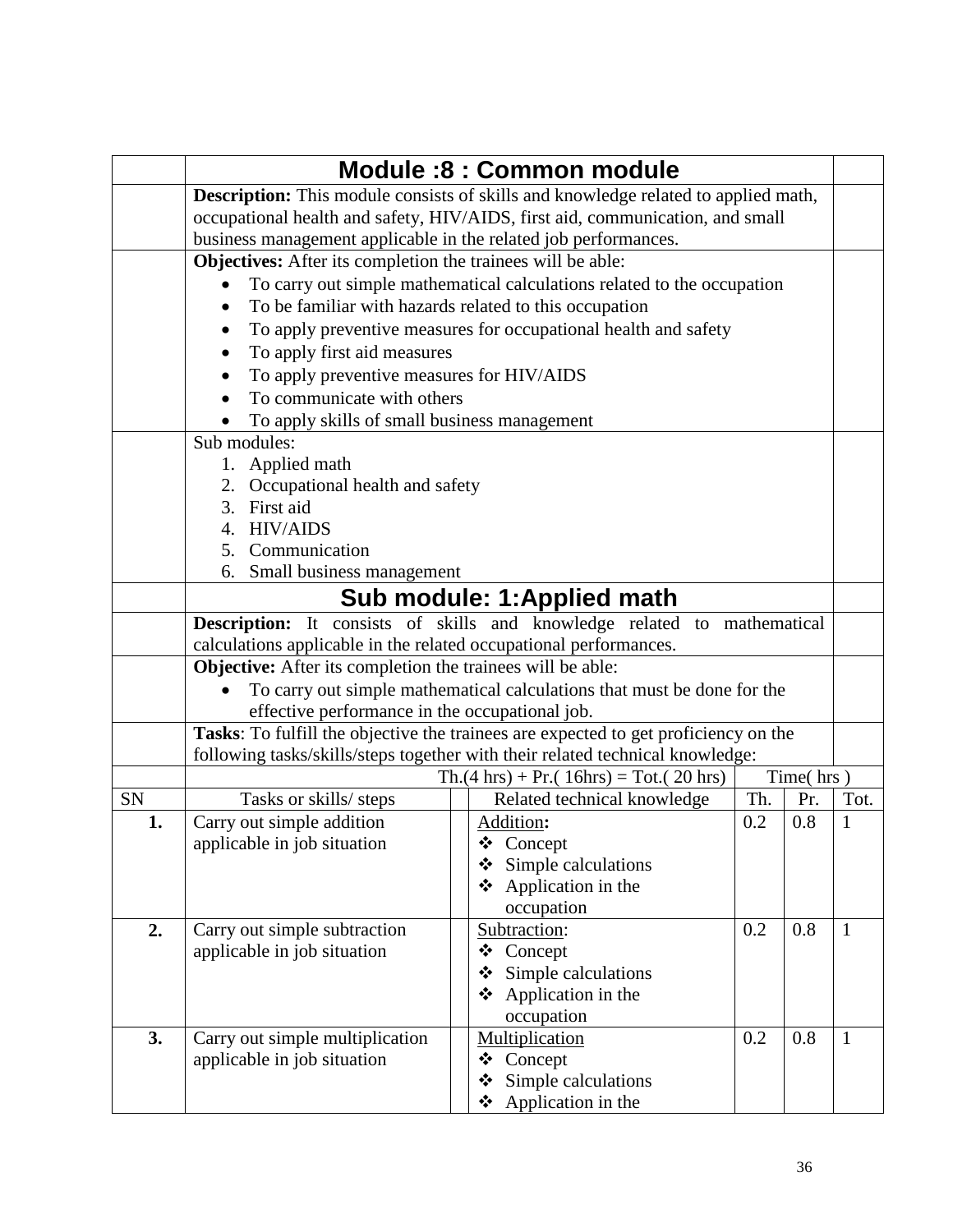|     |                                 | occupation                                               |     |     |              |
|-----|---------------------------------|----------------------------------------------------------|-----|-----|--------------|
| 4.  | Carry out simple division       | Division:                                                | 0.2 | 0.8 | $\mathbf{1}$ |
|     | applicable in job situation     | ❖ Concept                                                |     |     |              |
|     |                                 | Simple calculations<br>❖                                 |     |     |              |
|     |                                 | Application in the<br>❖                                  |     |     |              |
|     |                                 | occupation                                               |     |     |              |
| 5.  | Carry out measurements          | Measurement:                                             | 0.2 | 0.8 | $\mathbf{1}$ |
|     |                                 | ❖<br>Concept                                             |     |     |              |
|     |                                 | Application in the<br>❖                                  |     |     |              |
|     |                                 | occupation                                               |     |     |              |
| 6.  | Convert units of measurement    | Units of measurement:                                    | 0.2 | 0.8 | 1            |
|     |                                 | ❖ Concept                                                |     |     |              |
|     |                                 | Units of measurement<br>$\mathbf{v}^{\bullet}_{\bullet}$ |     |     |              |
|     |                                 | Unit conversion<br>❖                                     |     |     |              |
|     |                                 | application<br>❖                                         |     |     |              |
| 7.  | Convert units of measuring      | Units of measuring temperature:                          | 0.2 | 0.8 | $\mathbf{1}$ |
|     | temperature                     | Concept<br>❖                                             |     |     |              |
|     |                                 | Units of temperature<br>❖                                |     |     |              |
|     |                                 | measurement                                              |     |     |              |
|     |                                 | Unit conversion<br>❖                                     |     |     |              |
|     |                                 | ❖ application                                            |     |     |              |
| 8.  | Calculate area                  | Area:                                                    | 0.2 | 0.8 | $\mathbf{1}$ |
|     |                                 | Concept<br>❖                                             |     |     |              |
|     |                                 | Formula<br>❖                                             |     |     |              |
|     |                                 | Calculation<br>❖                                         |     |     |              |
|     |                                 | Application<br>❖                                         |     |     |              |
| 9.  | Calculate volume                | Volume:                                                  | 0.2 | 0.8 | $\mathbf{1}$ |
|     |                                 | ❖ Concept                                                |     |     |              |
|     |                                 | Formula<br>❖                                             |     |     |              |
|     |                                 | Calculation<br>❖                                         |     |     |              |
|     |                                 | Application<br>❖                                         |     |     |              |
| 10. | Calculate weight                | Weight:                                                  | 0.2 | 0.8 | $\mathbf{1}$ |
|     |                                 | Concept<br>❖                                             |     |     |              |
|     |                                 | Formula<br>❖                                             |     |     |              |
|     |                                 | Calculation<br>❖                                         |     |     |              |
|     |                                 | Application<br>❖                                         |     |     |              |
| 11. | Calculate percentage            | Percentage:                                              | 0.2 | 0.8 | 1            |
|     |                                 | Concept<br>❖                                             |     |     |              |
|     |                                 | Formula<br>❖                                             |     |     |              |
|     |                                 | Calculation<br>❖                                         |     |     |              |
|     |                                 | ❖ Application                                            |     |     |              |
| 12. | Calculate ratio and proportions | Ratio and proportions:                                   | 0.2 | 0.8 | 1            |
|     |                                 | ❖ Concept                                                |     |     |              |
|     |                                 | Formula<br>❖                                             |     |     |              |
|     |                                 | Calculation<br>❖                                         |     |     |              |
|     |                                 | ❖ Application                                            |     |     |              |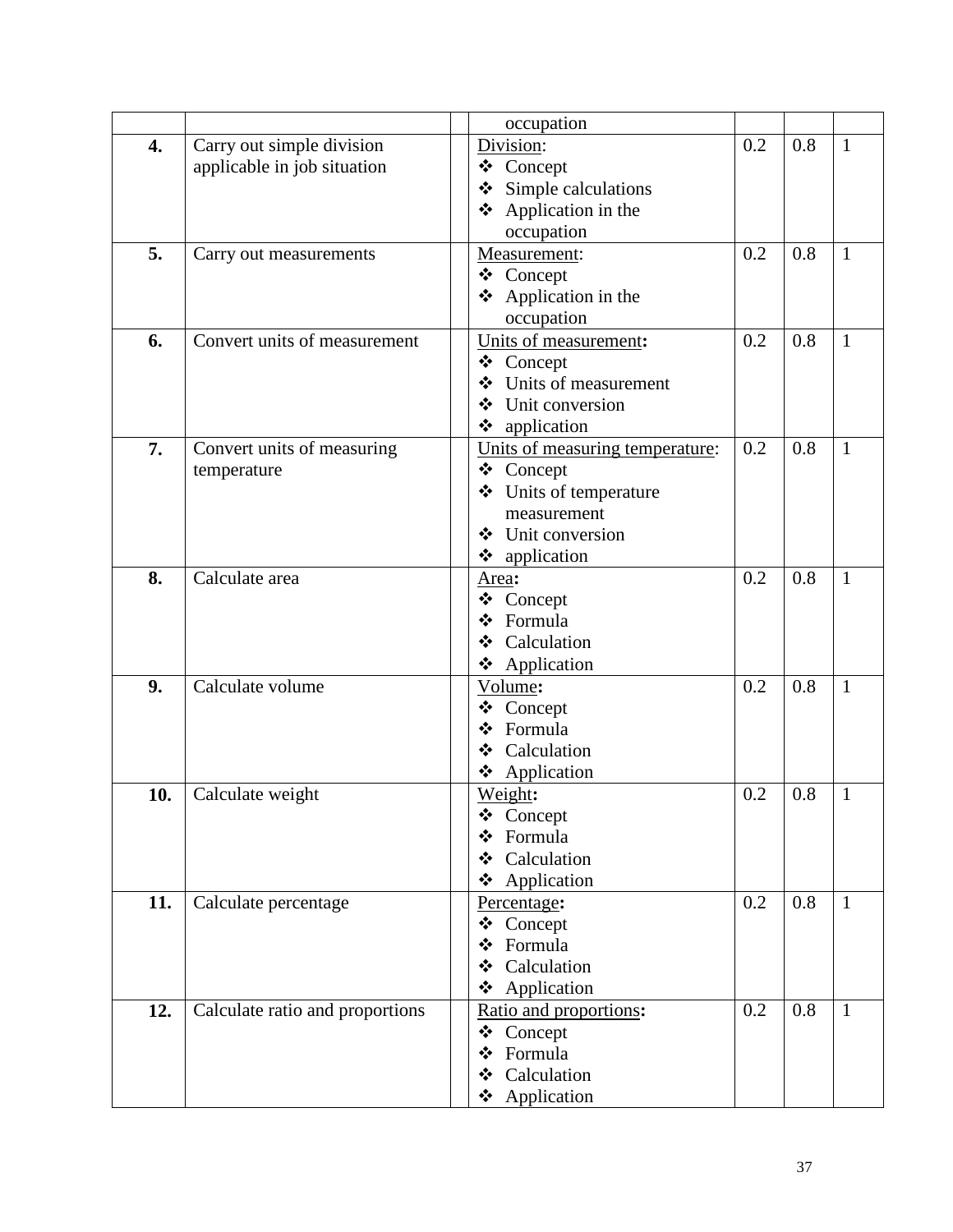<span id="page-38-0"></span>

| 13. | Apply Pythagoras formula                                           | Pythagoras formula:                                                                 | 0.2                     | 0.8 | $\mathbf{1}$ |
|-----|--------------------------------------------------------------------|-------------------------------------------------------------------------------------|-------------------------|-----|--------------|
|     |                                                                    | Concept<br>❖                                                                        |                         |     |              |
|     |                                                                    | ❖<br>Formula                                                                        |                         |     |              |
|     |                                                                    | Calculation<br>❖                                                                    |                         |     |              |
|     |                                                                    | Application<br>❖                                                                    |                         |     |              |
| 14. | Apply unitary method                                               | Unitary method:                                                                     | 0.2                     | 0.8 | $\mathbf{1}$ |
|     |                                                                    | Concept<br>❖                                                                        |                         |     |              |
|     |                                                                    | Calculation<br>❖                                                                    |                         |     |              |
|     |                                                                    | Application<br>❖                                                                    |                         |     |              |
| 15. | Calculate simple interest                                          | Simple interest:                                                                    | 0.2                     | 0.8 | 1            |
|     |                                                                    | Concept<br>❖                                                                        |                         |     |              |
|     |                                                                    | Formula<br>❖                                                                        |                         |     |              |
|     |                                                                    | Calculation<br>❖                                                                    |                         |     |              |
|     |                                                                    | Application<br>❖                                                                    |                         |     |              |
| 16. | Calculate unit cost                                                | Unit cost:                                                                          | 0.2                     | 0.8 | $\mathbf{1}$ |
|     |                                                                    | Concept<br>❖                                                                        |                         |     |              |
|     |                                                                    | Formula<br>❖                                                                        |                         |     |              |
|     |                                                                    | Calculation<br>❖                                                                    |                         |     |              |
|     |                                                                    | Application<br>❖                                                                    |                         |     |              |
| 17. | Calculate per unit income                                          | Per unit income:                                                                    | 0.2                     | 0.8 | $\mathbf{1}$ |
|     |                                                                    | ❖<br>Concept                                                                        |                         |     |              |
|     |                                                                    | ❖<br>Formula                                                                        |                         |     |              |
|     |                                                                    | Calculation<br>❖                                                                    |                         |     |              |
|     |                                                                    | Application<br>❖                                                                    |                         |     |              |
| 18. | Calculate profit and loss                                          | Profit and loss:                                                                    | 0.2                     | 0.8 | $\mathbf{1}$ |
|     |                                                                    | Concept<br>❖                                                                        |                         |     |              |
|     |                                                                    | Formula<br>❖                                                                        |                         |     |              |
|     |                                                                    | Calculation<br>❖                                                                    |                         |     |              |
|     |                                                                    | ❖<br>Application                                                                    |                         |     |              |
| 19. | Perform billing                                                    | Billing:                                                                            | 0.2                     | 0.8 | $\mathbf{1}$ |
|     |                                                                    | Concept<br>❖                                                                        |                         |     |              |
|     |                                                                    | ❖<br>Calculation                                                                    |                         |     |              |
|     |                                                                    | <b>Bill</b> format<br>❖                                                             |                         |     |              |
|     |                                                                    | Procedure<br>❖                                                                      |                         |     |              |
|     |                                                                    | Application<br>❖                                                                    |                         |     |              |
| 20. | Prepare simple balance sheet                                       | Balance sheet:                                                                      | 0.2                     | 0.8 | 1            |
|     |                                                                    | ❖<br>Concept                                                                        |                         |     |              |
|     |                                                                    | ❖<br>Format                                                                         |                         |     |              |
|     |                                                                    | Procedure<br>❖                                                                      |                         |     |              |
|     |                                                                    | ❖<br>Application                                                                    |                         |     |              |
|     | <b>Total:</b>                                                      |                                                                                     | $\overline{\mathbf{4}}$ | 16  | 20           |
|     |                                                                    | Sub module: 2: Occupational health and safety                                       |                         |     |              |
|     |                                                                    | Description: It consists of skills and knowledge related to occupational health and |                         |     |              |
|     | safety applicable in the related occupational performances         |                                                                                     |                         |     |              |
|     | <b>Objectives:</b> After its completion the trainees will be able: |                                                                                     |                         |     |              |
|     | To be familiar with hazards related to this occupation             |                                                                                     |                         |     |              |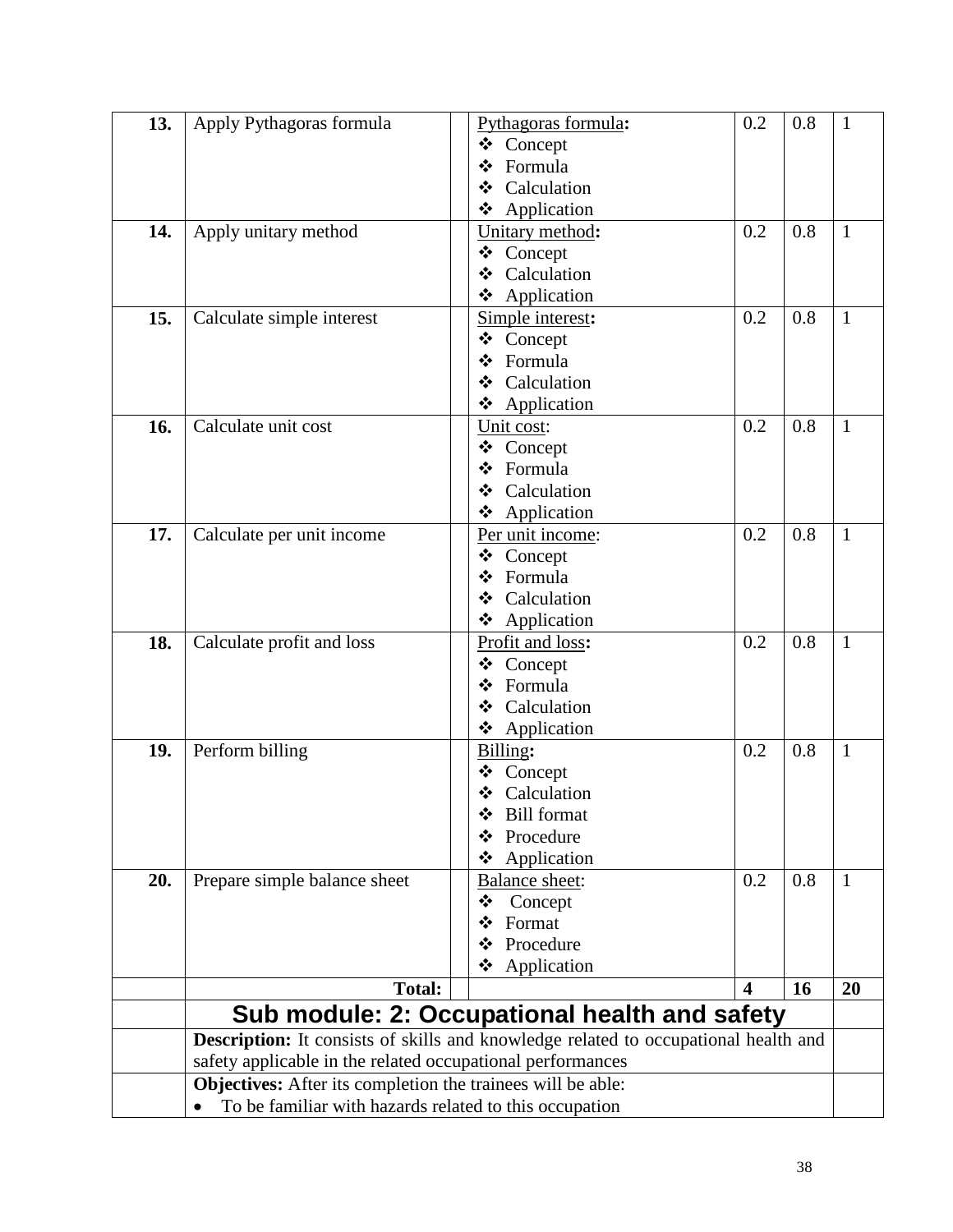|           |                                                              | To apply preventive measures for occupational health and safety                     |              |                         |                         |
|-----------|--------------------------------------------------------------|-------------------------------------------------------------------------------------|--------------|-------------------------|-------------------------|
|           |                                                              | Tasks: To fulfill the objective the trainees are expected to get proficiency on the |              |                         |                         |
|           |                                                              | following tasks/skills/steps together with their related technical knowledge:       |              |                         |                         |
|           |                                                              | $Th.(2 hrs) + Pr.(8hrs) = Tot.(10 hrs)$                                             |              | Time(hrs)               |                         |
| <b>SN</b> | Tasks or skills/ steps                                       | Related technical knowledge                                                         | Th.          | Pr.                     | Tot.                    |
|           | Be familiar with hazards related to this occupation          |                                                                                     |              |                         |                         |
| 1.        | Be familiar with accident                                    | Accident hazards:                                                                   | 0.2          | 0.8                     | 1                       |
|           | hazards                                                      | Concept<br>❖                                                                        |              |                         |                         |
|           |                                                              | Causes<br>❖                                                                         |              |                         |                         |
|           |                                                              | $\triangleleft$ Procedures for managing this                                        |              |                         |                         |
|           |                                                              | hazard                                                                              |              |                         |                         |
| 2.        | Be familiar with physical                                    | Physical hazards:                                                                   | 0.2          | 0.8                     | 1                       |
|           | hazards                                                      | ❖ Concept                                                                           |              |                         |                         |
|           |                                                              | $\frac{1}{2}$<br>Causes                                                             |              |                         |                         |
|           |                                                              | $\triangleleft$ Procedures for managing this                                        |              |                         |                         |
|           |                                                              | hazard                                                                              |              |                         |                         |
| 3.        | Be familiar with chemical                                    | Chemical hazards:                                                                   | 0.2          | 0.8                     | 1                       |
|           | hazards                                                      | Concept<br>❖                                                                        |              |                         |                         |
|           |                                                              | Causes<br>❖                                                                         |              |                         |                         |
|           |                                                              |                                                                                     |              |                         |                         |
|           |                                                              | $\triangleleft$ Procedures for managing this<br>hazard                              |              |                         |                         |
|           |                                                              |                                                                                     |              |                         |                         |
|           |                                                              |                                                                                     | 0.2          | 0.8                     |                         |
| 4.        | Be familiar with biological                                  | Biological hazards:                                                                 |              |                         | 1                       |
|           | hazards                                                      | Concept<br>❖                                                                        |              |                         |                         |
|           |                                                              | ❖<br>Causes                                                                         |              |                         |                         |
|           |                                                              | $\triangleleft$ Procedures for managing this                                        |              |                         |                         |
|           |                                                              | hazard                                                                              |              |                         |                         |
| 5.        | Be familiar with                                             | Ergonomic/psychological/                                                            | 0.2          | 0.8                     | 1                       |
|           | ergonomic/psychological /                                    | organizational factors:                                                             |              |                         |                         |
|           | organizational factors:                                      | $\cdot$<br>Concept of :                                                             |              |                         |                         |
|           |                                                              | Ergonomic factors                                                                   |              |                         |                         |
|           |                                                              | Psychological factors                                                               |              |                         |                         |
|           |                                                              | organizational factors                                                              |              |                         |                         |
|           |                                                              | Procedures for managing<br>❖                                                        |              |                         |                         |
|           |                                                              | hazards caused by these                                                             |              |                         |                         |
|           |                                                              | factors                                                                             |              |                         |                         |
|           | Sub total:                                                   |                                                                                     | $\mathbf{1}$ | $\overline{\mathbf{4}}$ | $\overline{\mathbf{4}}$ |
|           | Apply preventive measures for occupational health and safety |                                                                                     |              |                         |                         |
| 1.        | Ware safety wares                                            | Safety wares:                                                                       | 0.2          | 0.5                     | 0.7                     |
|           |                                                              | Identification<br>❖                                                                 |              |                         |                         |
|           |                                                              | <b>Needs</b><br>❖                                                                   |              |                         |                         |
|           |                                                              | Wearing procedures<br>❖                                                             |              |                         |                         |
|           |                                                              |                                                                                     |              |                         |                         |
| 2.        | Inspect workplace before                                     | Workplace inspection:                                                               | 0.2          | 0.5                     | 0.7                     |
|           | working                                                      | Concept<br>❖                                                                        |              |                         |                         |
|           |                                                              | Principle and procedures<br>❖                                                       |              |                         |                         |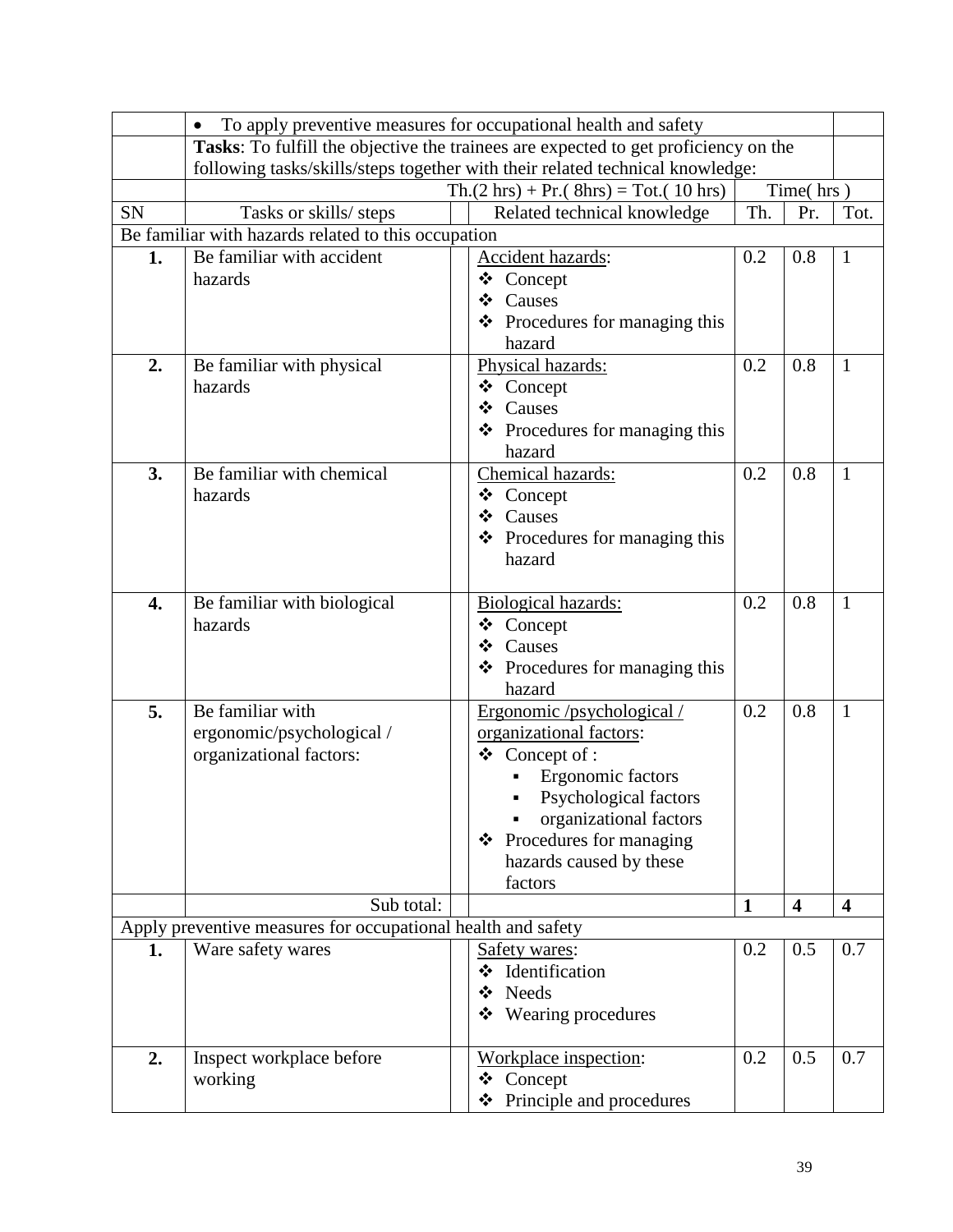<span id="page-40-0"></span>

|    |                                                                   | Records keeping<br>❖                                                                  |                |                         |     |
|----|-------------------------------------------------------------------|---------------------------------------------------------------------------------------|----------------|-------------------------|-----|
| 3. | Inspect                                                           | Inspection of                                                                         | 0.1            | 0.5                     | 0.6 |
|    | tools/materials/equipment before                                  | tools/materials/equipment:                                                            |                |                         |     |
|    | use                                                               | Concept and identification<br>❖                                                       |                |                         |     |
|    |                                                                   | Principle and procedures<br>❖                                                         |                |                         |     |
|    |                                                                   | Records keeping<br>❖                                                                  |                |                         |     |
| 4. | Be prevented from accident                                        | Prevention of accident hazards:                                                       | 0.1            | 0.5                     | 0.6 |
|    | hazards                                                           | ❖<br>Concept                                                                          |                |                         |     |
|    |                                                                   | Being prevented from<br>❖                                                             |                |                         |     |
|    |                                                                   | accident hazards                                                                      |                |                         |     |
|    |                                                                   | Records keeping<br>❖                                                                  |                |                         |     |
| 5. | Be prevented from physical                                        | Prevention of physical hazards:                                                       | 0.1            | 0.5                     | 0.6 |
|    | hazards                                                           | ❖<br>Concept                                                                          |                |                         |     |
|    |                                                                   | Being prevented from<br>❖                                                             |                |                         |     |
|    |                                                                   | physical hazards                                                                      |                |                         |     |
|    |                                                                   | ❖ Records keeping                                                                     |                |                         |     |
| 6. | Be prevented from chemical                                        | Prevention of chemical hazards:                                                       | 0.1            | 0.5                     | 0.6 |
|    | hazards                                                           | ❖ Concept                                                                             |                |                         |     |
|    |                                                                   | Being prevented from<br>❖                                                             |                |                         |     |
|    |                                                                   | chemical hazards                                                                      |                |                         |     |
|    |                                                                   | Records keeping<br>❖                                                                  |                |                         |     |
| 7. | Be prevented from biological                                      | Prevention of biological hazards:                                                     | 0.1            | 0.5                     | 0.6 |
|    | hazards                                                           | Concept<br>❖                                                                          |                |                         |     |
|    |                                                                   | Being prevented from<br>❖                                                             |                |                         |     |
|    |                                                                   | biological hazards                                                                    |                |                         |     |
|    |                                                                   | Records keeping<br>❖<br>Prevention of                                                 |                |                         |     |
| 8. | Be prevented from                                                 |                                                                                       | 0.1            | 0.5                     | 0.6 |
|    | ergonomic/psychological /<br>organizational factors that create   | ergonomic/psychological/<br>organizational factors that create                        |                |                         |     |
|    | problems/hazards.                                                 | problems/hazards:                                                                     |                |                         |     |
|    |                                                                   | ❖<br>Concept                                                                          |                |                         |     |
|    |                                                                   | ❖<br>Being prevented from                                                             |                |                         |     |
|    |                                                                   | ergonomic/psychological/                                                              |                |                         |     |
|    |                                                                   | organizational factors that                                                           |                |                         |     |
|    |                                                                   | create problems/hazards                                                               |                |                         |     |
|    |                                                                   | Records keeping<br>❖                                                                  |                |                         |     |
|    | Sub total:                                                        |                                                                                       | $\mathbf{1}$   | $\overline{\mathbf{4}}$ | 5   |
|    | <b>Total:</b>                                                     |                                                                                       | $\overline{2}$ | 8                       | 10  |
|    |                                                                   | Sub module: 3: First aid                                                              |                |                         |     |
|    |                                                                   | <b>Description:</b> It consists of skills and knowledge related to first aid measures |                |                         |     |
|    | applicable in the related occupational performances.              |                                                                                       |                |                         |     |
|    | <b>Objective:</b> After its completion the trainees will be able: |                                                                                       |                |                         |     |
|    | To apply first aid measures                                       |                                                                                       |                |                         |     |
|    |                                                                   | Tasks: To fulfill the objective the trainees are expected to get proficiency on the   |                |                         |     |
|    |                                                                   | following tasks/skills/steps together with their related technical knowledge:         |                |                         |     |
|    |                                                                   | $\text{Th.}(1 \text{ hrs}) + \text{Pr.}(4 \text{ hrs}) = \text{Tot.}(5 \text{ hrs})$  |                | Time(hrs)               |     |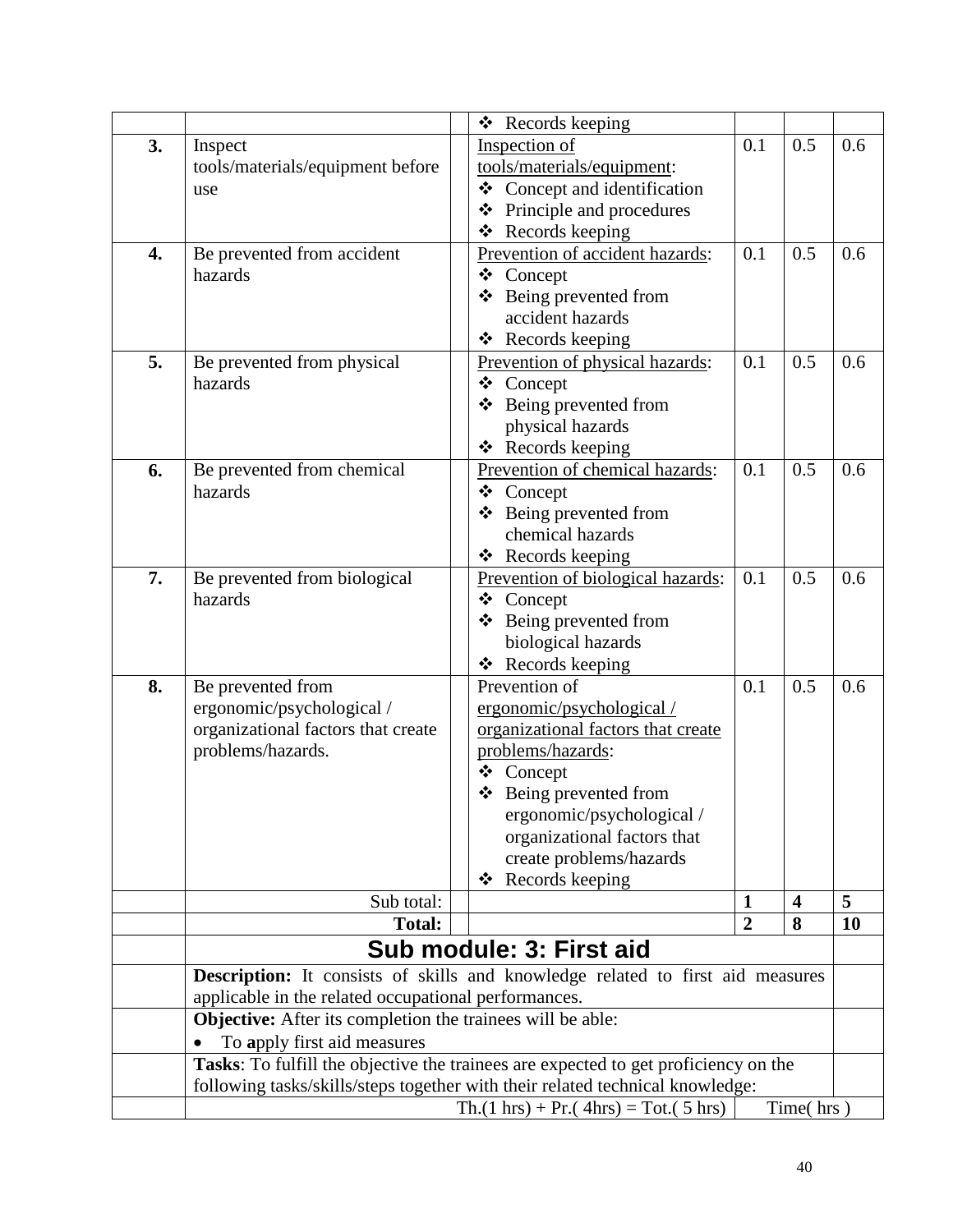| Related technical knowledge | Th.                                                                                                                                                                                                                                                                                                                                                                                                                                                                                                                                                                                                                                                                                                                                                               | Pr.                                                                                | Tot.                                 |
|-----------------------------|-------------------------------------------------------------------------------------------------------------------------------------------------------------------------------------------------------------------------------------------------------------------------------------------------------------------------------------------------------------------------------------------------------------------------------------------------------------------------------------------------------------------------------------------------------------------------------------------------------------------------------------------------------------------------------------------------------------------------------------------------------------------|------------------------------------------------------------------------------------|--------------------------------------|
| Carryout simple dressings:  | 0.10                                                                                                                                                                                                                                                                                                                                                                                                                                                                                                                                                                                                                                                                                                                                                              | 0.40                                                                               | 0.5                                  |
| ❖<br>Concept                |                                                                                                                                                                                                                                                                                                                                                                                                                                                                                                                                                                                                                                                                                                                                                                   |                                                                                    |                                      |
| <b>Needs</b><br>❖           |                                                                                                                                                                                                                                                                                                                                                                                                                                                                                                                                                                                                                                                                                                                                                                   |                                                                                    |                                      |
| Procedures<br>❖             |                                                                                                                                                                                                                                                                                                                                                                                                                                                                                                                                                                                                                                                                                                                                                                   |                                                                                    |                                      |
| Precautions<br>❖            |                                                                                                                                                                                                                                                                                                                                                                                                                                                                                                                                                                                                                                                                                                                                                                   |                                                                                    |                                      |
| Recording<br>❖              |                                                                                                                                                                                                                                                                                                                                                                                                                                                                                                                                                                                                                                                                                                                                                                   |                                                                                    |                                      |
|                             |                                                                                                                                                                                                                                                                                                                                                                                                                                                                                                                                                                                                                                                                                                                                                                   | 0.40                                                                               | 0.5                                  |
| ❖ Concept                   |                                                                                                                                                                                                                                                                                                                                                                                                                                                                                                                                                                                                                                                                                                                                                                   |                                                                                    |                                      |
|                             |                                                                                                                                                                                                                                                                                                                                                                                                                                                                                                                                                                                                                                                                                                                                                                   |                                                                                    |                                      |
| ❖                           |                                                                                                                                                                                                                                                                                                                                                                                                                                                                                                                                                                                                                                                                                                                                                                   |                                                                                    |                                      |
| ❖                           |                                                                                                                                                                                                                                                                                                                                                                                                                                                                                                                                                                                                                                                                                                                                                                   |                                                                                    |                                      |
|                             |                                                                                                                                                                                                                                                                                                                                                                                                                                                                                                                                                                                                                                                                                                                                                                   |                                                                                    |                                      |
|                             |                                                                                                                                                                                                                                                                                                                                                                                                                                                                                                                                                                                                                                                                                                                                                                   |                                                                                    | 0.5                                  |
|                             |                                                                                                                                                                                                                                                                                                                                                                                                                                                                                                                                                                                                                                                                                                                                                                   |                                                                                    |                                      |
|                             |                                                                                                                                                                                                                                                                                                                                                                                                                                                                                                                                                                                                                                                                                                                                                                   |                                                                                    |                                      |
|                             |                                                                                                                                                                                                                                                                                                                                                                                                                                                                                                                                                                                                                                                                                                                                                                   |                                                                                    |                                      |
|                             |                                                                                                                                                                                                                                                                                                                                                                                                                                                                                                                                                                                                                                                                                                                                                                   |                                                                                    |                                      |
|                             |                                                                                                                                                                                                                                                                                                                                                                                                                                                                                                                                                                                                                                                                                                                                                                   |                                                                                    |                                      |
|                             |                                                                                                                                                                                                                                                                                                                                                                                                                                                                                                                                                                                                                                                                                                                                                                   |                                                                                    |                                      |
|                             |                                                                                                                                                                                                                                                                                                                                                                                                                                                                                                                                                                                                                                                                                                                                                                   |                                                                                    | 0.5                                  |
|                             |                                                                                                                                                                                                                                                                                                                                                                                                                                                                                                                                                                                                                                                                                                                                                                   |                                                                                    |                                      |
|                             |                                                                                                                                                                                                                                                                                                                                                                                                                                                                                                                                                                                                                                                                                                                                                                   |                                                                                    |                                      |
|                             |                                                                                                                                                                                                                                                                                                                                                                                                                                                                                                                                                                                                                                                                                                                                                                   |                                                                                    |                                      |
|                             |                                                                                                                                                                                                                                                                                                                                                                                                                                                                                                                                                                                                                                                                                                                                                                   |                                                                                    |                                      |
|                             |                                                                                                                                                                                                                                                                                                                                                                                                                                                                                                                                                                                                                                                                                                                                                                   |                                                                                    |                                      |
|                             |                                                                                                                                                                                                                                                                                                                                                                                                                                                                                                                                                                                                                                                                                                                                                                   |                                                                                    |                                      |
|                             |                                                                                                                                                                                                                                                                                                                                                                                                                                                                                                                                                                                                                                                                                                                                                                   |                                                                                    | 0.5                                  |
|                             |                                                                                                                                                                                                                                                                                                                                                                                                                                                                                                                                                                                                                                                                                                                                                                   |                                                                                    |                                      |
|                             |                                                                                                                                                                                                                                                                                                                                                                                                                                                                                                                                                                                                                                                                                                                                                                   |                                                                                    |                                      |
|                             |                                                                                                                                                                                                                                                                                                                                                                                                                                                                                                                                                                                                                                                                                                                                                                   |                                                                                    |                                      |
|                             |                                                                                                                                                                                                                                                                                                                                                                                                                                                                                                                                                                                                                                                                                                                                                                   |                                                                                    |                                      |
|                             |                                                                                                                                                                                                                                                                                                                                                                                                                                                                                                                                                                                                                                                                                                                                                                   |                                                                                    |                                      |
|                             |                                                                                                                                                                                                                                                                                                                                                                                                                                                                                                                                                                                                                                                                                                                                                                   |                                                                                    | 0.5                                  |
|                             |                                                                                                                                                                                                                                                                                                                                                                                                                                                                                                                                                                                                                                                                                                                                                                   |                                                                                    |                                      |
|                             |                                                                                                                                                                                                                                                                                                                                                                                                                                                                                                                                                                                                                                                                                                                                                                   |                                                                                    |                                      |
|                             |                                                                                                                                                                                                                                                                                                                                                                                                                                                                                                                                                                                                                                                                                                                                                                   |                                                                                    |                                      |
|                             |                                                                                                                                                                                                                                                                                                                                                                                                                                                                                                                                                                                                                                                                                                                                                                   |                                                                                    |                                      |
|                             |                                                                                                                                                                                                                                                                                                                                                                                                                                                                                                                                                                                                                                                                                                                                                                   |                                                                                    | 0.5                                  |
|                             |                                                                                                                                                                                                                                                                                                                                                                                                                                                                                                                                                                                                                                                                                                                                                                   |                                                                                    |                                      |
|                             |                                                                                                                                                                                                                                                                                                                                                                                                                                                                                                                                                                                                                                                                                                                                                                   |                                                                                    |                                      |
|                             |                                                                                                                                                                                                                                                                                                                                                                                                                                                                                                                                                                                                                                                                                                                                                                   |                                                                                    |                                      |
|                             |                                                                                                                                                                                                                                                                                                                                                                                                                                                                                                                                                                                                                                                                                                                                                                   |                                                                                    |                                      |
|                             |                                                                                                                                                                                                                                                                                                                                                                                                                                                                                                                                                                                                                                                                                                                                                                   |                                                                                    |                                      |
|                             |                                                                                                                                                                                                                                                                                                                                                                                                                                                                                                                                                                                                                                                                                                                                                                   |                                                                                    |                                      |
|                             | Apply simple bandages:<br>$\cdot$<br><b>Needs</b><br>Procedures<br>Precautions<br>Recording<br>❖<br>Apply first aid for simple<br>wounds:<br>❖<br>Concept<br>❖<br>Needs<br>Procedures<br>❖<br>Precautions<br>❖<br>Recording<br>❖<br>Apply first aid for heat /chemical<br>burns:<br>❖<br>Concept<br><b>Needs</b><br>❖<br>Procedures<br>❖<br>Precautions<br>❖<br>Recording<br>❖<br>Apply first aid for injuries/cuts:<br>❖<br>Concept<br>Needs<br>❖<br>Procedures<br>❖<br>❖<br>Precautions<br>❖<br>Recording<br>Apply first aid for fracture:<br>❖<br>Concept<br><b>Needs</b><br>❖<br>Procedures<br>❖<br>Precautions<br>❖<br>Recording<br>❖<br>Apply first aid for simple<br>bleeding:<br>❖<br>Concept<br><b>Needs</b><br>❖<br>Procedures<br>❖<br>Precautions<br>❖ | 0.10<br>0.10<br>Apply first aid for heat /chemical<br>0.10<br>0.10<br>0.10<br>0.10 | 0.40<br>0.40<br>0.40<br>0.40<br>0.40 |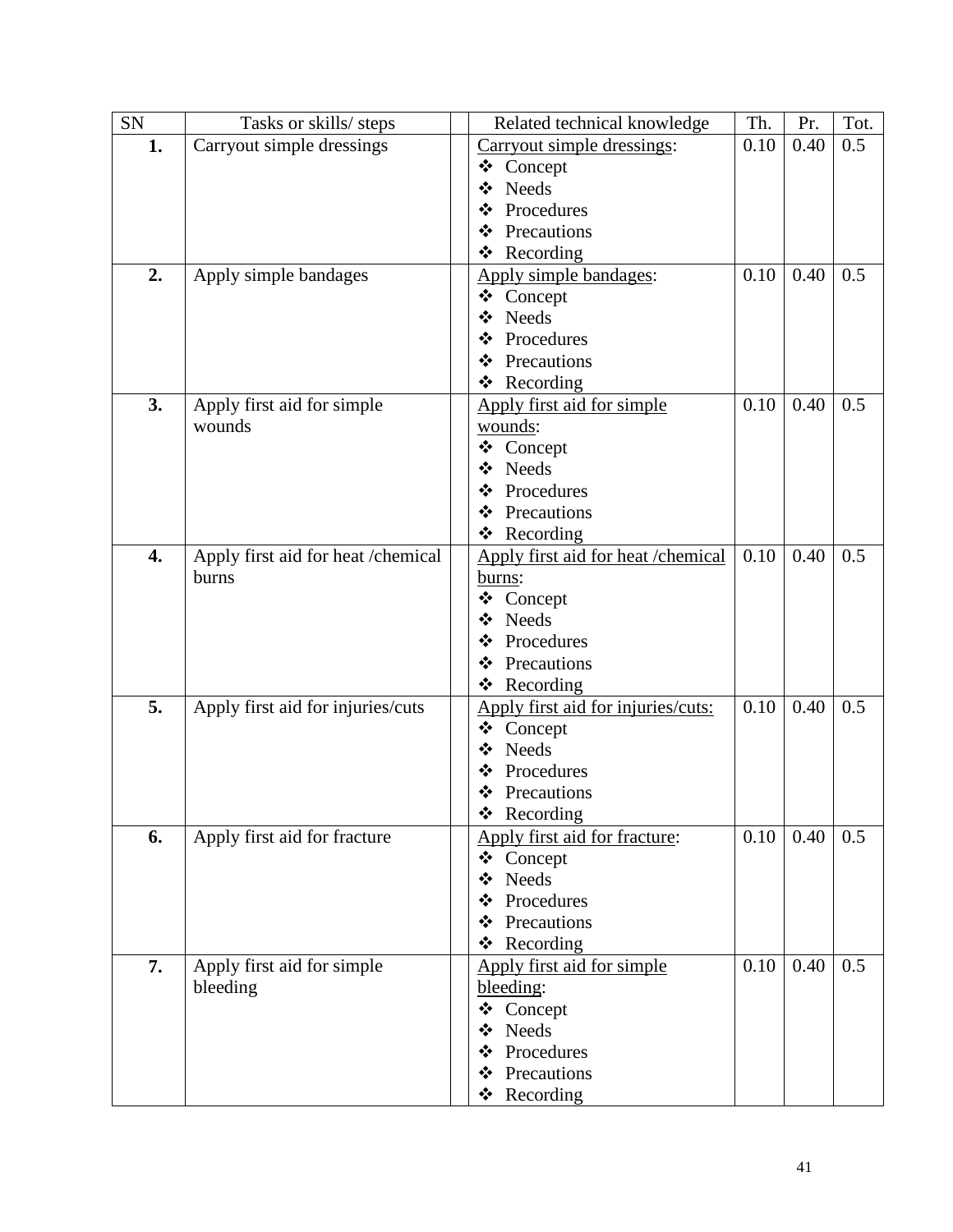<span id="page-42-0"></span>

| 8.  | Apply first aid for insect bites                                   | Apply first aid for insect bites:                                    | 0.05         | 0.20                    | 0.25 |
|-----|--------------------------------------------------------------------|----------------------------------------------------------------------|--------------|-------------------------|------|
|     |                                                                    | ❖ Concept                                                            |              |                         |      |
|     |                                                                    | <b>Needs</b><br>❖                                                    |              |                         |      |
|     |                                                                    | Procedures<br>❖                                                      |              |                         |      |
|     |                                                                    | Precautions<br>❖                                                     |              |                         |      |
|     |                                                                    | Recording<br>❖                                                       |              |                         |      |
| 9.  | Apply first aid for animal bites                                   | Apply first aid for animal bites:                                    | 0.05         | 0.20                    | 0.25 |
|     |                                                                    | ❖ Concept                                                            |              |                         |      |
|     |                                                                    | <b>Needs</b><br>❖                                                    |              |                         |      |
|     |                                                                    | Procedures<br>❖                                                      |              |                         |      |
|     |                                                                    | Precautions<br>❖                                                     |              |                         |      |
|     |                                                                    | Recording<br>❖                                                       |              |                         |      |
| 10. | Apply first aid for frost bite                                     | Apply first aid for frost bite:                                      | 0.05         | 0.20                    | 0.25 |
|     |                                                                    | Concept<br>❖                                                         |              |                         |      |
|     |                                                                    | Needs<br>❖                                                           |              |                         |      |
|     |                                                                    | Procedures<br>❖                                                      |              |                         |      |
|     |                                                                    | Precautions<br>❖                                                     |              |                         |      |
|     |                                                                    | Recording<br>❖                                                       |              |                         |      |
| 11. | Apply first aid for simple                                         | Apply first aid for simple                                           | 0.05         | 0.20                    | 0.25 |
|     | poisoning                                                          | poisoning:                                                           |              |                         |      |
|     |                                                                    | ❖ Concept                                                            |              |                         |      |
|     |                                                                    | Needs<br>❖                                                           |              |                         |      |
|     |                                                                    | Procedures<br>❖                                                      |              |                         |      |
|     |                                                                    | Precautions<br>❖                                                     |              |                         |      |
|     |                                                                    | Recording<br>❖                                                       |              |                         |      |
| 12. | Apply first aid for electrical                                     | Apply first aid for electrical                                       | 0.05         | 0.20                    | 0.25 |
|     | shock                                                              | shock:                                                               |              |                         |      |
|     |                                                                    | ❖<br>Concept                                                         |              |                         |      |
|     |                                                                    | <b>Needs</b><br>❖                                                    |              |                         |      |
|     |                                                                    | Procedures<br>❖                                                      |              |                         |      |
|     |                                                                    | Precautions<br>❖                                                     |              |                         |      |
|     |                                                                    | Recording<br>❖                                                       |              |                         |      |
| 13. | Apply first aid for choking/                                       | Apply first aid for choking/                                         | 0.05         | $0.20 \mid 0.25$        |      |
|     | drowning                                                           | drowning:                                                            |              |                         |      |
|     |                                                                    | ❖<br>Concept                                                         |              |                         |      |
|     |                                                                    | <b>Needs</b><br>❖                                                    |              |                         |      |
|     |                                                                    | Procedures<br>❖                                                      |              |                         |      |
|     |                                                                    | Precautions<br>❖                                                     |              |                         |      |
|     |                                                                    | ❖<br>Recording                                                       |              |                         |      |
|     | <b>Total:</b>                                                      |                                                                      | $\mathbf{1}$ | $\overline{\mathbf{4}}$ | 5    |
|     |                                                                    | Sub module: 4: HIV/AIDS                                              |              |                         |      |
|     | Description: It consists of skills and knowledge related to safety |                                                                      |              |                         |      |
|     |                                                                    | measures to be followed for the prevention of HIV/AIDS including its |              |                         |      |
|     | management.                                                        |                                                                      |              |                         |      |
|     | Objectives: After its completion the trainees will be able:        |                                                                      |              |                         |      |
|     | To state the concept of HIV/AIDS                                   |                                                                      |              |                         |      |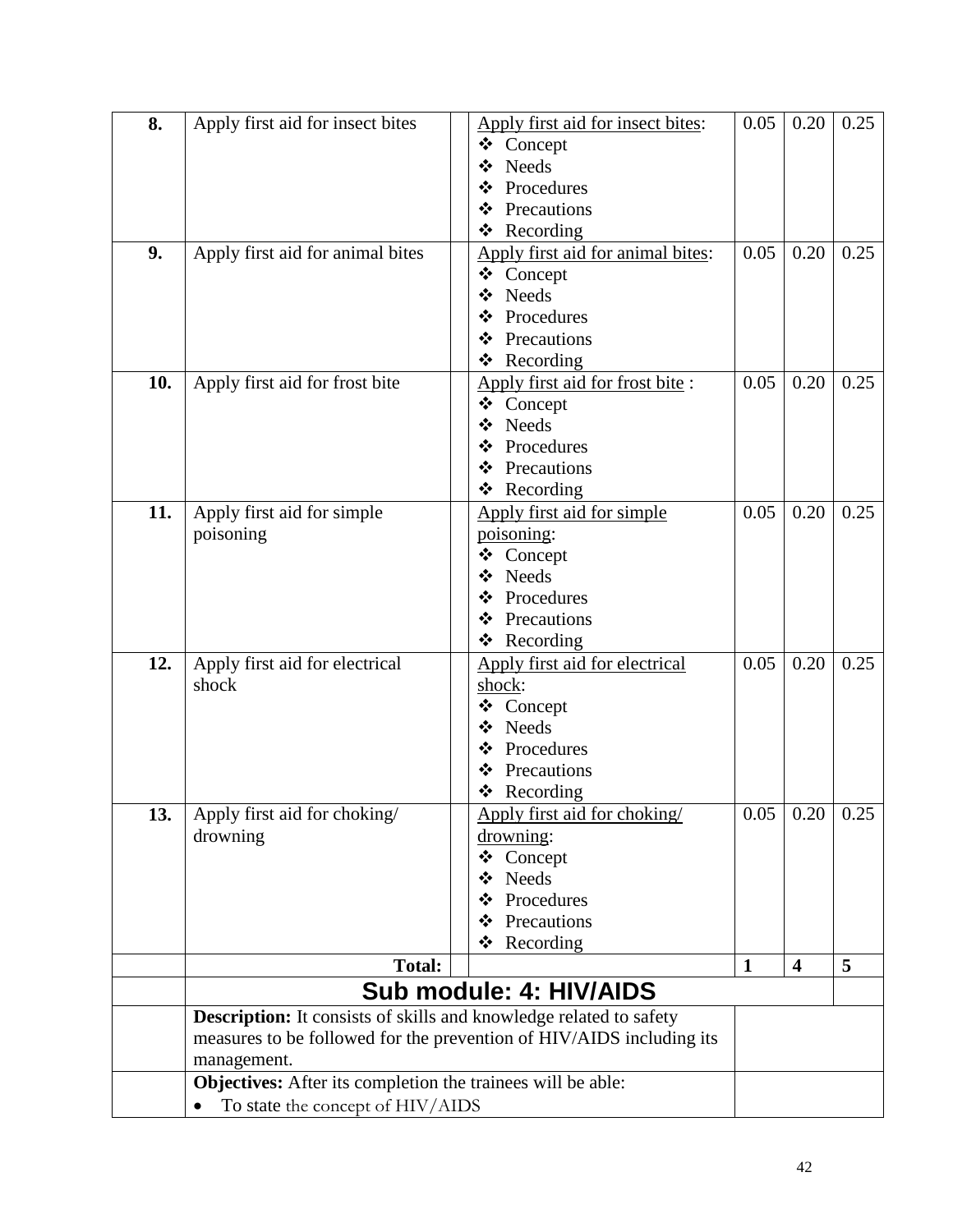|    | To apply safety measures for prevention of HIV/AIDS<br>$\bullet$    |                                                                                      |     |                |      |
|----|---------------------------------------------------------------------|--------------------------------------------------------------------------------------|-----|----------------|------|
|    | Tasks: To fulfill the objective the trainees are expected to get    |                                                                                      |     |                |      |
|    | proficiency on the following tasks/skills/steps together with their |                                                                                      |     |                |      |
|    | related technical knowledge:                                        |                                                                                      |     |                |      |
|    |                                                                     | $\text{Th.}(1 \text{ hrs}) + \text{Pr.}(4 \text{ hrs}) = \text{Tot.}(5 \text{ hrs})$ |     | Time(hrs)      |      |
| SN | Tasks or skills/ steps                                              | Related technical knowledge                                                          | Th. | Pr.            | Tot. |
| 1. | State the concept of                                                | State the concept of                                                                 | 0.5 | $\overline{2}$ | 2.5  |
|    | <b>HIV/AIDS</b>                                                     | HIV/AIDS:                                                                            |     |                |      |
|    | 1. Define HIV                                                       | HIV:                                                                                 |     |                |      |
|    | Enlist modes of transmission<br>2.                                  | Definition of HIV:<br>❖                                                              |     |                |      |
|    | of HIV                                                              | Modes of transmission of                                                             |     |                |      |
|    | 3. Enlist signs and symptoms of                                     | <b>HIV</b>                                                                           |     |                |      |
|    | HIV infected person                                                 | Signs and symptoms of HIV<br>❖                                                       |     |                |      |
|    | Enlist stages of HIV<br>4.<br>5. Define AIDS                        | infected person                                                                      |     |                |      |
|    | 6. Enlist signs and symptoms of                                     | Stages of HIV<br>❖                                                                   |     |                |      |
|    | <b>AIDS</b>                                                         | AIDS:<br>❖ Definition of AIDS                                                        |     |                |      |
|    | 7. Enlist current status of global                                  |                                                                                      |     |                |      |
|    | <b>HIV/AIDS</b>                                                     | $\div$ Signs and symptoms of<br><b>AIDS</b>                                          |     |                |      |
|    | 8. Enlist difference between                                        | Current status of global<br>❖                                                        |     |                |      |
|    | <b>HIV/AIDS</b>                                                     | <b>HIV/AIDS</b>                                                                      |     |                |      |
|    |                                                                     | Difference between HIV and<br>❖                                                      |     |                |      |
|    |                                                                     | <b>AIDS</b>                                                                          |     |                |      |
| 2. | Apply safety measures for                                           | Apply safety measures for                                                            | 0.5 | $\overline{2}$ | 2.5  |
|    | prevention of HIV/AIDS:                                             | prevention of HIV/AIDS:                                                              |     |                |      |
|    | Keep touch with single<br>1.                                        | Keeping touch with single<br>❖                                                       |     |                |      |
|    | partner for sexual intercourse                                      | partner for sexual intercourse                                                       |     |                |      |
|    | 2. Ensure safe intercourse                                          | ❖ Ensuring safe intercourse                                                          |     |                |      |
|    | 3. Use condom carefully and                                         | Using condom carefully and<br>❖                                                      |     |                |      |
|    | consistently during each act of                                     | consistently during each act                                                         |     |                |      |
|    | sexual intercourse incase of                                        | of sexual intercourse incase                                                         |     |                |      |
|    | other than single sex partner                                       | of other than single sex                                                             |     |                |      |
|    | Keep away from sharing<br>4.                                        | partner                                                                              |     |                |      |
|    | syringes, needles and other                                         | Keeping away from sharing<br>❖                                                       |     |                |      |
|    | skin piercing instrument with                                       | syringes, needles and other                                                          |     |                |      |
|    | HIV infected people                                                 | skin piercing instrument with                                                        |     |                |      |
|    | Keep away from sharing<br>5.                                        | HIV infected people                                                                  |     |                |      |
|    | toothbrushes, blade razors or<br>other instruments that could       | Keeping away from sharing<br>❖                                                       |     |                |      |
|    | become contaminated from                                            | toothbrushes, blade razors or                                                        |     |                |      |
|    | blood                                                               | other instruments that could                                                         |     |                |      |
|    | 6. Keep away from handling                                          | become contaminated from                                                             |     |                |      |
|    | clothes or cloths that are                                          | blood                                                                                |     |                |      |
|    | visibly contaminated with                                           | Keeping away from handling<br>❖                                                      |     |                |      |
|    | blood                                                               | clothes or cloths that are                                                           |     |                |      |
|    | Follow positive health<br>7.                                        | visibly contaminated with                                                            |     |                |      |
|    | behavior                                                            | blood                                                                                |     |                |      |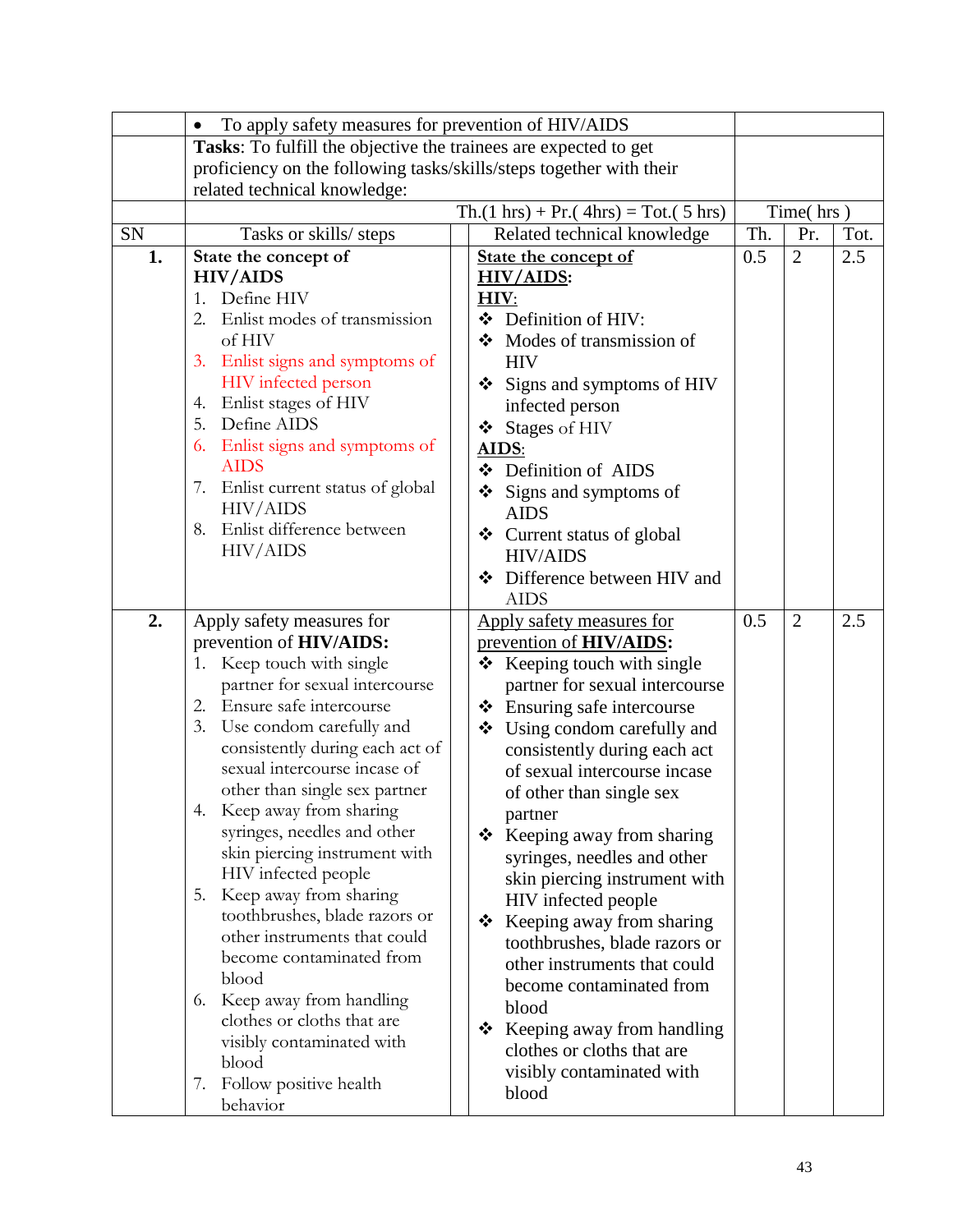<span id="page-44-0"></span>

|    | Get blood be tested to ensure<br>8.                         | ❖ Positive health behavior                                                           |     |                |      |
|----|-------------------------------------------------------------|--------------------------------------------------------------------------------------|-----|----------------|------|
|    | HIV negative/positive                                       | ❖ Getting blood be tested to                                                         |     |                |      |
|    |                                                             | ensure HIV negative/positive                                                         |     |                |      |
|    | <b>Total:</b>                                               | $\mathbf{1}$                                                                         |     | $\overline{4}$ | 5    |
|    |                                                             | Sub module: 5 : Communication                                                        |     |                |      |
|    |                                                             |                                                                                      |     |                |      |
|    |                                                             | Description: It consists of the skills and knowledge related to communication in the |     |                |      |
|    |                                                             | related occupation. Each task consists of its steps, related technical knowledge and |     |                |      |
|    | hour distribution.                                          |                                                                                      |     |                |      |
|    | Objectives: After its completion the trainees will be able: | To communicate with donors To<br>$\bullet$                                           |     |                |      |
|    | To handle telephone calls<br>$\bullet$<br>To handle fax     | communicate with financial institutes                                                |     |                |      |
|    | To handle mail                                              | To link with media<br>$\bullet$                                                      |     |                |      |
|    | $\bullet$<br>To write letters                               | To disseminate information<br>$\bullet$                                              |     |                |      |
|    |                                                             | Write job application                                                                |     |                |      |
|    | To write memos / tips /<br>$\bullet$<br>notes / notice      | Prepare Resume.<br>٠                                                                 |     |                |      |
|    | To perform internal                                         | Communicate with senior.                                                             |     |                |      |
|    | communication                                               | Communicate with juniors.<br>٠                                                       |     |                |      |
|    | To perform external                                         | Deal with customers                                                                  |     |                |      |
|    | communication                                               | Request / purchase tool, supplies,                                                   |     |                |      |
|    | To perform oral<br>٠                                        | materials and equipment.                                                             |     |                |      |
|    | communication                                               | Fill up leave requisition form.                                                      |     |                |      |
|    | To perform written                                          |                                                                                      |     |                |      |
|    | communication                                               |                                                                                      |     |                |      |
|    |                                                             | Tasks: To fulfill the objective the trainees are expected to get proficiency on the  |     |                |      |
|    |                                                             | following tasks/skills/steps together with their related technical knowledge:        |     |                |      |
|    |                                                             | $Th.(2 hrs) + Pr.(8hrs) = Tot.(10 hrs)$                                              |     | Time(hrs)      |      |
| SN | Tasks or skills/ steps                                      | Related technical knowledge                                                          | Th. | Pr.            | Tot. |
| 1. | Handle telephone calls                                      | Handling telephone calls:                                                            | 0.1 | 0.4            | 0.5  |
|    |                                                             | ❖ Concept, need, and                                                                 |     |                |      |
|    |                                                             | importance                                                                           |     |                |      |
|    |                                                             | ❖ Operating principles and                                                           |     |                |      |
|    |                                                             | procedures                                                                           |     |                |      |
|    |                                                             | ❖ Care and maintenance                                                               |     |                |      |
|    |                                                             | $\div$ Safety precautions to be                                                      |     |                |      |
|    |                                                             | taken                                                                                |     |                |      |
|    |                                                             | ❖ Keeping activity records                                                           |     |                |      |
| 2. | Handle fax                                                  | Handling fax:                                                                        | 0.1 | 0.4            | 0.5  |
|    |                                                             | ❖ Concept, need, and<br>importance                                                   |     |                |      |
|    |                                                             | ❖ Operating principles and                                                           |     |                |      |
|    |                                                             | procedures                                                                           |     |                |      |
|    |                                                             | ❖ Care and maintenance                                                               |     |                |      |
|    |                                                             | ❖ Safety precautions to be                                                           |     |                |      |
|    |                                                             | taken                                                                                |     |                |      |
|    |                                                             | Keeping activity records<br>❖                                                        |     |                |      |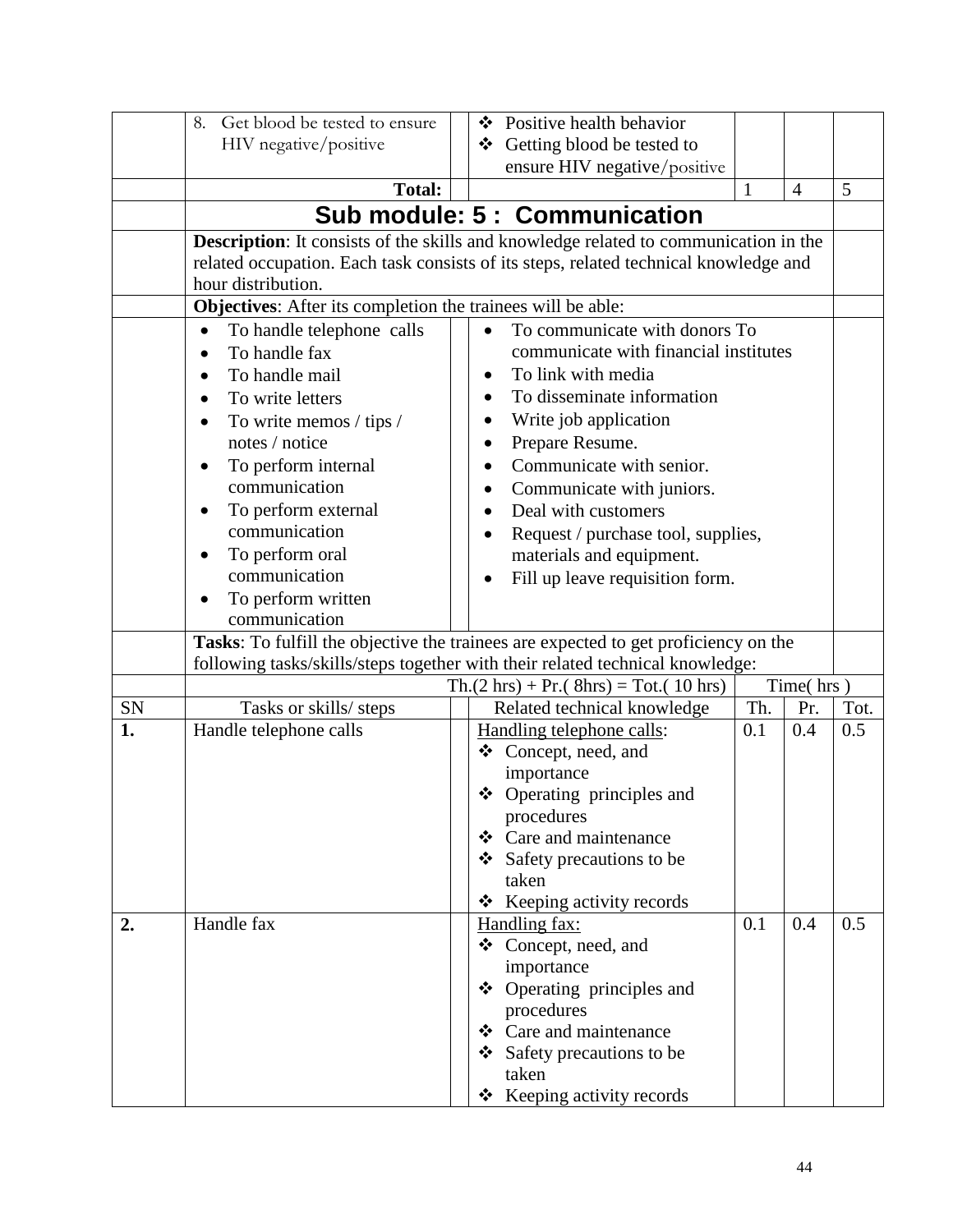| 3. | Handle mail                  | Handling mail:                      | 0.1 | 0.4 | 0.5 |
|----|------------------------------|-------------------------------------|-----|-----|-----|
|    |                              | ❖ Concept, need, and                |     |     |     |
|    |                              | importance                          |     |     |     |
|    |                              | ❖ Operating principles and          |     |     |     |
|    |                              | procedures                          |     |     |     |
|    |                              | ❖ Care and maintenance              |     |     |     |
|    |                              | Safety precautions to be<br>❖       |     |     |     |
|    |                              | taken                               |     |     |     |
|    |                              | * Keeping activity records          |     |     |     |
| 4. | Write letters                | <b>Writing letters:</b>             | 0.1 | 0.4 | 0.5 |
|    |                              | ❖ Concept, need, and                |     |     |     |
|    |                              | importance                          |     |     |     |
|    |                              | ❖ Types of letter                   |     |     |     |
|    |                              | ❖ Component parts of each           |     |     |     |
|    |                              | type of letter                      |     |     |     |
|    |                              | ❖ Format of each type of letter     |     |     |     |
|    |                              | ❖ Writing letters                   |     |     |     |
|    |                              | ❖ Precautions to be taken           |     |     |     |
|    |                              | $\div$ Keeping activity records     |     |     |     |
| 5. | Write memos / tips / notes / | Writing memos / tips / notes /      | 0.1 | 0.4 | 0.5 |
|    | notice                       | notice:                             |     |     |     |
|    |                              | ❖ Concept, need, and                |     |     |     |
|    |                              | importance                          |     |     |     |
|    |                              | ❖ Component parts of memos /        |     |     |     |
|    |                              | tips / notes / notice               |     |     |     |
|    |                              | $\div$ Format of memos / tips /     |     |     |     |
|    |                              | notes / notice                      |     |     |     |
|    |                              | $\div$ Writing memos / tips / notes |     |     |     |
|    |                              | / notice                            |     |     |     |
|    |                              | Precautions to be taken<br>❖        |     |     |     |
|    |                              | ❖ Keeping activity records          |     |     |     |
| 6. | Prepare simple report        | Preparing simple report:            | 0.1 | 0.4 | 0.5 |
|    |                              | ❖ Concept, need, and                |     |     |     |
|    |                              | importance                          |     |     |     |
|    |                              | ❖ Component parts of a report       |     |     |     |
|    |                              | Format of a report<br>❖             |     |     |     |
|    |                              | Writing a report<br>❖               |     |     |     |
|    |                              | Precautions to be taken<br>❖        |     |     |     |
|    |                              | Keeping activity records<br>❖       |     |     |     |
| 7. | Prepare simple proposal      | Preparing simple proposal:          | 0.1 | 0.4 | 0.5 |
|    |                              | ❖ Concept, need, and                |     |     |     |
|    |                              | importance                          |     |     |     |
|    |                              | Component parts of a<br>❖           |     |     |     |
|    |                              | proposal                            |     |     |     |
|    |                              | ❖ Format of a proposal              |     |     |     |
|    |                              | Writing a proposal<br>❖             |     |     |     |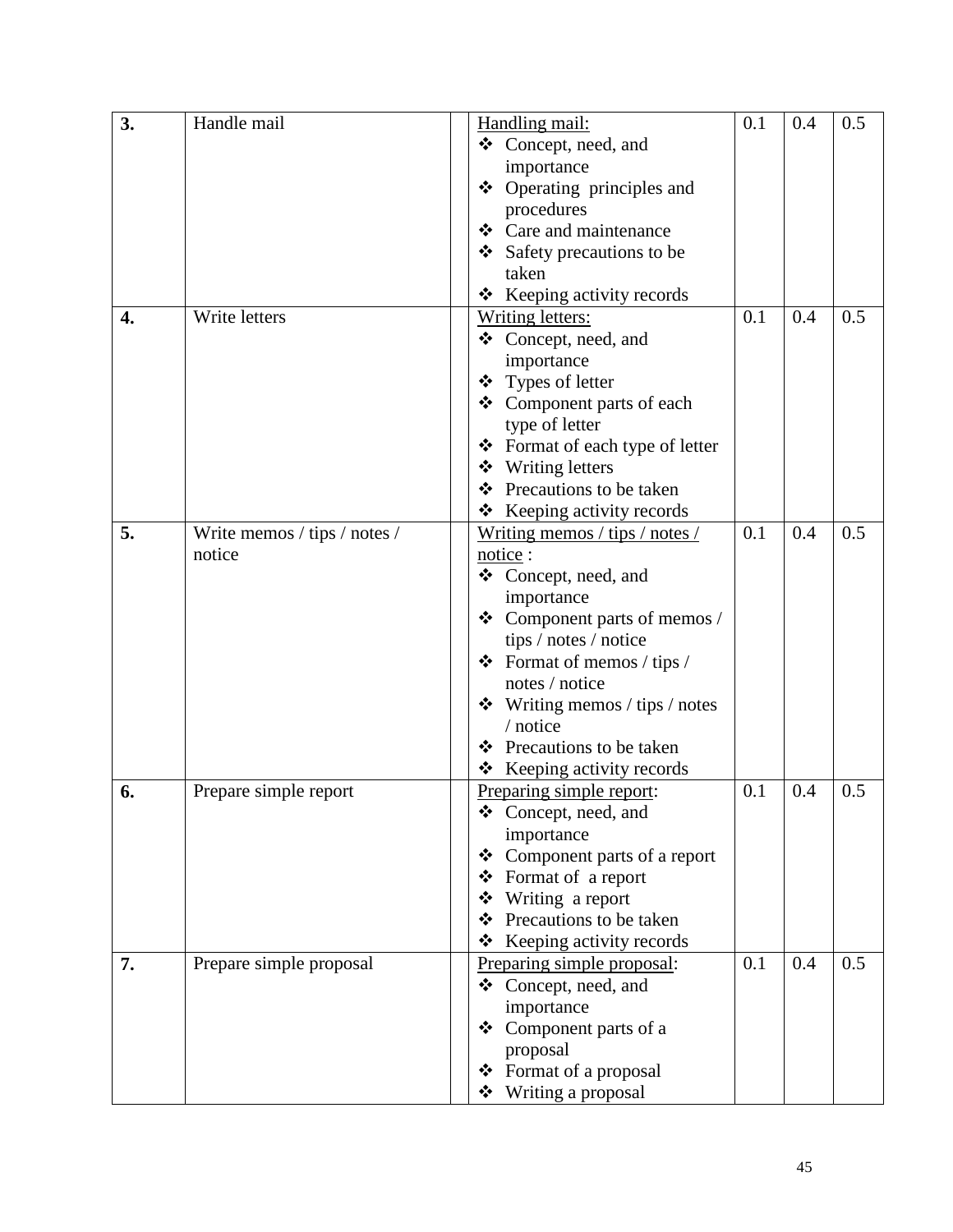|     |                             | Precautions to be taken<br>❖             |     |     |     |
|-----|-----------------------------|------------------------------------------|-----|-----|-----|
|     |                             | $\triangle$ Keeping activity records     |     |     |     |
| 8.  | Perform internal/external   | Performing internal/external             | 0.1 | 0.4 | 0.5 |
|     | communication               | communication:                           |     |     |     |
|     |                             | ❖ Concept, need, and                     |     |     |     |
|     |                             | importance                               |     |     |     |
|     |                             | Principles, procedures, and<br>❖         |     |     |     |
|     |                             | application                              |     |     |     |
|     |                             | ❖ Performing internal/ external          |     |     |     |
|     |                             | communication                            |     |     |     |
|     |                             | ❖ Precautions to be taken                |     |     |     |
|     |                             | ❖ Keeping activity records               |     |     |     |
| 9.  | Perform horizontal/vertical | Performing horizontal/vertical           | 0.1 | 0.4 | 0.5 |
|     | communication               | communication:                           |     |     |     |
|     |                             | ❖ Concept, need, and                     |     |     |     |
|     |                             | importance                               |     |     |     |
|     |                             | ❖ Principles, procedures, and            |     |     |     |
|     |                             | application                              |     |     |     |
|     |                             | ❖ Performing                             |     |     |     |
|     |                             | horizontal/vertical                      |     |     |     |
|     |                             | communication                            |     |     |     |
|     |                             | ❖ Precautions to be taken                |     |     |     |
|     |                             | Keeping activity records<br>❖            |     |     |     |
| 10. | Perform oral/written        | Performing oral/written                  | 0.1 | 0.4 | 0.5 |
|     | communication               | communication:                           |     |     |     |
|     |                             | ❖<br>Concept, need, and                  |     |     |     |
|     |                             | importance                               |     |     |     |
|     |                             | ❖ Principles, procedures, and            |     |     |     |
|     |                             | application                              |     |     |     |
|     |                             | ❖ Performing oral/ written               |     |     |     |
|     |                             | communication                            |     |     |     |
|     |                             | ❖ Precautions to be taken                |     |     |     |
|     |                             | ❖<br>Keeping activity records            |     |     |     |
| 11. | Communicate with financial  | Communicating with financial             | 0.1 | 0.4 | 0.5 |
|     | institutes                  | institutes:                              |     |     |     |
|     |                             | ❖ Concept, need, and                     |     |     |     |
|     |                             | importance                               |     |     |     |
|     |                             | ❖ Principles, procedures, and            |     |     |     |
|     |                             | application                              |     |     |     |
|     |                             | $\triangleleft$ Communicating with       |     |     |     |
|     |                             | financial institutes                     |     |     |     |
|     |                             | $\div$ Precautions to be taken           |     |     |     |
|     |                             | $\triangleleft$ Keeping activity records |     |     |     |
| 12. | Link with media             | Linking with media:                      | 0.1 | 0.4 | 0.5 |
|     |                             | ❖ Concept, need, and                     |     |     |     |
|     |                             | importance                               |     |     |     |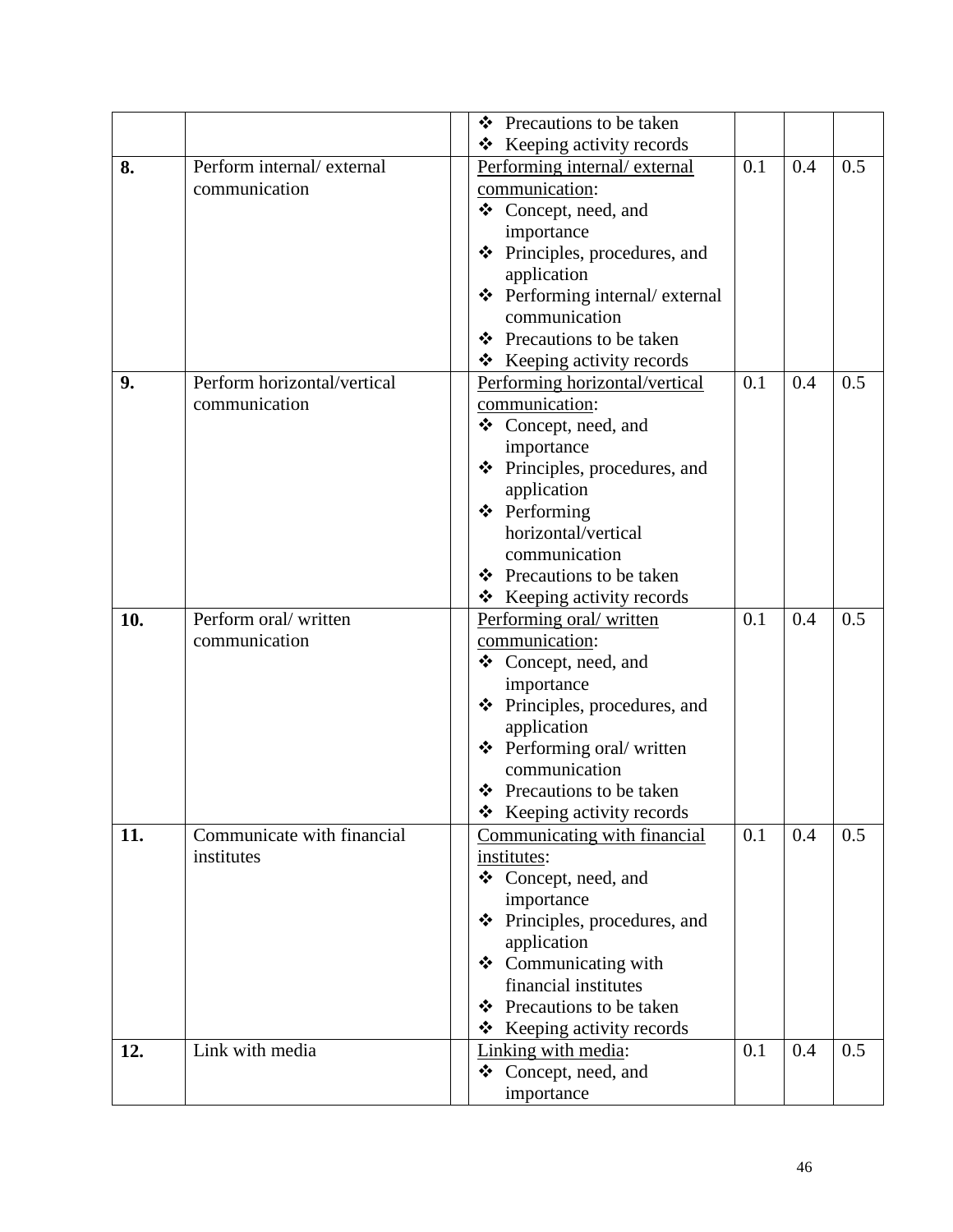|     |                           | Principles, procedures, and<br>❖                     |     |     |     |
|-----|---------------------------|------------------------------------------------------|-----|-----|-----|
|     |                           | application                                          |     |     |     |
|     |                           | Linking with media<br>❖                              |     |     |     |
|     |                           | Precautions to be taken<br>❖                         |     |     |     |
|     |                           | $\triangleleft$ Keeping activity records             |     |     |     |
| 13. | Disseminate information   | Disseminating information:                           | 0.1 | 0.4 | 0.5 |
|     |                           | Concept, need, and<br>❖                              |     |     |     |
|     |                           | importance                                           |     |     |     |
|     |                           | ❖ Principles, procedures, and                        |     |     |     |
|     |                           | application                                          |     |     |     |
|     |                           | ❖ Disseminating information                          |     |     |     |
|     |                           | ❖ Precautions to be taken                            |     |     |     |
|     |                           | $\triangle$ Keeping activity records                 |     |     |     |
| 14. | Write job application     | Writing job application:                             | 0.1 | 0.4 | 0.5 |
|     |                           | ❖ Concept, need, and                                 |     |     |     |
|     |                           | importance                                           |     |     |     |
|     |                           | ❖ Component parts of job                             |     |     |     |
|     |                           | application                                          |     |     |     |
|     |                           | Format of job application<br>❖                       |     |     |     |
|     |                           | Writing job applications<br>❖                        |     |     |     |
|     |                           | ❖ Precautions to be taken                            |     |     |     |
|     |                           | Keeping activity records<br>❖                        |     |     |     |
| 15. |                           | Preparing resume:                                    | 0.1 | 0.4 | 0.5 |
|     | Prepare resume            | ❖ Concept, need, and                                 |     |     |     |
|     |                           | importance                                           |     |     |     |
|     |                           | Component parts of a resume<br>❖                     |     |     |     |
|     |                           | Format of a resume<br>❖                              |     |     |     |
|     |                           | ❖ Writing resume                                     |     |     |     |
|     |                           | ❖ Precautions to be taken                            |     |     |     |
|     |                           | Keeping activity records<br>❖                        |     |     |     |
| 16. | Communicate with senior.  | Communicating with senior:                           | 0.1 | 0.4 | 0.5 |
|     |                           |                                                      |     |     |     |
|     |                           | ❖ Concept, need, and<br>importance                   |     |     |     |
|     |                           | ❖                                                    |     |     |     |
|     |                           | Principles, procedures, and                          |     |     |     |
|     |                           | application<br>❖                                     |     |     |     |
|     |                           | Communicating with senior<br>Precautions to be taken |     |     |     |
|     |                           | ❖                                                    |     |     |     |
|     |                           | Keeping activity records<br>❖                        |     |     |     |
| 17. | Communicate with juniors. | Communicating with juniors:                          | 0.1 | 0.4 | 0.5 |
|     |                           | ❖ Concept, need, and                                 |     |     |     |
|     |                           | importance                                           |     |     |     |
|     |                           | Principles, procedures, and<br>❖                     |     |     |     |
|     |                           | application                                          |     |     |     |
|     |                           | Precautions to be taken<br>❖                         |     |     |     |
|     |                           | Keeping activity records<br>❖                        |     |     |     |
| 18. | Deal with customers/stake | Dealing with customers/stake                         | 0.1 | 0.4 | 0.5 |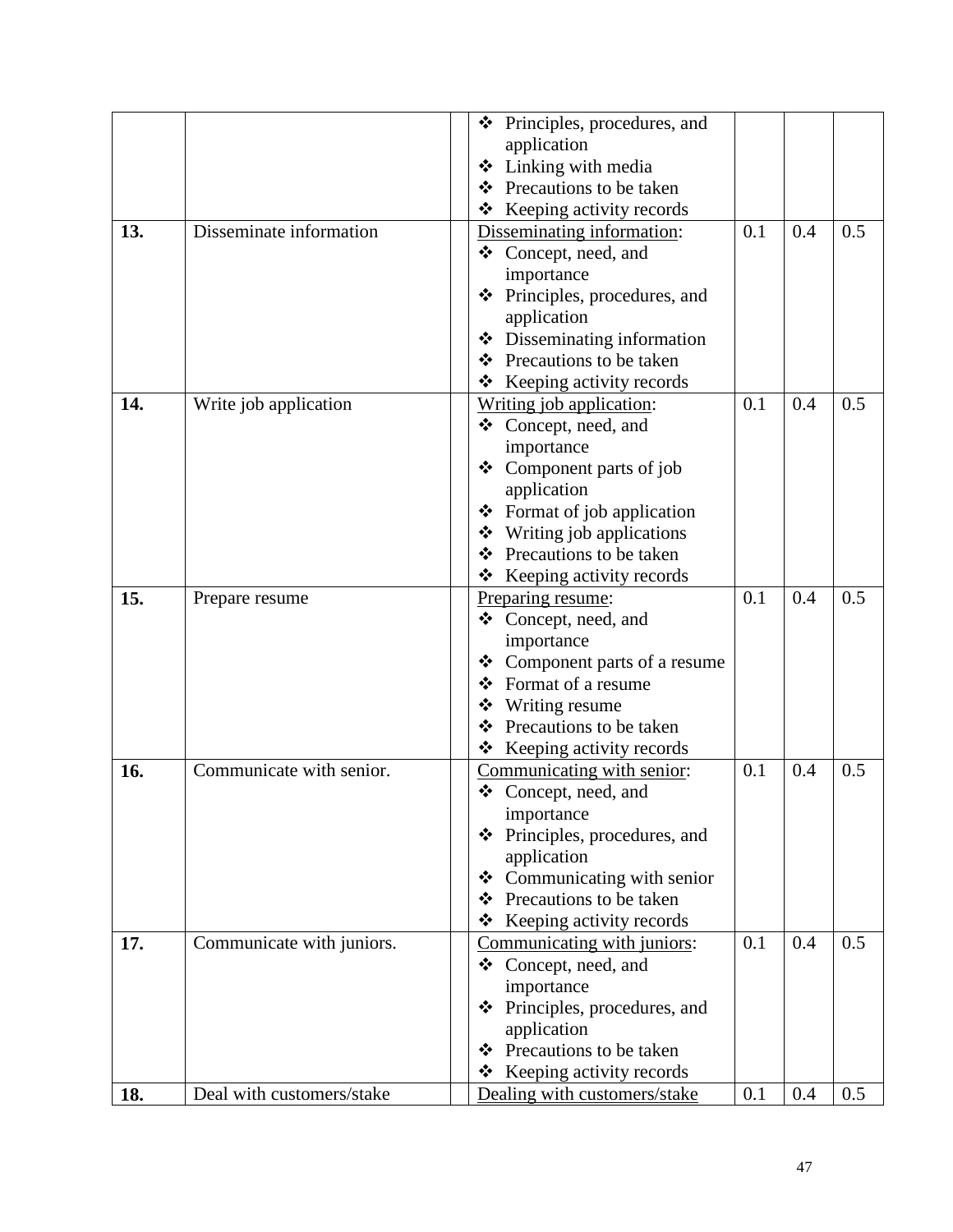<span id="page-48-0"></span>

|     | holders                                                            | holders:                                                                            |                |           |      |
|-----|--------------------------------------------------------------------|-------------------------------------------------------------------------------------|----------------|-----------|------|
|     |                                                                    | ❖ Concept, need, and                                                                |                |           |      |
|     |                                                                    | importance                                                                          |                |           |      |
|     |                                                                    | ❖ Principles, procedures, and                                                       |                |           |      |
|     |                                                                    | application                                                                         |                |           |      |
|     |                                                                    | $\triangleleft$ Communicating with juniors                                          |                |           |      |
|     |                                                                    | Precautions to be taken<br>❖                                                        |                |           |      |
|     |                                                                    | Keeping activity records<br>❖                                                       |                |           |      |
| 19. | Request / purchase tool,                                           | Requesting / purchasing tool,                                                       | 0.1            | 0.4       | 0.5  |
|     | supplies, materials and                                            | supplies, materials and                                                             |                |           |      |
|     | equipment.                                                         | equipment:                                                                          |                |           |      |
|     |                                                                    | ❖ Concept, need, and                                                                |                |           |      |
|     |                                                                    | importance                                                                          |                |           |      |
|     |                                                                    | Principles, procedures, and<br>❖                                                    |                |           |      |
|     |                                                                    | application                                                                         |                |           |      |
|     |                                                                    | $\triangleleft$ Requesting / purchasing tool,                                       |                |           |      |
|     |                                                                    | supplies, materials and                                                             |                |           |      |
|     |                                                                    | equipment                                                                           |                |           |      |
|     |                                                                    | ❖ Precautions to be taken                                                           |                |           |      |
|     |                                                                    | Keeping activity records<br>❖                                                       |                |           |      |
| 20. | Fill up leave requisition form                                     | Filling up leave requisition form:                                                  | 0.1            | 0.4       | 0.5  |
|     |                                                                    | ❖ Concept, need, and                                                                |                |           |      |
|     |                                                                    | importance                                                                          |                |           |      |
|     |                                                                    | Principles, procedures, and<br>❖                                                    |                |           |      |
|     |                                                                    | application                                                                         |                |           |      |
|     |                                                                    | Filling up leave requisition<br>❖                                                   |                |           |      |
|     |                                                                    | form                                                                                |                |           |      |
|     |                                                                    | Precautions to be taken<br>❖                                                        |                |           |      |
|     |                                                                    | ❖<br>Keeping activity records                                                       |                |           |      |
|     |                                                                    | <b>Total:</b>                                                                       | $\overline{2}$ | 8         | 10   |
|     |                                                                    |                                                                                     |                |           |      |
|     |                                                                    | Sub module: 6 : Small enterprise development                                        |                |           |      |
|     |                                                                    | Description: It consists of the skills and knowledge related to small enterprise    |                |           |      |
|     |                                                                    | development in the related occupation. Each task consists of its steps, related     |                |           |      |
|     | technical knowledge and hour distribution.                         |                                                                                     |                |           |      |
|     | <b>Objectives:</b> After its completion the trainees will be able: |                                                                                     |                |           |      |
|     | To be familiar with entrepreneurship development<br>$\bullet$      |                                                                                     |                |           |      |
|     | To prepare a business plan                                         |                                                                                     |                |           |      |
|     |                                                                    | Tasks: To fulfill the objective the trainees are expected to get proficiency on the |                |           |      |
|     |                                                                    | following tasks/skills/steps together with their related technical knowledge:       |                |           |      |
|     |                                                                    | $Th.(4 hrs) + Pr.(16 hrs) = Tot.(20 hrs)$                                           |                | Time(hrs) |      |
| SN  | Tasks or skills/ steps                                             | Related technical knowledge                                                         | Th.            | Pr.       | Tot. |
|     | <b>Entrepreneurship</b>                                            | <b>Entrepreneurship</b>                                                             |                |           |      |
|     | development:                                                       | development:                                                                        |                |           |      |
| 1.  | Be familiar with business /                                        | Business / entrepreneurship:                                                        | 0.1            | 0.4       | 0.5  |
|     | entrepreneurship                                                   | ❖ Concept, definitions, need,                                                       |                |           |      |
|     |                                                                    | and importance                                                                      |                |           |      |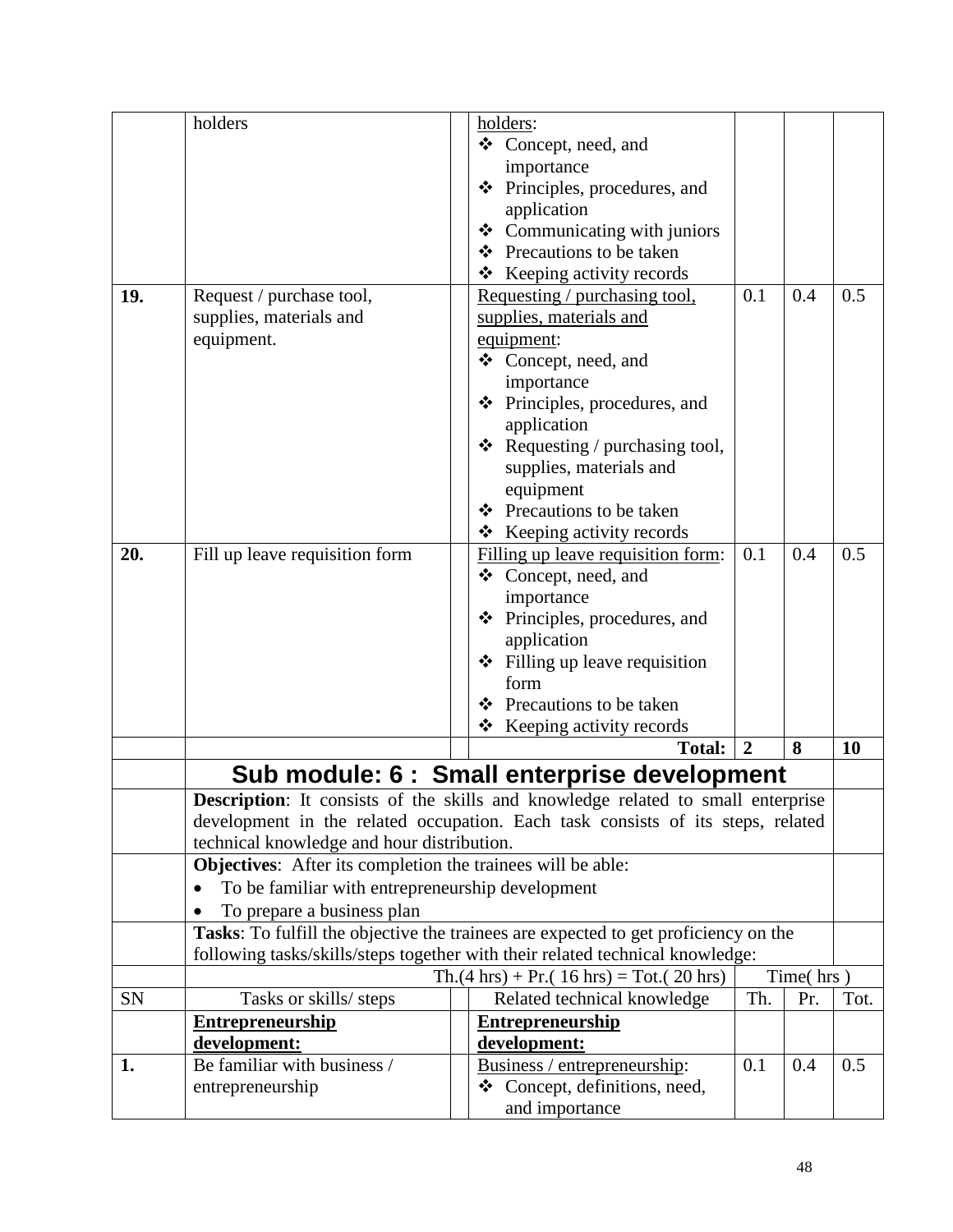|    |                                   | Precautions to be taken<br>❖           |     |     |     |
|----|-----------------------------------|----------------------------------------|-----|-----|-----|
|    |                                   | ❖                                      |     |     |     |
|    |                                   | Keeping activity records               | 0.1 | 0.4 | 0.5 |
| 2. | Develop qualities of a successful | Qualities of a successful              |     |     |     |
|    | entrepreneur                      | entrepreneur:                          |     |     |     |
|    |                                   | ❖ Concept and needs<br>❖               |     |     |     |
|    |                                   | Qualities of a successful              |     |     |     |
|    |                                   | entrepreneur                           |     |     |     |
|    |                                   | Keeping activity records<br>❖          |     |     |     |
| 3. | Follow professional ethics        | Professional ethics:                   | 0.1 | 0.4 | 0.5 |
|    |                                   | ❖ Concept, need, and                   |     |     |     |
|    |                                   | importance                             |     |     |     |
|    |                                   | ❖ Professional ethics                  |     |     |     |
|    |                                   | ❖<br>Interpretation                    |     |     |     |
|    |                                   | Precautions to be taken<br>❖           |     |     |     |
|    |                                   | Keeping activity records<br>❖          |     |     |     |
| 4. | Analyze prevailing rules /        | Prevailing rules / regulations/        | 0.1 | 0.4 | 0.5 |
|    | regulations/laws/acts related to  | laws /acts related to the              |     |     |     |
|    | the profession                    | profession:                            |     |     |     |
|    |                                   | ❖ Concept, need, and                   |     |     |     |
|    |                                   | importance                             |     |     |     |
|    |                                   | $\div$ Prevailing rules / regulations/ |     |     |     |
|    |                                   | laws /acts related to the              |     |     |     |
|    |                                   | profession                             |     |     |     |
|    |                                   | ❖ Interpretation                       |     |     |     |
|    |                                   | ❖ Precautions to be taken              |     |     |     |
|    |                                   | Keeping activity records<br>❖          |     |     |     |
| 5. | Develop skills of good            | Good governance:                       | 0.1 | 0.4 | 0.5 |
|    | governance                        | ❖ Concept, need, and                   |     |     |     |
|    |                                   | importance                             |     |     |     |
|    |                                   | $\div$ Principles and procedures of    |     |     |     |
|    |                                   | good governance                        |     |     |     |
|    |                                   | ❖ Precautions to be taken              |     |     |     |
|    |                                   | $\triangle$ Keeping activity re        |     |     |     |
| 6. | Be familiar with                  | Entrepreneurship development/          | 0.1 | 0.4 | 0.5 |
|    | entrepreneurship development/     | factors affecting the growth of        |     |     |     |
|    | factors affecting the growth of   | entrepreneurship:                      |     |     |     |
|    | entrepreneurship                  | ❖ Concept, need, and                   |     |     |     |
|    |                                   | importance                             |     |     |     |
|    |                                   | Entrepreneurship<br>❖                  |     |     |     |
|    |                                   | development                            |     |     |     |
|    |                                   | ❖ Factors affecting the growth         |     |     |     |
|    |                                   | of entrepreneurship                    |     |     |     |
|    |                                   | Precautions to be taken<br>❖           |     |     |     |
|    |                                   | ❖<br>Keeping records                   |     |     |     |
| 7. | Develop an entrepreneurship       | Entrepreneurship competency            | 0.1 | 0.4 | 0.5 |
|    | competency development [ECD]      | development [ECD] program:             |     |     |     |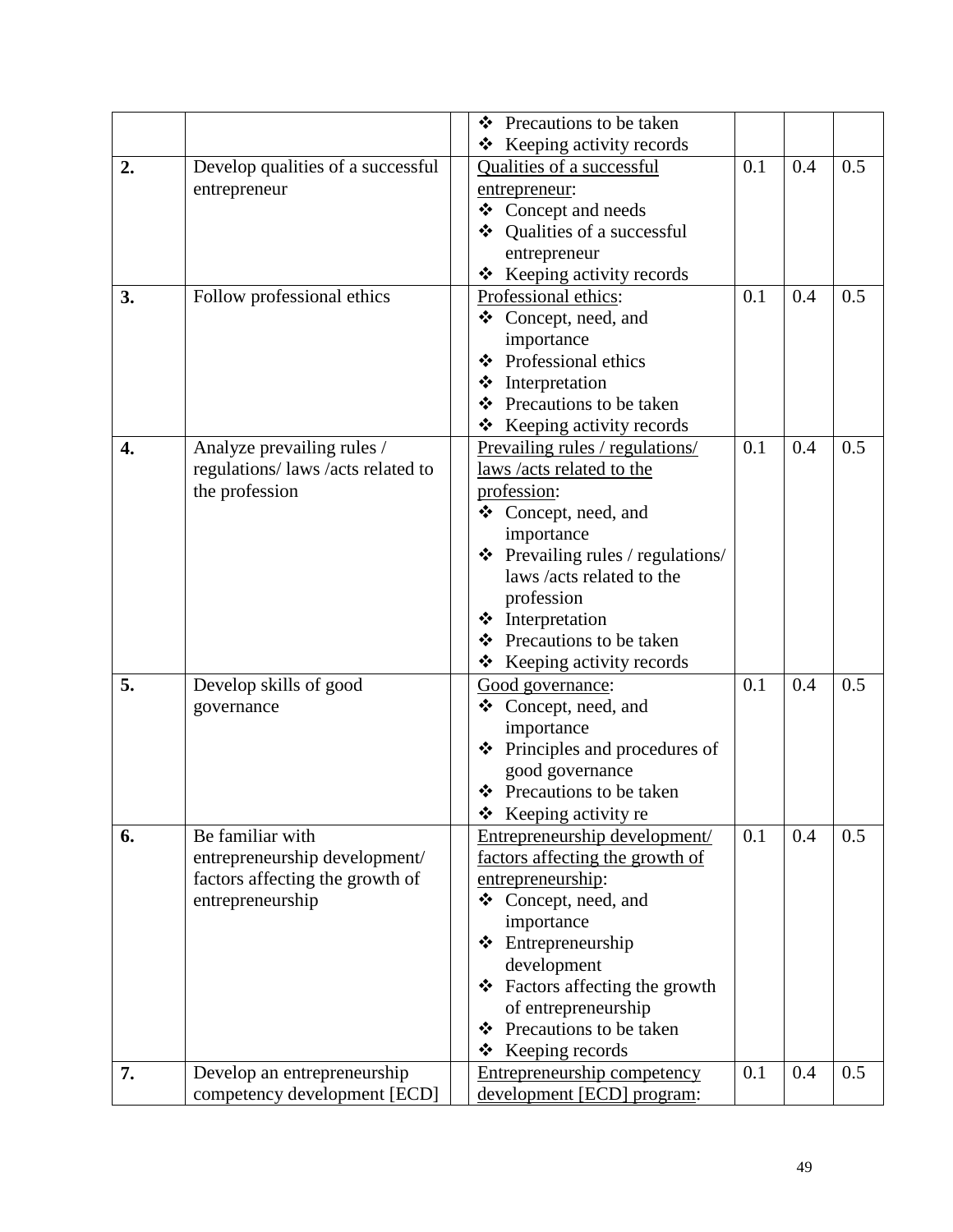|     | program                                    | $\triangleleft$ Concept, need, and |              |                         |                |
|-----|--------------------------------------------|------------------------------------|--------------|-------------------------|----------------|
|     |                                            | importance                         |              |                         |                |
|     |                                            | ❖ Entrepreneurship                 |              |                         |                |
|     |                                            |                                    |              |                         |                |
|     |                                            | competency development             |              |                         |                |
|     |                                            | [ECD]                              |              |                         |                |
|     |                                            | ECD program development<br>❖       |              |                         |                |
|     |                                            | Precautions to be taken<br>❖       |              |                         |                |
|     |                                            | $\triangleleft$ Keeping records    |              |                         |                |
| 8.  | Be familiar with identification /          | Identification /                   | 0.1          | 0.4                     | 0.5            |
|     | selection/appraising/gaining               | selection/appraising/gaining       |              |                         |                |
|     | instructional a support of a               | instructional a support of a       |              |                         |                |
|     | project                                    | project:                           |              |                         |                |
|     | Be familiar with<br>$\bullet$              | Concept, need, and<br>❖            |              |                         |                |
|     | identification of a project                | importance                         |              |                         |                |
|     | Be familiar with selection of<br>$\bullet$ | Identification of a project<br>❖   |              |                         |                |
|     | a project                                  | Selection of a project             |              |                         |                |
|     | Be familiar with appraising<br>$\bullet$   | Appraising of a project<br>❖       |              |                         |                |
|     | of a project                               | ❖ Gaining instructional a          |              |                         |                |
|     | Be familiar with gaining<br>$\bullet$      | support of a project               |              |                         |                |
|     | instructional a support of a               | Precautions to be taken<br>❖       |              |                         |                |
|     |                                            | ❖                                  |              |                         |                |
|     | project                                    | Keeping records                    |              |                         |                |
| 9.  | Be familiar with the preparation           | Be familiar with the preparation   | 0.1          | 0.4                     | 0.5            |
|     | of a comprehensive business                | of a comprehensive business        |              |                         |                |
|     | plan for starting / acquiring              | plan for starting / acquiring      |              |                         |                |
|     | /running a business                        | /running a business:               |              |                         |                |
|     |                                            | ❖ Preparation of a                 |              |                         |                |
|     |                                            | comprehensive business plan        |              |                         |                |
|     |                                            | for starting a business            |              |                         |                |
|     |                                            | ❖ Preparation of a                 |              |                         |                |
|     |                                            | comprehensive business plan        |              |                         |                |
|     |                                            | for acquiring a business           |              |                         |                |
|     |                                            | ❖ Preparation of a                 |              |                         |                |
|     |                                            | comprehensive business plan        |              |                         |                |
|     |                                            | for running a business             |              |                         |                |
|     |                                            | Precautions to be taken<br>❖       |              |                         |                |
|     |                                            | Keeping records<br>❖               |              |                         |                |
| 10. | Be familiar with marketing of              | Be familiar with marketing of      | 0.1          | 0.4                     | 0.5            |
|     | products                                   | products:                          |              |                         |                |
|     |                                            | ❖<br>concept of product, price,    |              |                         |                |
|     |                                            | place, promotion                   |              |                         |                |
|     |                                            | marketing of products<br>❖         |              |                         |                |
|     |                                            | Precautions to be taken            |              |                         |                |
|     |                                            | ❖                                  |              |                         |                |
|     |                                            | Keeping records<br>❖               |              |                         |                |
|     |                                            | Sub total:                         | $\mathbf{1}$ | $\overline{\mathbf{4}}$ | 5              |
|     | <b>Business plan:</b>                      | <b>Business plan:</b>              |              |                         |                |
| 11. | Collect related information / data         | Collecting related information /   | 0.4          | 1.6                     | $\overline{2}$ |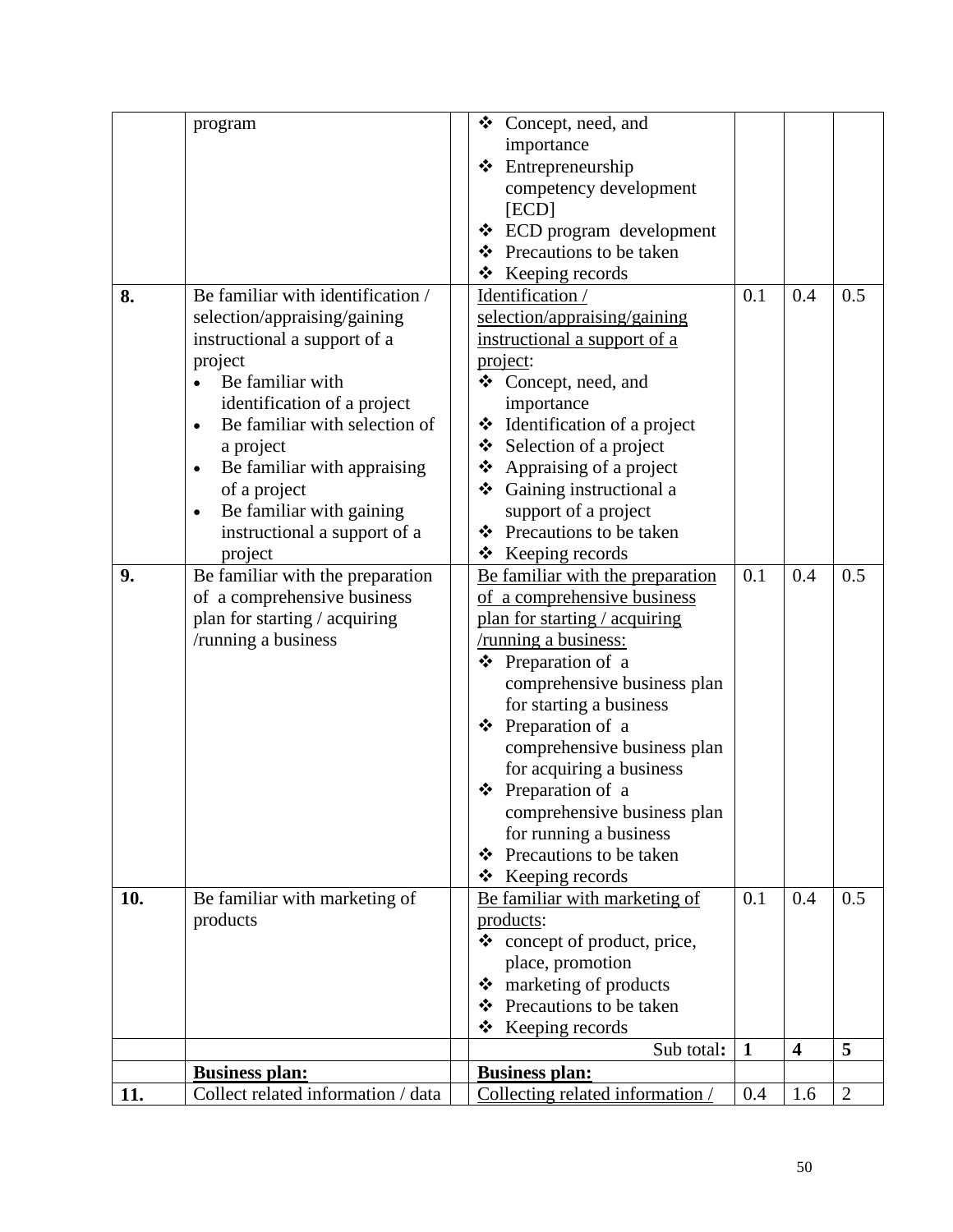|     |                         | <u>data:</u>                                                   |     |     |                |
|-----|-------------------------|----------------------------------------------------------------|-----|-----|----------------|
|     |                         | ❖ Concept, need, and                                           |     |     |                |
|     |                         | importance of data and                                         |     |     |                |
|     |                         | information                                                    |     |     |                |
|     |                         | ❖ Difference between data and                                  |     |     |                |
|     |                         | information                                                    |     |     |                |
|     |                         | Principles and procedures for<br>❖                             |     |     |                |
|     |                         | collecting related                                             |     |     |                |
|     |                         | information / data                                             |     |     |                |
|     |                         | ❖ Collecting related                                           |     |     |                |
|     |                         | information / data                                             |     |     |                |
|     |                         | ❖ Precautions to be taken                                      |     |     |                |
|     |                         | $\triangle$ Keeping records                                    |     |     |                |
| 12. | Prepare production plan | Preparing production plan:                                     | 0.4 | 1.6 | $\overline{2}$ |
|     |                         | ❖ Concept, need, and                                           |     |     |                |
|     |                         | importance                                                     |     |     |                |
|     |                         | Component parts<br>❖                                           |     |     |                |
|     |                         | ❖ Format                                                       |     |     |                |
|     |                         | ❖ Principles and procedures                                    |     |     |                |
|     |                         | Precautions to be taken<br>❖                                   |     |     |                |
|     |                         | ❖ Keeping records                                              |     |     |                |
| 13. | Prepare cost plan       | Preparing cost plan:                                           | 0.4 | 1.6 | $\overline{2}$ |
|     |                         | ❖<br>Concept, need, and                                        |     |     |                |
|     |                         | importance                                                     |     |     |                |
|     |                         |                                                                |     |     |                |
|     |                         | ❖ Component parts<br>Format<br>❖                               |     |     |                |
|     |                         |                                                                |     |     |                |
|     |                         | Principles and procedures<br>❖<br>Precautions to be taken<br>❖ |     |     |                |
|     |                         | ❖                                                              |     |     |                |
| 14. | Prepare financial plan  | Keeping records                                                | 0.4 | 1.6 | $\overline{2}$ |
|     |                         | Preparing financial plan:                                      |     |     |                |
|     |                         | ❖ Concept, need, and                                           |     |     |                |
|     |                         | importance                                                     |     |     |                |
|     |                         | Component parts<br>❖                                           |     |     |                |
|     |                         | Format<br>❖                                                    |     |     |                |
|     |                         | $\div$ Principles and procedures                               |     |     |                |
|     |                         | Precautions to be taken<br>❖                                   |     |     |                |
|     |                         | Keeping records<br>❖                                           |     |     |                |
| 15. | Prepare marketing plan  | Preparing marketing plan:                                      | 0.4 | 1.6 | $\overline{2}$ |
|     |                         | Concept, need, and<br>❖                                        |     |     |                |
|     |                         | importance                                                     |     |     |                |
|     |                         | ❖ Component parts                                              |     |     |                |
|     |                         | Format<br>❖                                                    |     |     |                |
|     |                         | Principles and procedures<br>❖                                 |     |     |                |
|     |                         | Precautions to be taken<br>❖                                   |     |     |                |
|     |                         | Keeping records<br>❖                                           |     |     |                |
| 16. | Prepare a business plan | Preparing a business plan:                                     | 0.6 | 2.4 | 3              |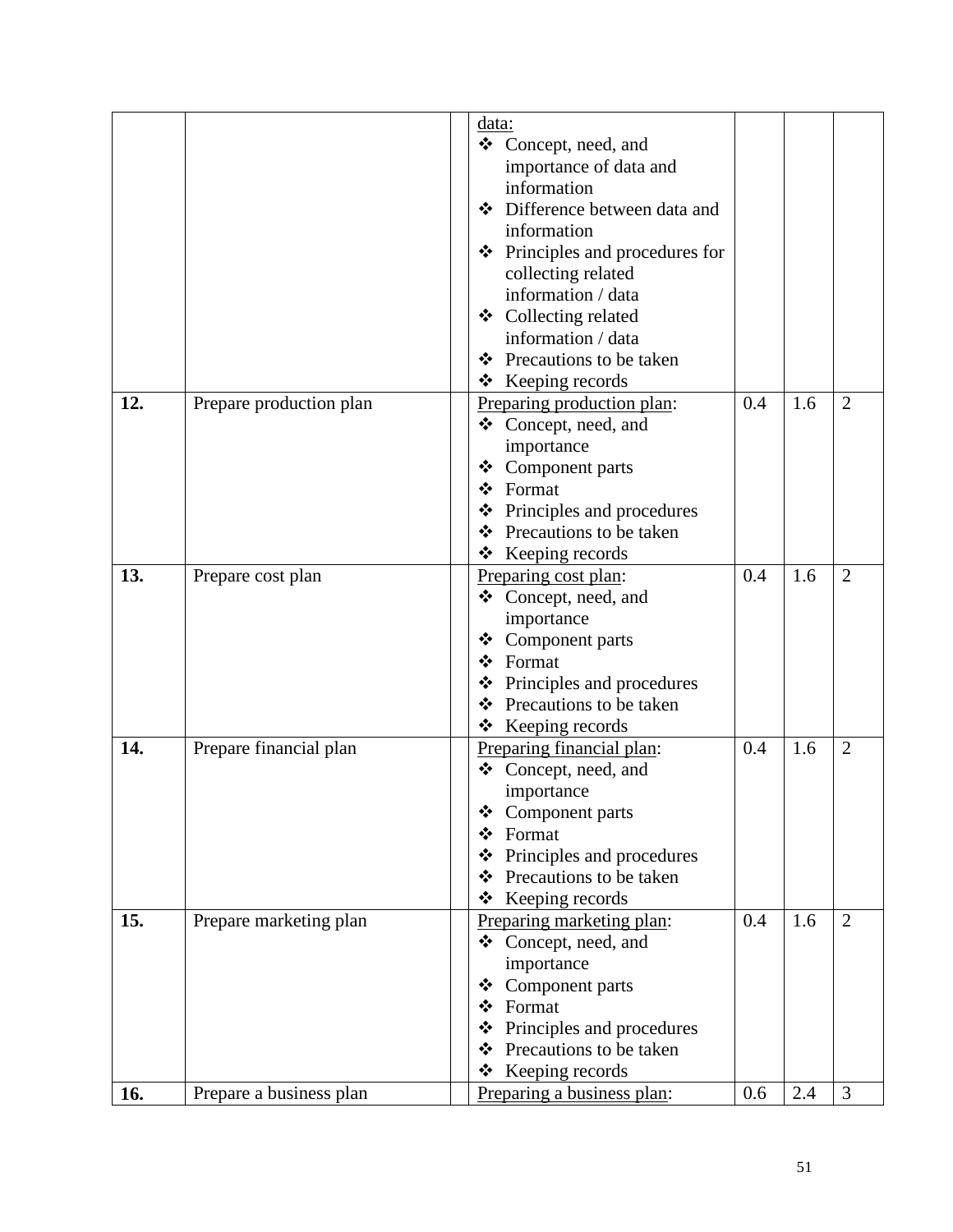<span id="page-52-2"></span><span id="page-52-1"></span><span id="page-52-0"></span>

|                          |                                           | ❖         | Concept, need, and                          |                |     |                |
|--------------------------|-------------------------------------------|-----------|---------------------------------------------|----------------|-----|----------------|
|                          |                                           |           | importance                                  |                |     |                |
|                          |                                           | ❖         | Component parts                             |                |     |                |
|                          |                                           | ❖         | Format                                      |                |     |                |
|                          |                                           | ❖         | Principles and procedures                   |                |     |                |
|                          |                                           | $\cdot$   | Precautions to be taken                     |                |     |                |
|                          |                                           | ❖         | Keeping records                             |                |     |                |
| 17.                      | Appraise business plan                    |           | Appraising business plan:                   | 0.4            | 1.6 | $\overline{2}$ |
|                          |                                           |           | ❖ Concept, need, and                        |                |     |                |
|                          |                                           |           | importance                                  |                |     |                |
|                          |                                           | ❖         | Principles and procedures                   |                |     |                |
|                          |                                           |           | ❖ Precautions to be taken                   |                |     |                |
|                          |                                           | ❖         | Keeping records                             |                |     |                |
|                          |                                           |           | Sub total:                                  | 3              | 12  | 15             |
|                          |                                           |           | Total:                                      | $\overline{4}$ | 16  | 20             |
|                          |                                           |           | Common module total:                        | 14             | 56  | 70             |
|                          |                                           |           | All total:                                  | 110            | 350 | 460            |
|                          |                                           |           | List of tools, materials and equipment      |                |     |                |
|                          | Instructor selected tools,                |           | Tools/materials/equipment selection         |                |     |                |
|                          | materials and equipment for:              |           | procedure:                                  |                |     |                |
|                          | Introduction to<br>$\bullet$              |           | Obtain curriculum                           |                |     |                |
|                          | banana/banana fibres                      |           |                                             |                |     |                |
|                          | Manufacture of banana fibers              | $\bullet$ | Study the curriculum                        |                |     |                |
|                          | $\bullet$                                 | $\bullet$ | Make list of tasks/skills                   |                |     |                |
|                          | Banana fiber extraction<br>$\bullet$      | $\bullet$ | Sequence and analyze the related tasks      |                |     |                |
|                          | Banana fiber yarn<br>$\bullet$            | $\bullet$ | Make list of necessary tools, materials and |                |     |                |
|                          | production                                |           | equipment necessary for carrying out each   |                |     |                |
|                          | Producing banana fiber cloth<br>$\bullet$ |           | of the task/skill                           |                |     |                |
|                          | Producing marketable<br>$\bullet$         | $\bullet$ | Select the necessary tools, materials and   |                |     |                |
|                          | banana fiber products                     |           | equipment necessary for carrying out the    |                |     |                |
|                          | Marketing of banana fiber<br>$\bullet$    |           | task/skill specified in the curriculum      |                |     |                |
|                          | products                                  |           | Give priority to select locally available   |                |     |                |
|                          | Occupational health and                   |           | tools, materials and equipment as far as    |                |     |                |
|                          | safety                                    |           | possible                                    |                |     |                |
|                          | First aid/HIV/AIDS<br>٠                   | $\bullet$ | Make comprehensive list of necessary        |                |     |                |
|                          | Communication                             |           | tools, materials and equipment              |                |     |                |
|                          | Small business management<br>$\bullet$    |           |                                             |                |     |                |
|                          |                                           |           |                                             |                |     |                |
| <b>Reading materials</b> |                                           |           |                                             |                |     |                |
|                          | Handbook of agriculture<br>$\bullet$      | $\bullet$ | Instructor selected textbooks/reference     |                |     |                |
|                          | -ICAR, New Delhi                          |           | books / manuals/ journals and articles      |                |     |                |
|                          | Related materials from net<br>$\bullet$   |           | available in the marker                     |                |     |                |
|                          | search                                    |           | Instructor prepared books, handouts, notes  |                |     |                |
|                          |                                           |           | and manuals                                 |                |     |                |
|                          | <b>Facilities</b>                         |           |                                             |                |     |                |